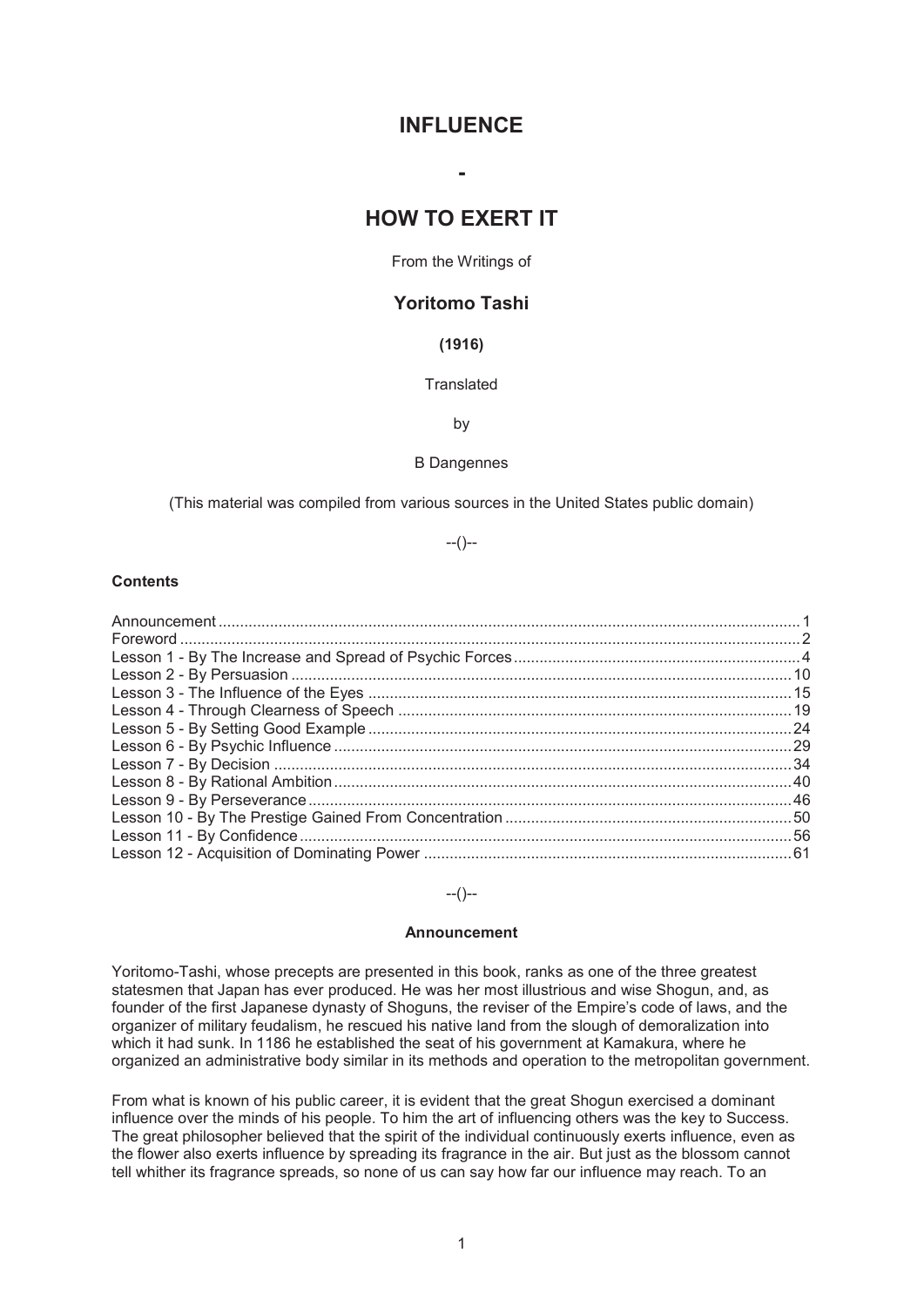anonymous writer we owe the thought that "Influence never dies."Every act, emotion, looks, and word make it felt for good or evil, happiness or misery.

In the twelve lessons that Mr. B. Dangennes has drawn from the writings of Yoritomo-Tashi, and presents in this book, the manner in which Influence may be exerted and the means by which it may be exerted and the means by which it may be exercised are considered. One lesson is devoted to the increase and expansion of psychic forces to awaken the dormant energies within us; another explains how influence may be exerted by persuasion and suggestion; a third shows the value of the fix idea when supported by logical arguments; a fourth treats of the magnetic influence of the human eye and provides exercises for its development; a fifth deals with the power of good example; a sixth points to value of perseverance - the achievement of great things by utilization of spare moments; a seventh emphasizes the power of concentration, and provides exercises for its acquisition, and an eighth shows that by exchanging confidence one may exert a mighty influence that can benefit even those suffering from mental and physical ailments.

"Confidence," says Yoritomo, "is the foundation of courage and the mainspring of action."How much our own EMERSON believed in this aphorism he has told us - "Trust men and they will be true to you; treat them greatly and they will show themselves great."To confide in another, even though one is betrayed, is better than to conceal. The man who suspects evil is seeking in his neighbor for the very thing that he sees in himself, while he who exerts a useful influence is the man of strength and initiative who consecrates his energies to the achievement of that which is good.

Throughout the following pages the Editor has provided suggestions, examples, and exercises as aids to the Reader in the acquisition of this, the desirable art of knowing how to influence others in the world at large.

#### **The Publishers**

--()--

#### **Foreword**

The success that has attended the publication of "Timidity Overcome" has encouraged me to print the precepts of Yoritomo-Tashi.

The attention of the public is now turned toward the old Shogun, whose doctrine, ringing with truth, is as applicable to the needs of our own day as in the time when it was first revealed.

Moreover, it is embellished with legends, gentle smooth, grassy slope on which appear, here and there, scattered among rough oak trees, the rarest and most exquisite flowers.

Thus it is with a deep and serious joy that I have again opened the manuscripts of my friend, the deceased Commandant B -, to transcribe in our own beautiful language the precepts and reflections of him who was at once a leader of men and a spiritual guide.

We find them veiled, as it were, under a robe of gray velvet, a dull vestment that the years wove of writings of men, but, without fearing the light cloud that soon will powder my own locks, I reread his vibrating phrases of persuasive clearness and convincing sincerity.

Again, little by little, I feel myself swayed by the charm already experienced; and the influence of these words, which seem to spring from the very beginning of time, and to have been diffused throughout the world, attract me and enthrall me with the doctrines of his philosophy in everincreasing admiration.

Influence! That almost magical word, what things it suggests!

To influence others! What a marvelous gift, and what assured success to him that possesses it!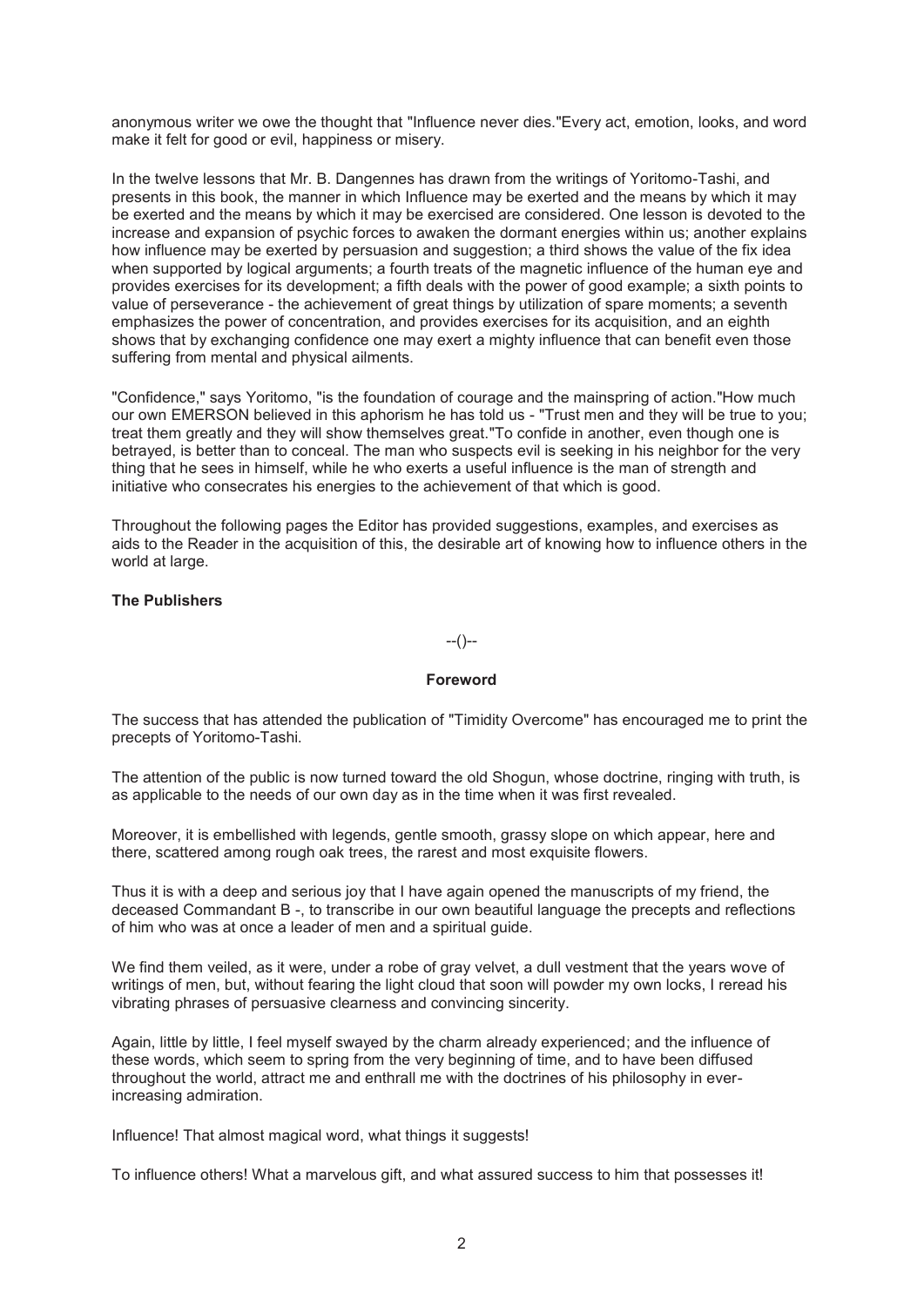He will know only by name the torments born of antipathy and of the loneliness of self-isolation from the rest of mankind.

The weaknesses of the will, the terrors that cause the rise of the phantom of agonizing doubt, will be strangers to him.

Both the spirit and the body will be under command.

The griefs of life never will completely overwhelm him, for, having foreseen them; he will know how to mitigate them.

He will have the joy of seeing that men's hearts, under the influence of his word and his example, will open to pure and noble sentiments.

The art of succeeding will become familiar to him, for he will know how to attract to himself voluntary collaborators.

In short, his power will set him apart as a being different from others, and, to use an ancient Japanese saying, filled with dominating power: "He will build his palace on the bones of the timorous."

Little by little, the radiating action of this expanding will acts on me; why not try, through Yoritomo, to speak of this art, more magnificent than all others, since it renders contagious the cult of proselytism and shows us how to prevent it from becoming sterile.

To influence others is not to play the part of creator, since it brings to life in the minds of men an idea which without its aid never would have germinated.

Is it not to become a sort of providence, since good influence buries vice, the source of unhappiness and restlessness, to install instead perfect calm, the joy of living, and the security which always precedes happiness, or at least allows us to maintain ourselves in that state which most nearly approaches it.

With fervor, then, I have once more unfolded the writings of the philosopher, to transcribe the maxims and the luminous legends that make the study of his work so special and so attractive.

Although all truth is eternal, I trust that in this book, as in others that have preceded it, the reader will feel the undeniable and peculiarly genial attraction of the doctrine that the ancient Shogun exercises over the minds of those that know how to grasp and comprehend it.

**B. Dangennes**

--()--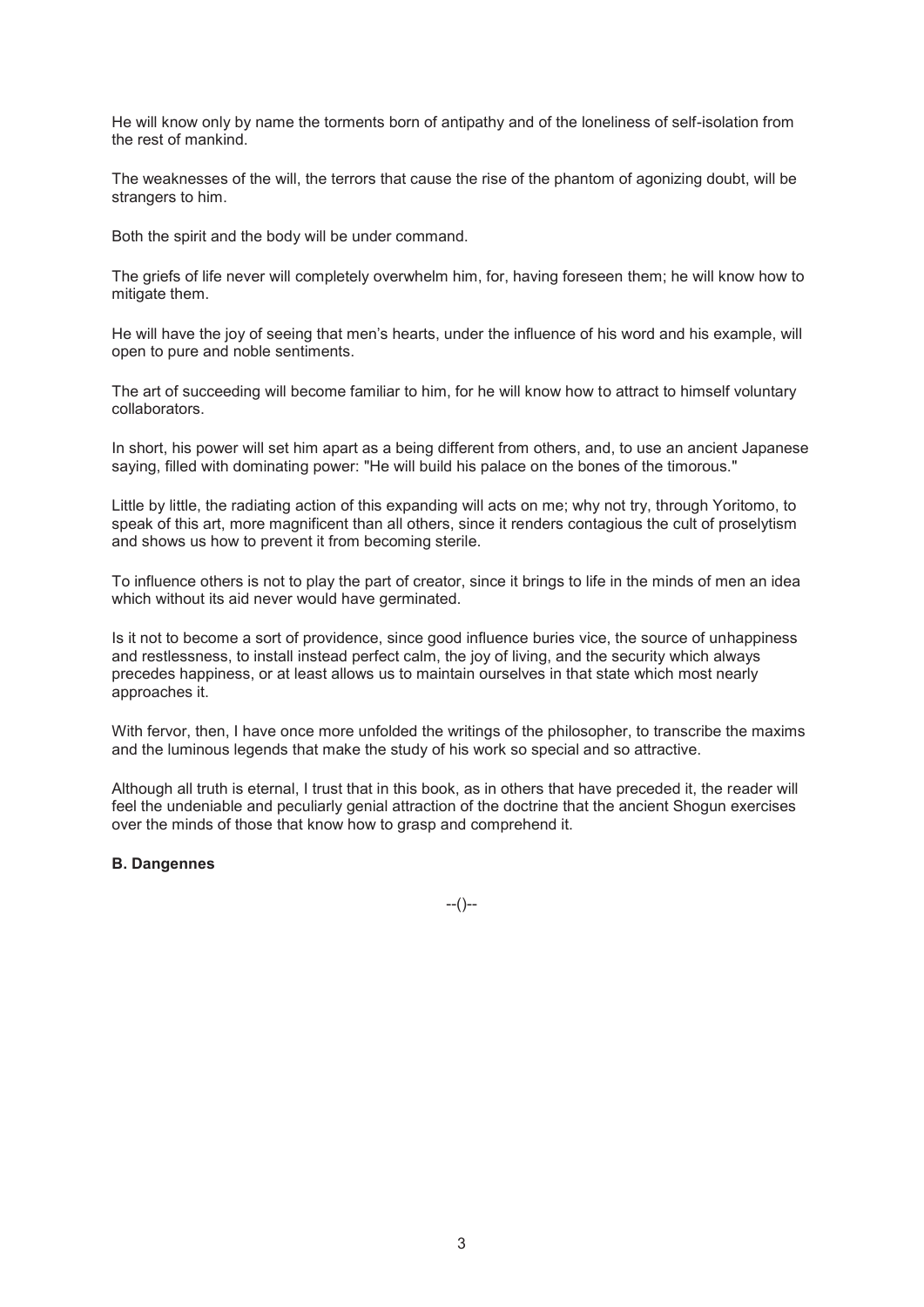## **Lesson 1**

## **By The Increase and Spread of Psychic Forces**

"There is a country situated no far from the River Yet-Sin," said Yoritomo, "wherein certain villages are renowned for the curative property of the air."

"With the lightest breezes are diffused balsamic odors, which pour into weak lungs the restoring breath they pant for. At the coming of spring invalids gather there to install themselves temporarily in tiny houses which, seen from a distance, look like huge birds resting for an instant before retaking flight."

"My venerated master, Lang-Ho, took me one day to visit this privileged country, and while admiring the beauty of the landscape, I could not refrain from actions that showed clearly my surprise."

"In the gardens that surround the small houses, I see the blooming amaryllis opening its gorgeous chalices from which spring pollen laden pistils, looking like a woman's long eyelashes that have been made heavy with paint; in the flowerbed bloom roses, delicate or pronounced indoors; while large convolvuli climb the roofs and fall in jagged clusters."

"The fields extend monotonously in the distance; strips of land were planted with solid banks of chrysanthemums, whose bitter odor we could plainly detect. But above all other odors arose the balsamic fragrance of the resinous trees, vivifying and persistent. Yet, although I looked around carefully, I could perceive no sign of those trees, whose odor filled our lungs."

"Then my master looked at me and smiled: 'I thought that you would be surprised,' said he; 'that is the common experience of those that visit this country for the first time; but how few among them are wise enough to draw a lesson from what they observed. '"

"Pointing at a low hill, whose silvery verdure appeared to stand out like a luminous mass against a sky of tenderness blue, he continued: 'Look! Behind that light screen of bushes is a grove composed of resinous trees. We cannot see them, but their beneficent influence diffuses itself throughout the surrounding country. Do not neglect the lesson this teaches, my son! That little grove of regenerative power happily illustrates a man whose influence radiates upon and extends itself over those that approach him, in pouring out upon them the balm it distils. '"

"Just as the light and frivolous birches hide rough branches and roots whence proceed health and life, the art of influencing must learn how to surround itself with an aspect of amiability, and in order to reach men's souls, it must abandon the idea that it must be composed merely of the rougher and more rugged virtues, so much extolled by many philosophers."

"Influence must know how to enter the most thoughtless spirit, after the manner in which the balsamic odor penetrates these gewgaw little houses, with their gardens filled with useless flowers."

"Most invalids recoil at the mere notion of the boredom of living in the woods; but they come with pleasure to establish themselves among flowers, and yield unconsciously to the restoring influence that radiates around them in the vivifying balsamic atoms."

"With the coming winter they will depart. They will take up their old way of life, detaching themselves completely from that which has given them a new birth, so to speak; but they will bear within themselves this principle of new life, which has implanted itself without their will, and which will by slow degrees develop itself in the form of a desire to return."

"Be not blind, my son, but receive seriously the lesson given to you by the immensity and simplicity of Nature. As she influences the body, know that she influences souls also; and your earthly sojourn should contribute to the instruction of a strong and supple race, whose power will assert itself throughout the centuries."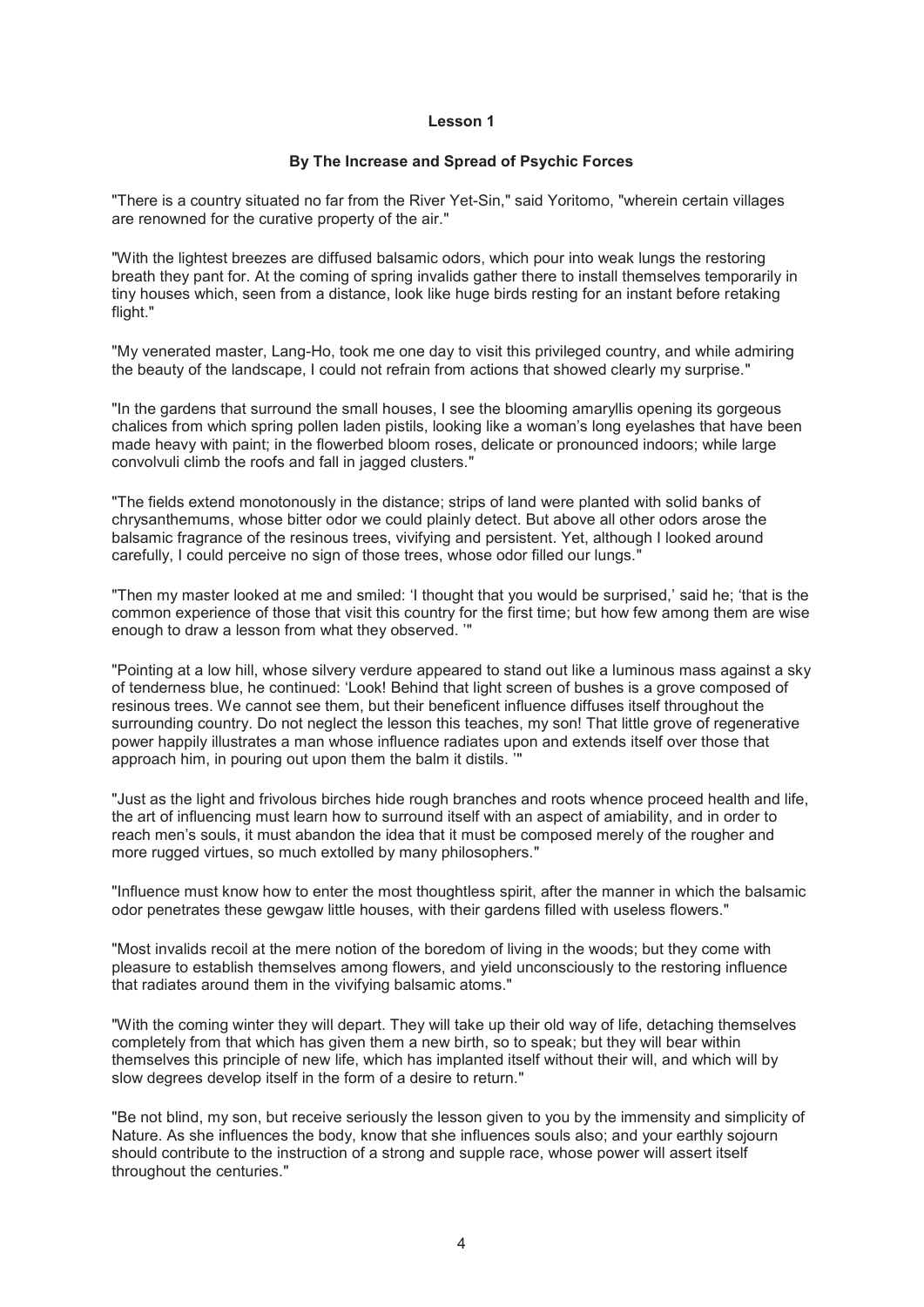"That man never really dies who knows how to assume sufficient empire over others to be able to trace lasting marks of his energy and power over the minds of those who, under his influence, bend their steps toward the highest."

"While he discoursed," Yoritomo continued, "I glanced around mechanically and saw some of the inhabitants of these little pleasure houses. Some among them occupied themselves with light tasks of horticulture; others strolled about, chatting; the women, whom one could discern among the shadows of the terraces, were preparing tea with a cheerful rattle of cups; no one appeared to give a thought to the neighboring grove, yet everyone felt its beneficent influence."

"An imperious and passionate desire arose within me to allow the expansion of the forces with energy, always working and always increasing, had put in my brain that their powerful rays might penetrate weak souls and temper them for the bitter struggle of existence by reawakening in them a resolution toward good and hatred of evil, simultaneously with the dauntless courage which is the keynote of all success based on noble ambitions."

A single word struck me in this last phrase of the Japanese philosopher. He did not say "to create" but to "reawaken" in men's souls a resolution toward good and hatred of evil. It is only in the simplest romances and the most naïve plays that men are good or bad all in the same way, without any variation.

On the contrary, it is easy to show that each individual is a prey, at a given moment or in special circumstances, to contrary impulses that show in him the presence of a double sensibility.

We will not speak of inclinations that correct themselves or grow weaker after reflection; for example, the sudden and unlooked-for prodigality of a miser who fancies he may gain something by a show of liberality; the voluntary self-indulgence of a man who knows how prejudicial to him may be an appearance of excessive strictness or severity; or the temporary abstemiousness of a gourmand who reserves his appetites for a feast.

Instinct more often takes the place of reason, in imposing on each person acts of contradictory sentiment, according to the time, the place, or circumstances.

Our mind is only too often the field of evolution wherein are elaborated resolutions that are not dictated by an attentive and conscientious will.

Our modern way of speech calls such persons impulsive; following the bend of the idea that haunts them, they may be heroic or cowardly, proud or servile, kind or cruel; it is often impossible for the observer, as well as for themselves, to determine the exact quality, whether good or bad, that plays the chief part in the character of the normal man.

"There are those," Yoritomo continues, "who, dazzled by the fantastic dreams of a theoretic existence, recoil before the effort necessary to reestablish themselves in actual life and in stripping the rags of illusion from their chimera."

"All those, again, whom inertia holds ensnared in their vices will feel their hearts moved by an emotion leading toward light and toward the practice of virtues, indispensable to him, who desires to face triumphantly the conflict of existence."

Note that the Shogun does not speak of "creating" the feeling that gives the impulse toward god; he wishes simply to awaken it, for he knows that it dwells within every heart. If it does not manifest itself, it is because the psychic qualities necessary to its production cannot create successfully the initial impulse, which fortified by the will and rendered more precise by concentration, will become efficacious in forming a habit.

But, in order to possess this gift in a way complete enough to exercise its beneficent influence over others, that it may be possible to suggest favorable thoughts and draw men back from the incline of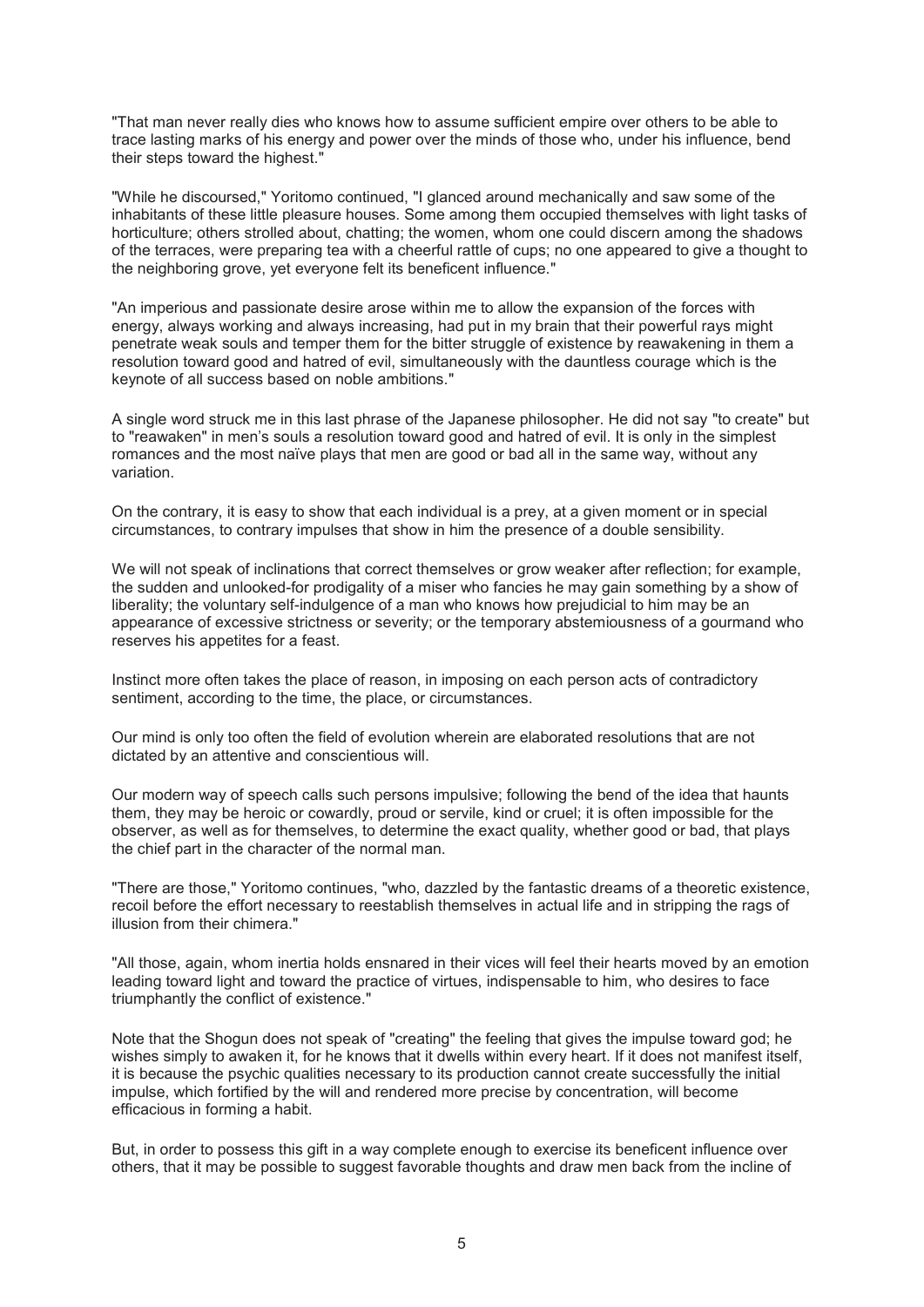baleful resolutions, it is indispensable that we should provide ourselves with that beneficent power which must radiate from ourselves as heat rises from a glowing hearth.

What must one do to gain this power? Listen again to the Shogun:

"We possess," said he, "innumerable forces that lie hidden within ourselves, though it would be easy to lead them, as the waters of a canal are conducted, to make them serve for the conquest of good, spiritual as well as corporeal."

"The existence of these forces cannot be doubted; they abide in a latent state in some persons and appear intermittently in others. It is the lack of domestication of these forces that causes the frequent and disconcerting plurality of the Ego."

"What can one think of a man who today commits a villainous crime and who tomorrow, in the same circumstances, will perform an act of devotion?"

"Thinkers have often deduced from this phenomenon the theory that in such a man slumbers different states of the soul, of which one under the influence of a momentary emotion, surges up to the exclusion of all others."

"These manifestations of the energies that are buried in the most profound depths of being are, unless they are concerned in our moral betterment, almost always regrettable because they are thoughtless, springing up incomplete and nearly always contrary to those designs which deliberate reason would help us to accomplish."

"It is wise to direct these efforts to a practical end, and not toward such realizations of which the accomplishment would give no virile satisfaction."Apropos of this, Yoritomo related the following little legend:

"Once upon a time lived a man who was in love with the queen of the clouds. His days were passed in contemplation of the skies; when the sun shone he was sad, but when clouds floated across the heavens like gray tatters he delighted himself with fancying that he could behold his chimera."

"She was very capricious, and rarely assumed the same aspect twice. But from time to time he recognized her in some flocculent mass, whereupon his heart would swell with joy."

"At last, he resolved to join her and in order to do so he fancied he must build a monumental stairway that would reach to the sky. So he set himself to work, interrupting himself only to lose himself in the contemplation of his ideal."

"Years passed; his hair grew gray, his hands and knees trembled, but, faithful at his task, he continued painfully to add one step to another."

"At last a day came when the tottering builder, struggling in anguish against approaching death attained his object; the stairway reached the clouds, from the midst of which his beloved leaned toward him."

"He climbed the last step and extended his lips to the longed-for apparition. But he received only the kiss of the rain, which dropping slowly, bore with it the form on which he had doted so many years."

"Returning to earth, the man wept. He wept for his lost youth, the beautiful years that had gone, and above all for his strength wasted in sterile efforts, when he might have put it to magnificent use."

May not this little legend be the origin of the story from which our modern writers have drawn the figure of Pierrot enamored of the moon. Are there not many persons who pass their lives in building by slow stages a stairway that leads nowhere, and who do not perceive the fact until the work is finished.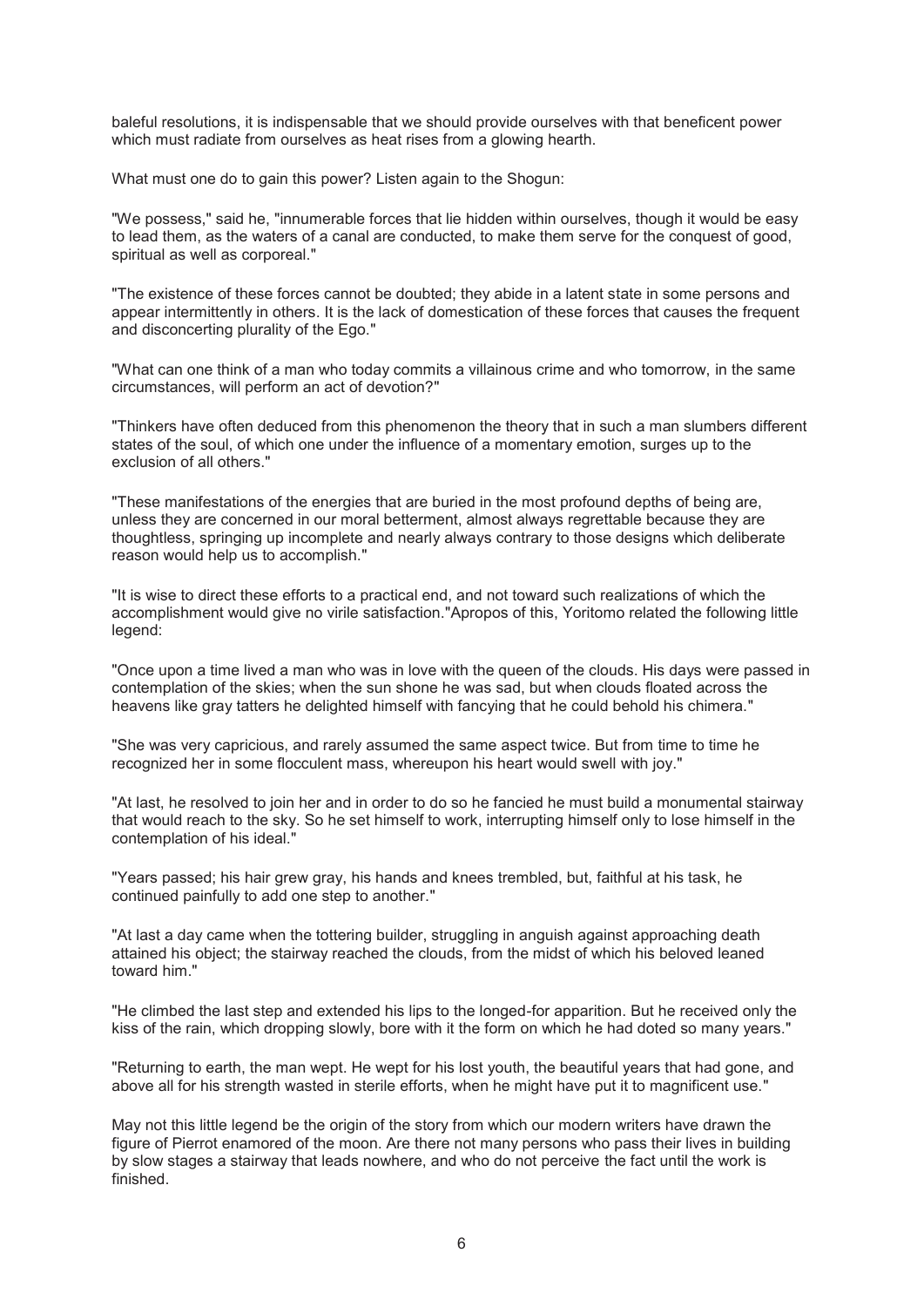The struggle for life becomes more and more arduous, and the power of our hidden faculties should expand in accordance with ever-growing necessities. It is time, then, to awaken the forces that lie dormant within us.

"But," someone may object at this appeal, "evil forces as well as good will be aroused, and the combat between them will be so much the stronger because we ourselves must direct it."

The old Japanese philosopher had foreseen this objection, and he said quietly:

"Why fear to reanimate ALL the possibilities that lie dormant in our natures?"

"Is it not desirable to cultivate all plants indiscriminately?"

"There are those that are poisonous, true, yet even these are indispensable in the practice of medicine."

"Large doses of certain drugs cause death; but, administered wisely with the hand of a skilful physician, they bring relief and very often a complete cure."

"The same may be said of many forces that are evil only because they are not disciplined."

"There is still a danger to avoid; that of failing to discern those who can make us mistake for virtues the evil qualities that are only deceptive copies of virtues."

"Just as certain poisonous vegetables resemble those that are edible and wholesome, just as certain flowers have the form and color of those that are inoffensive, up to the point where only the initiated can detect the difference, there are failings, which, by their origin, resemble virtues of which they are really the direct opposite."

"But naturalists are not deceived; the poisonous plant is recognized by them in the midst of a hundred others, and if they gather it, it is only to extract its medicinal properties."

The philosopher, adept in researches touching suggestion, distinguishes still more rapidly the "enemy" forces that disguise themselves under an appearance of false virtue.

"He will separate pride form vanity, perseverance from obstinacy, gentleness from weakness; and, strong in this knowledge he will know how to gather and to infuse into weak souls the infinitesimal dose necessary to produce the auxiliaries to success."

I observed that this word "success" occurred frequently in the remarks of the Japanese philosopher. It was because it is the "Open Sesame" of the magic gates that lead to the domain so much desired.

Success! It is the fulfillment of one or of several desires, all-converging toward one end. It is the reason for living for those who wish to struggle for the conquest of Good - that Good which has a way of transforming itself and seems farther away as soon as one has grasped it.

For wise men know the inanity of the word "perfection"; perfection cannot exist, since it cannot be absolute and is always debatable, following the bent of differing tastes or the application of doctrines.

Others, whose convictions modify the ideal, criticize a thing that seems to some persons the highest degree of Good will.

At this point Yoritomo, as he delighted to do, illustrated his words with a fable:

"A man once lived," said he, "who resolved to climb to the highest summit of a chain of mountains, so that no obstacle should hide from him the view of the universe.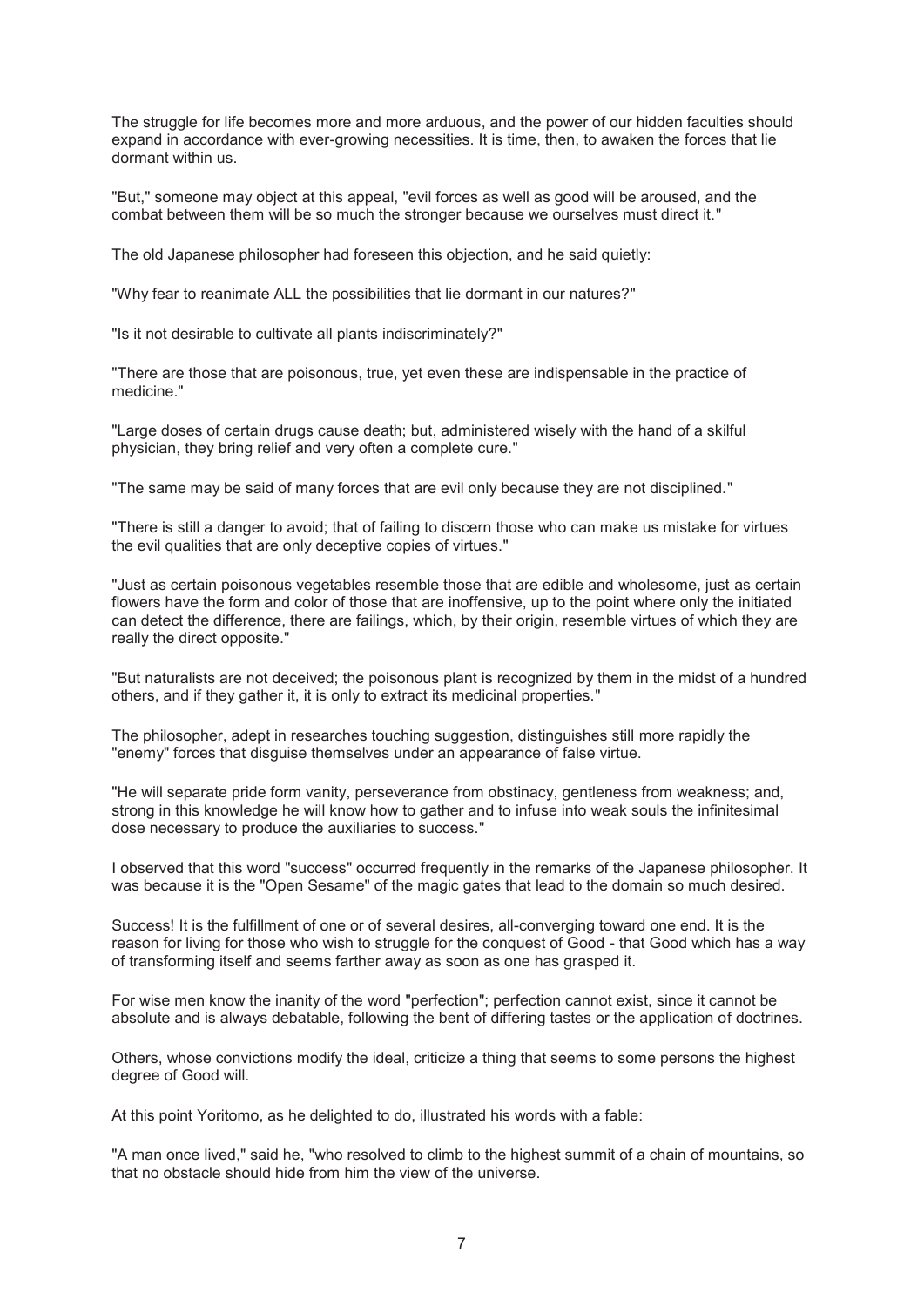"After countless fatigues, he climbed the peak which from below seemed to him higher than all the others; the ascent was rough, the road arduous and dangerous; but the man, possessed by his idea, felt neither the scorching sun which burned his face, nor the biting north wind on wintry nights."

"In order to avoid precipices and possible traps along the road, he walked with a bent head and did not raise it until the moment when his feet reached the lofty plateau, the object of his strenuous efforts."

"Alas! What disillusion was his! A granite wall, which clouds had heretofore hidden from his gaze on looking up from below, rose before him, straight, rigid, impracticable, as it seemed to him."

"Impracticable! Not entirely so, but perilous and above all mysterious, for the clouds that enveloped it hardly permitted him to discern the road that he must follow amid a thousand dangers."

"The man postponed the accomplishment of his desire. He descended into the valley again to wait for the dispersion of the clouds, so that he could choose his road by a clearer light."

"But that was not the real cause of his chagrin. The topmost peak was invisible from below, and he asked himself bitterly whether his great fatigue had not been caused by a mirage, after all."

"Should he begin another ascent? It was such hard work - it was better to wait! Now that he knew from which side he should climb to reach the summit, there was no need to worry about it. Besides, did a summit really exist? And even if it did, might he not encounter, after a weary climb, still another eminence, which he had not yet been able to discern!"

"Days passed; the propitious moment did not present itself and at last the man died in the valley, having lived a life interwoven with regrets and aspirations the more cruel because he well knew that he had not the energy sufficient to satisfy them."

"This often happens to those that assign to themselves nothing short of perfection as the end of their efforts. As soon as they imagine they have attained it, they try sadly to ascertain whether there is not something more left to conquer."

"Those among them who have become wise compel themselves simply to attain the highest, and soon acquire a passionate enthusiasm for their task, for their aim is not circumscribed but grand and infinite."

"One should pity those who believe themselves to have 'arrived' quite as much as those who despair of arriving. The former, thinking they have nothing more to combat, soon come to believe that there is nothing more worth conquering."

"Combat increases our energies, and the desire to live become more determined when one fears that he must die before he has accomplished his task."

"But," asked someone, "when should one enjoy the benefits of his continued efforts?"

The answer was ready:

"From the perpetual pursuit of the highest springs a series of realizations, each of which gives us the joy and pride of conquest. Does a trader cease to do business because he has just made a good bargain? While he appreciates the advantages gained in the long-pursued transaction, he will enter upon another into which he will throw himself eagerly, and will even use the gains of the preceding bargain to make sure of negotiating the second."

"Thus we should use acquired forces, the advantages gained over ourselves in the realization of another ideal, which, once attained will allow us to pursue another of a form more nearly perfect."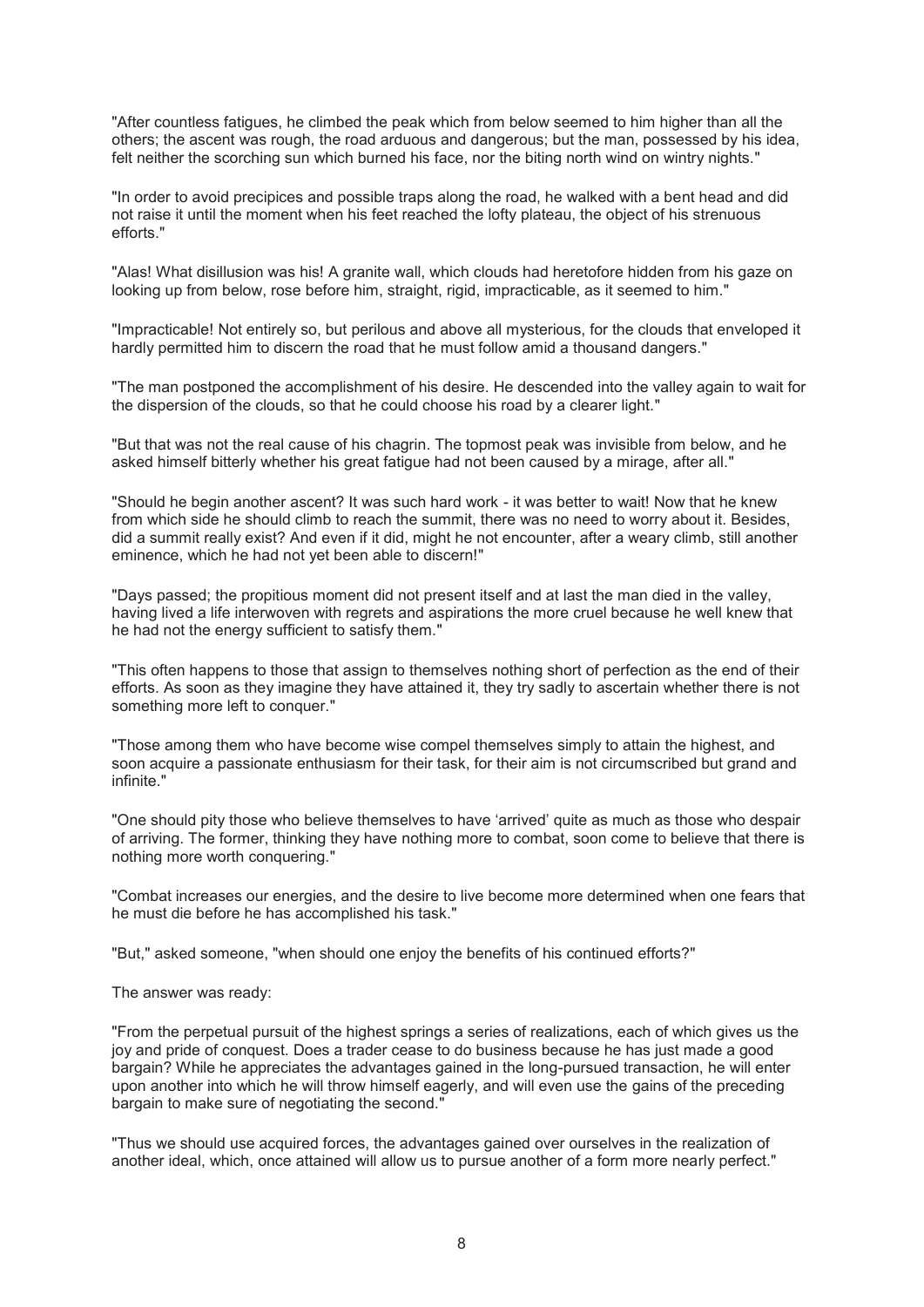"That man in whom moral strength grows and increases is very near decadence, and that means that he will enter on the road leading to shadows and death."

"Let us then turn resolutely toward the light; above all, let us increase our psychic forces, for they alone can give us that power that emanates from certain beings whose domination exercises itself beneficially over those that surround them."

"Just as when, in the heat of the sun, all grains and seeds sleeping in the earth's bosom sprout and rise in the form of plants to play their part in the universal fete of Nature, so under the power of influence always augmented and disciplined by noble deeds the hearts of those near us will open to a desire for the best, conducive to the general aim of mankind - Happiness."

--()--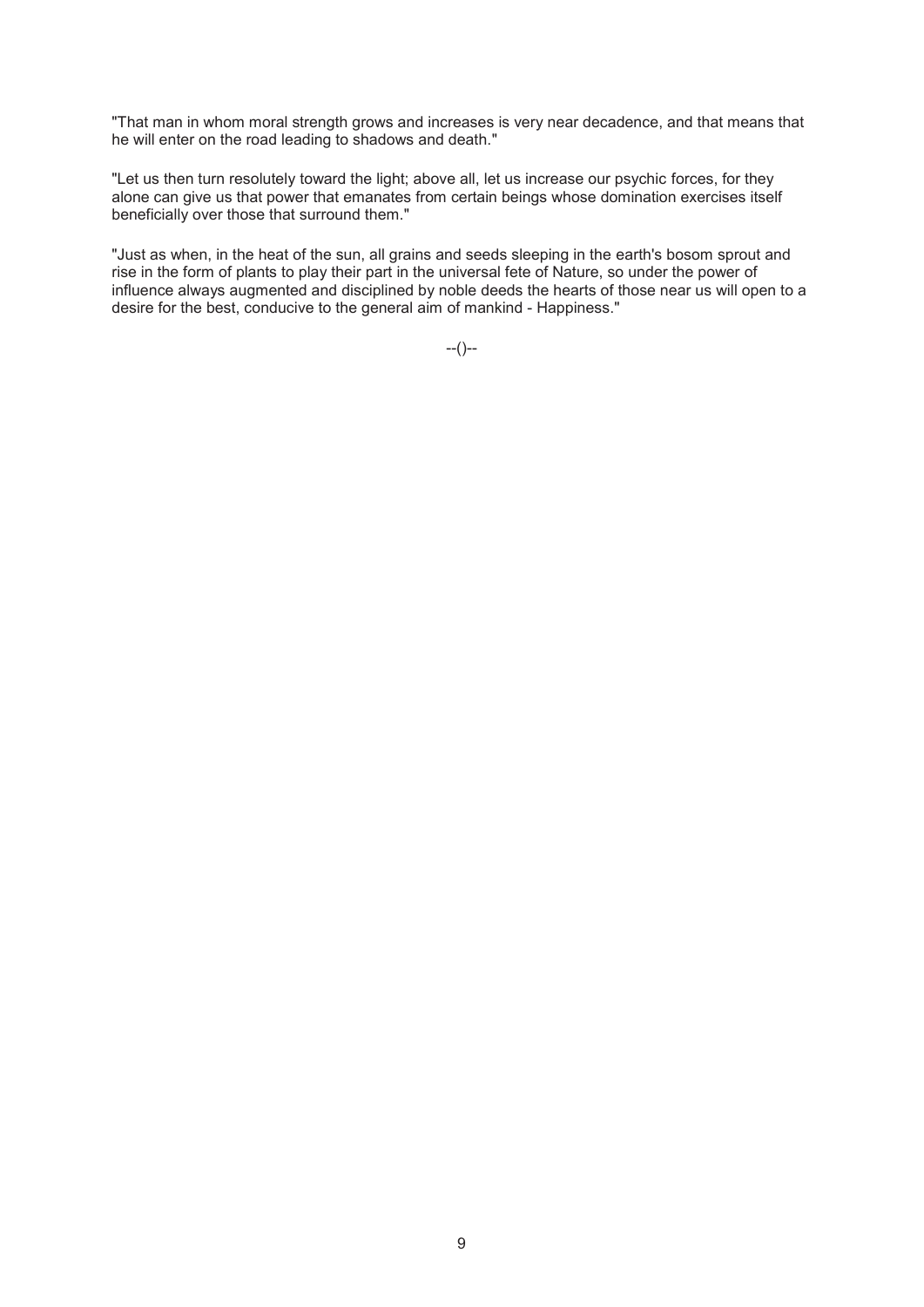## **Lesson 2**

#### **By Persuasion**

"Persuasion," Yoritomo taught us, "clothes itself in two very different forms; the one invades the soul like the invisible molecules of a soothing balm poured from a kindly hand and gently infiltrates itself throughout our systems, communicating to us its virtues. The other may be compared to the terrible wind of the African deserts."

"If, from the first hour one feels its burning touch, he has not known how to avoid it by shutting himself closely within his dwelling, every crevice and opening of which has been sealed, nothing can escape its attacks."

"The imperceptible sand drifts little by little into all corners of the house, and even reaches all parts of the human body."

"However well protected we may be, it even penetrates closed lips and eyes, and soon this almost invisible tinge seizes on every man and becomes his constant preoccupation. Evil persuasion is all the more dangerous because it knows how to clothe itself with the most attractive external attributes."

"That is what we meet in the guise of counselors whose words are always tempting, since they adopt the false appearance of solicitude. With earnest words and sympathetic smiles, these persons who almost always have nothing to do in life, try to spoil the lives of others, without having a suspicion of their unconscious crime."

"Usually these are the kind of persons that talk in apparent good faith about the freedom to live one's own life. They are those who seek the agreeable sensation of the moment, without giving a thought to the possible bitterness of tomorrow."

"They have to learn harsh lessons, for all that; often they are compelled to suffer for days and weeks in order to pay for one day of careless pleasure; but these days are either soon forgotten or their lightness of character is such that they prefer to take the risk of drawing down on themselves serious troubles in the future than to make any effort in the present to avoid them."

Here Yoritomo, always ready with examples, related the following story:

"I once knew a young man, the son of one of my friends, who was afflicted with a certain lightness of judgment."

"He was not bad at heart, but his effeminacy and lack of strength of will made him an undesirable companion for such of his young friends whose souls were not sufficiently tempered by the practice of a continual appeal to dominating forces."

"One day he was calling on one of his friends whose father occupied an important place in the senate, and who sent his son to the house of one of his colleagues to learn the result of a discussion in which he had not been able to take part."

"Apropos of a very important question on which a favored future or disgrace depended; he wished to know what a night session of the senate had determined."

"On the way, the son of the senator confided his apprehensions to his frivolous friend. To this young man these weighty matters seemed unimportant and childish, and he dwelt much on the bore it would be to allow this matter to spoil an evening in which both friends had promised themselves much pleasure."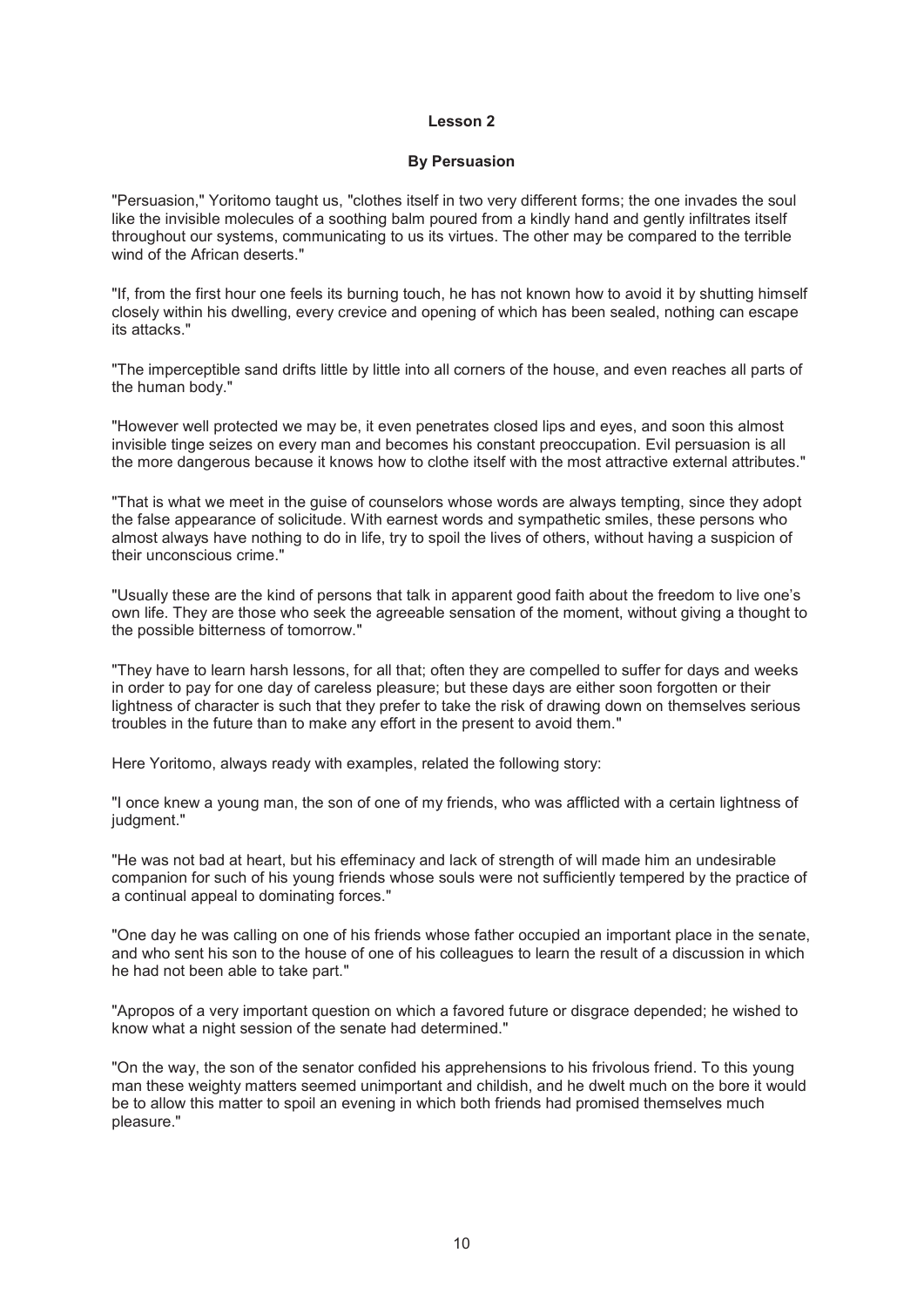"His reply filled the senator's son with consternation; the night session had taken place and the most important affairs had been discussed. His adversaries had attacked the absent senator with great bitterness."

#### Return to top

"But the friend said, 'since the contretemps is sure to bring trouble and spoil the pleasure we were looking forward to, why risk this trouble. We can tell your father that the session did not take place, and that all is going well! '"

"The senator's son resisted; 'He would not dare lie to his father,' he said. But his friend became more insinuating: 'It would not be a serious lie, and besides, one would have time to say that some one had misunderstood - in fact, are we quite sure that there had not been some misunderstanding?'"

"In order to vanquish his friends last hesitations, the young gentleman pretended to recall the whole interview, analyzing its details and inventing others. Meantime, he said they would say that several persons had stopped them and questioned them; was it not to one of these that they had replied?"

"He said so much in so persuasive a way that at last the senator's son deliberately told his father that the expected session had been postponed until the following day. Under the influence of this evil persuasion he felt not the slightest remorse in telling this falsehood, and passed a delightful evening."

"But alas! The next day must have been terrible. His father and his partisans could not be found at all in time to foil the scheme of his enemies; his disgrace was decided on, and the order to commit harakiri was sent to him."

"After he was dead, his effects were confiscated and his son dragged out the miserable existence of the poor being whom will and dignity do not console."

The old philosopher did not tell us whether the friend, the cause of all these disasters, sought to palliate them by coming to the aid of him whom he had ruined by his detestable counsel.

But it is probable that, feeling in this affair as those feel who are conscious of their contemptible conduct, he looked on indifferently at the misfortunes chargeable solely to his own lightness of character. It is, in fact, a common trait with those who are conscious of their own inability to make the least effort to experience a wicked sort of pleasure in observing the failure of others.

Another variety of the agents of bad persuasion is the persons we call pessimists, whom Yoritomo describes thus:

"One should flee those who are created with life which makes one think only of the stupor of death. Their souls are always in the state where one finds the body in the tomb; every effort seems useless to them, or rather, they prefer to make a show of that indifference which makes the gestures necessary to obtain the accomplishments they pretend to despise."

"Despise them indeed! Do they not feel rather a malicious joy in demoralizing others? They like to consider man as fundamentally bad, and to declare that the slumber of the dead is the superior of all other pleasures."

"That is true only regarding those who, as we have said, pass through life as if they were already dead. They would be right, perhaps, if one heard only through pleasures of the gross, earthly joys of existence. "

"But, for those that know how to see, the joy of living is in all things, and we can taste it, even in the midst of the greatest afflictions."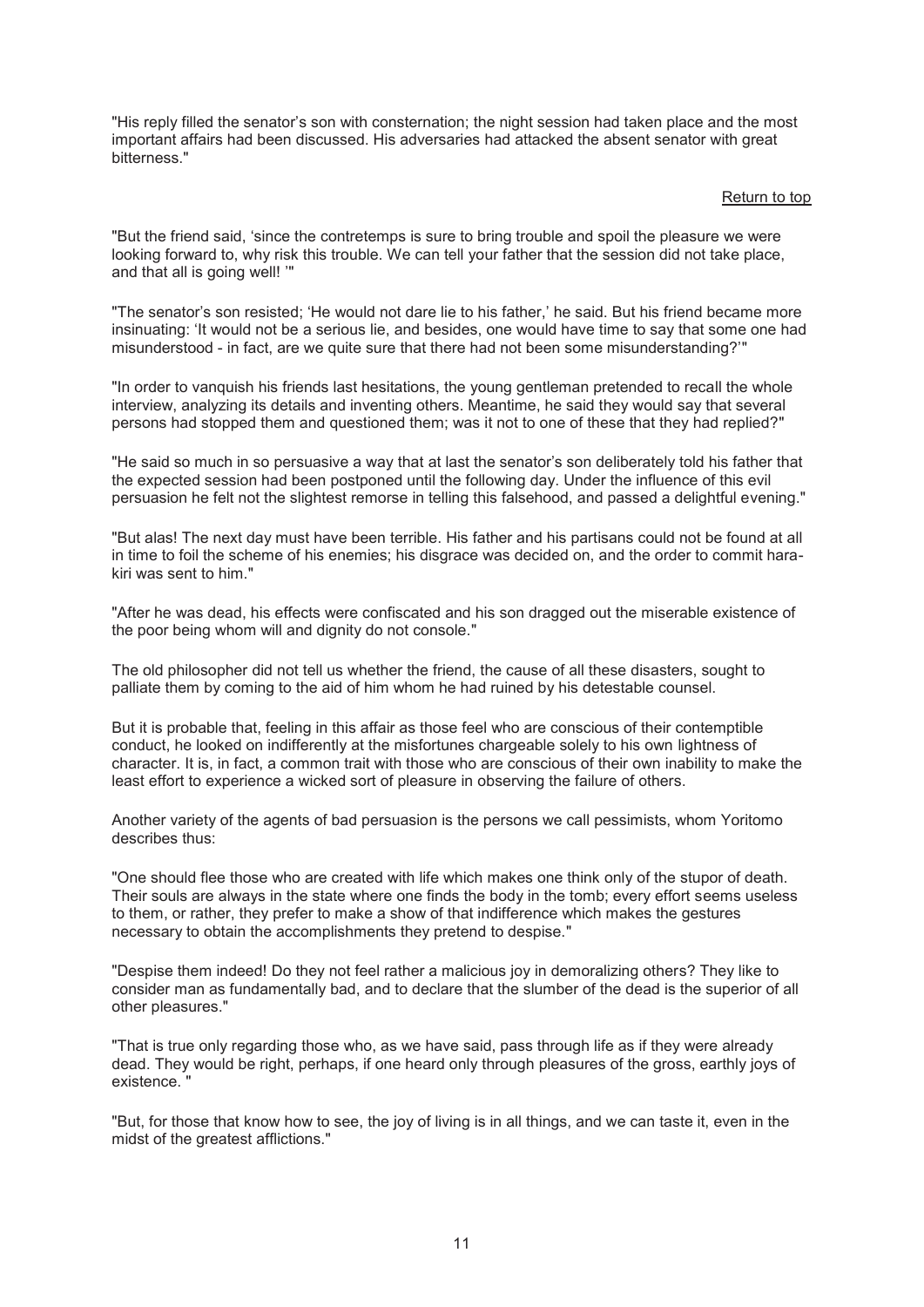"Can the grief of mourning, cruel though it may be, prevent us from admiring the sunshine at the moment when it hangs the purple of the sunset in the sky before it sinks to sleep behind the quivering birch trees!"

"Can any grief, whatever it may be, prevent us from feeling a delicate emotion on hearing the sweet, strong voice of a boatman, whose song is lost in the distance when his light craft disappears in the golden mist of the great lakes?"

"The joy of life throbs everywhere about us; it is in everything that surrounds us, and we should gather all our strength to cry out against those that preach pessimistic doctrine, for every life, sad thou it may be, is worth living."

Do we not hear those that talk about the scourge of our day, neurasthenia - which often is only one of the commonest forms of egoism for those that are attacked by it - refuse not only to believe in the beautiful and the good, but they devote the last sparks of their fast disappearing will to persuading others of the uselessness of everything?

Are they always sincere? Do they not do this in a sort of spite against those who are more expert in the art of living and who excite their envy by enjoying the blessings of life that their own moral weakness does not allow them to appreciate?

How much happier are those of who Yoritomo says:

"They accept joyfully the evil of living and show it in their fervent adoration of everything that is beautiful and good."

'These,' he added, 'are the true priests of favorable persuasion. They know by the authority of their own conviction, how to give courage again to the weak and faith to the incredulous. '"

"By the virtue of persuasion, they banish from the invalid the pains, which almost always hasten the apparition of imaginary sufferings. They know the right words to say to strengthen weak will and to give to those who suffer pain in reality the courage to support the ills which sympathy and solicitude made lighter. They are, in short, true healers."

"The persuasion toward health is the best of panaceas, for no one denies the influence of moral qualities on physical health. I once knew a man, who under the influence of one fixed idea, was about to die. He imagined that while drinking the water of a stagnant pool he had swallowed a serpent, minute at first, but which growing larger inside of his body caused internal ravages of which he felt himself likely soon to die."

"His friends had told me of his singular case, telling me how anxious they were at seeing this socalled invalid wasting away day by day. I was curious to visit him; I found a real invalid, looking very ill with features sunken and hardly able to drag himself about. Pressing his chest, he told us that the serpent was devouring him. His friends laughed at him and seemed to think that I would join them in their mirth, but I judged the moral evil too serious to try to soother him by trying to reason with him."

"Persuasion alone, based on a real or an imaginary proof, with the aid of suggestion could save the man. Instead of laughing with the others, I pretended to believe that he was really ill and asked him to tell me his story, to which I listened with the deepest attention. To his great astonishment, I sympathized with him in his trouble and spoke of one of my friends, a famous healer, who would be happy to interest himself in the invalid and to try to save him."

"Two days later I returned, actually bringing with me a physician whom I had told of this strange mania, and who had promised me his assistance. For it was indispensable to have near me someone who could speak authoritatively in order to impress the mind of the invalid. He examined the patient carefully, prescribed certain medicines, and withdrew without giving any words of positive hope."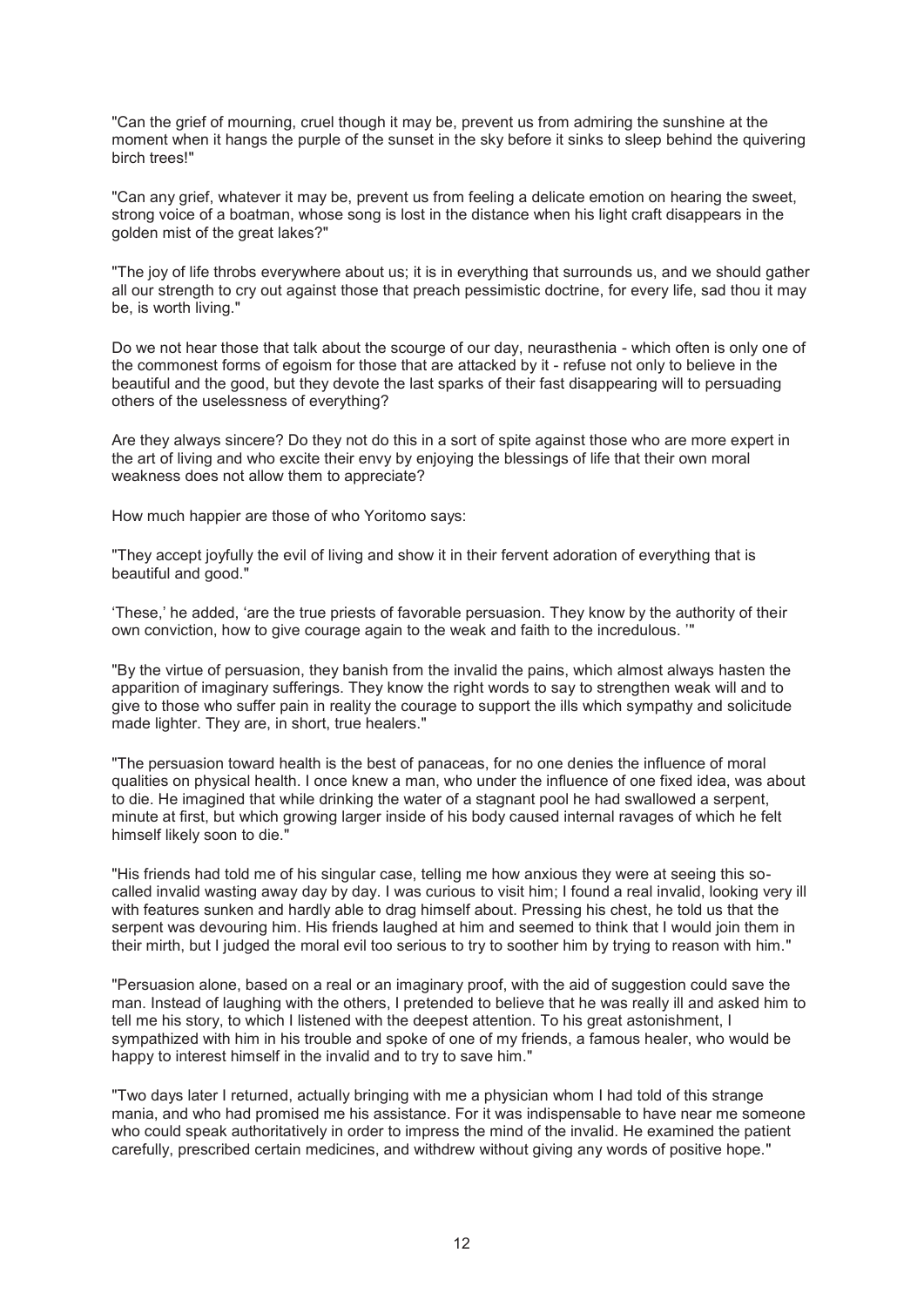"Then began my part, that of a psychologist. I pretended that I would tell him the absolute truth, however brutal it might seem. The doctor had discovered beyond all doubt the presence of the serpent; he had tried certain medication. Would it succeed? He dared not affirm it."

"Several days passed with alternating fear and hope, which indications I noted carefully. Finally, one day the physician declared that he was about to make a decisive test of which he had great hope of a favorable result."

"I had known so well how to be persuasive and had understood so thoroughly how to surround the patient with the right occult influences that he no longer rejected the idea of a possible cure; and when, after taking certain medicines that induced him to vomit freely, we showed him the serpent which he believed he had thrown up; our invalid found himself suddenly cured."

"After this, if he happened to feel again pain or discomfort of any kind, he attributed it to the ravages caused by the serpent, and, as the cause existed no more the evil soon disappeared."

"This case shows that one of the conditions of succeeding in the art of persuading is not to batter rudely at convictions that one wishes to uproot. This hardly requires an explanation; in order to persuade some one it is necessary to merit his sympathy; now, one never gains the sympathy of those whose opinions he does not share."

"Hence, in order to persuade successfully, one must banish suspicion and know how to listen. One must not forget the profound egotism that characterizes all imaginary invalids; they are so full of themselves that their ills seem to them to acquire high importance."

"They cannot admit that the whole world is not interested in their aches and pains, and the importance they themselves attach to themselves is a subject of development for their malady. For it is incontestable that all moral emotion has an immediate repercussion on the physical state. To be able to persuade a patient that he is cured is, in most cases, to free him from his malady; it is always infinitely attenuated, since it is to spare him moral uneasiness, too fruitful mother of bodily ills."

But Yoritomo did not stop here with instructing us in the benefits of persuasion; he extended his remarks to the unfortunates who are assailed by the doubt even of happiness, and he encouraged them with this parable:

"A young lord was passing one day along the highroad when his palanquin struck so roughly that it was broken to pieces, he looked at the ruins a moment, then he ordered his bearers to go in search of a new one and sat down by the roadside to wait for them to bring it."

A poor man passing by stopped and talked with him about the accident. 'And what shall you do with these pieces?' he inquired."

"Why, nothing," the rich man replied."I shall leave them where they are."

"Then will you allow me to take them?"

"Yes, since I don't want them."

"The beggar then set himself to work; he readjusted the boards, washed the soiled spots on the hangings in the nearest brook, and did so much and so well that toward evening the palanquin, although a little deteriorated, it is true, was solid and fit to use again."

"Just then the bearers returned. They had not been able to find anything a palanquin so light and frail that, as soon as they tried it, they saw that it would not do."

"There the beggar intervened and offered 'his' palanquin. The young lord was glad to pay a large indemnity to have the use for several hours of a thing, which in reality belonged to him."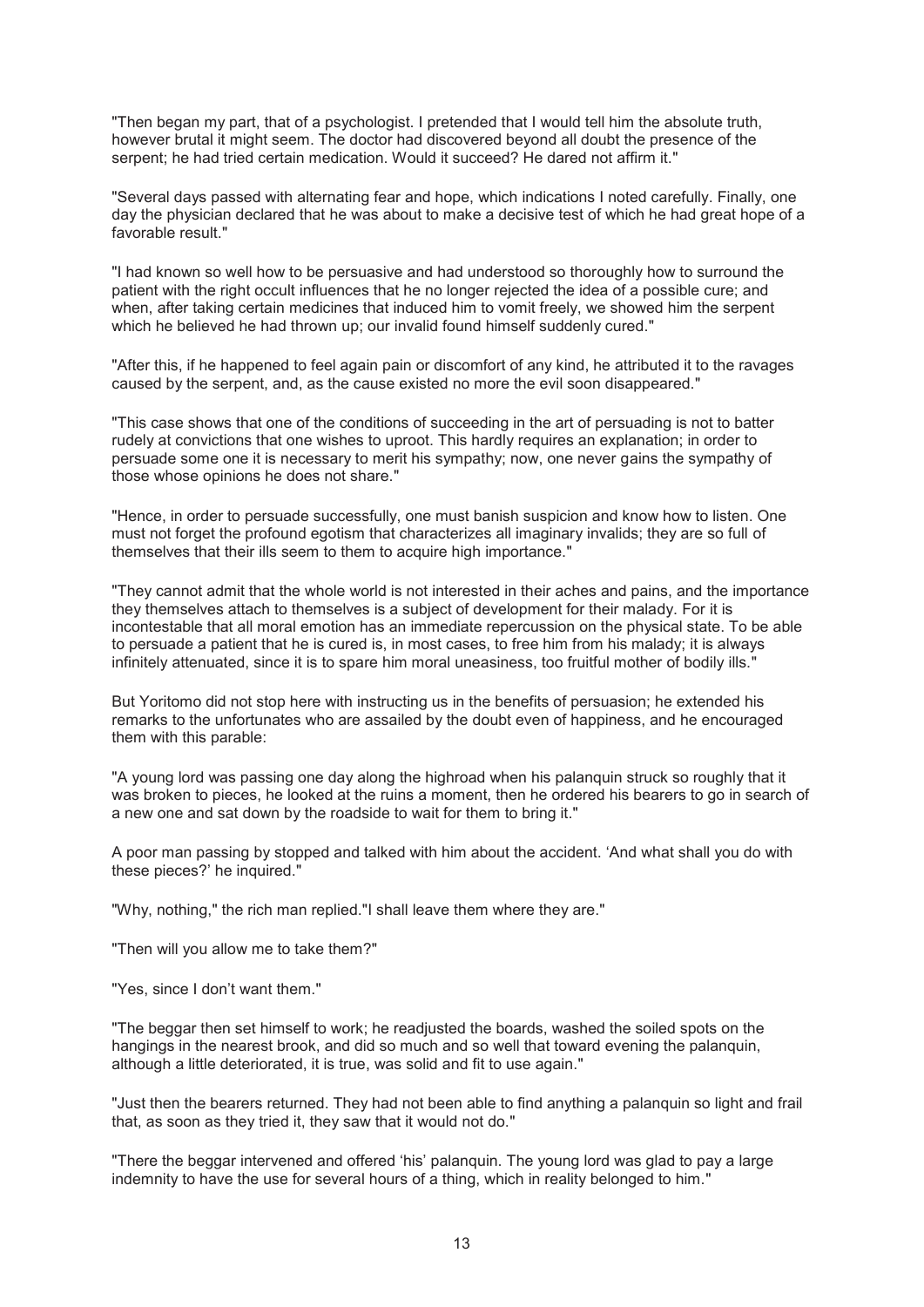"And that," adds the old philosopher, "is the experience of many persons who will not understand that a destroyed happiness may prove a kind of blessing, if one knows how to gather up the pieces."

"Instead of grieving over them and abandoning them by the wayside in order to wait for what may turn up, is it not better to do as the beggar did and to seek in the mishap a security which we should find it difficult to be sure of in the coordination of new events?"

"It is on such occasions as this that the power of influence comes into play. In order to persuade men that it is easier for them to work at the construction (or reconstruction) of the happiness that is near them, psychic power is more necessary than it is in drawing them into hypothetic adventures."

"Few men are not attracted by the magic of 'beginning over again,' and how many others count on luck, which they almost deify!"

"When can they convince themselves that, for those who know the power of influence, which develops a steady will and a strong thought, luck is born chiefly of circumstances created by ourselves? Almost always are the architects of our own fortunes; it is in working at them without respite that we may model them if not wholly according to our wish, at least in a way somewhat approaching it."

"It is by believing steadfastly that we shall attain the highest power, that we shall acquire the qualities that make a man almost more than man, since they allow him to govern and subdue those by whom he is surrounded."

Might we not say that here Yoritomo presented the "superman" of Nietzsche, and do we not find in all those theories a commentary on the modern phrase of power of mind over matter?

In what manner does this evolution produce itself and above all by what means can one obtain these quasi-miracles? How does one make this effort to attain the desired end, and what qualities, occult or material are necessary to develop to attain this magnificent ambition to conquer the minds of men?

Listen to what the Shogun tells us in the following chapters.

 $-(-)$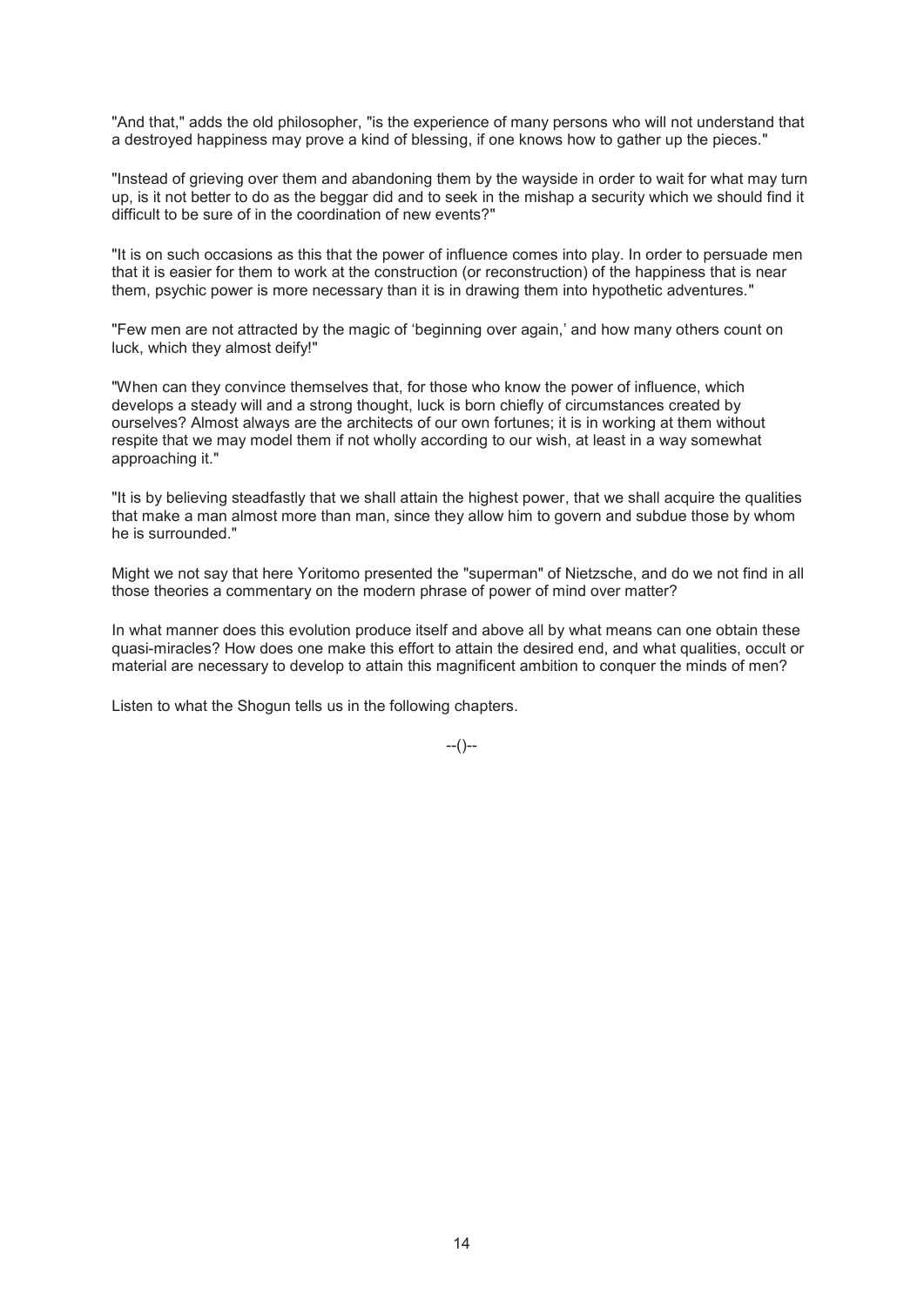## **Lesson 3**

#### **The Influence of the Eyes**

Few people escape the influence of the human eye. If its look is imperious, it subjugates; if it is tender, it moves; if it is sad it penetrates the heart with melancholy.

But this influence cannot be real and strong unless it is incited by the thought behind it, which maintains and fixes that look, in communicating to it the expression, terrible or favorable, persuasive or defiant, which alone can maintain the firmness and the perseverance of the active forces of our brain.

"Some persons," said Yoritomo, "possess naturally a fascinating eye; usually they are those who can maintain a steady gaze for a long time without blinking.

"But it is not sufficient to be able to throw a glance the persistence of which sometimes causes a passing discomfort, which almost always tends toward the subjection of spirits of the weaker sort.

"This look should be the projection of a thought in which the fixed form is definite enough so that its penetrative influence shall become efficacious."

"But," someone will say, "it is not always necessary to think, since several animals possess this power of fascination, like the snake, which holds a bird motionless under the power of its gaze, so that it never dreams of trying to use its wings to escape from its enemy."

"But if conscientious thought does not exist in the animal, it is nevertheless active in responding to instinct."

"There is a blind force in the brain of the serpent, and which turns it from taking possession of its prey, and this force, mastered by a powerful instinct determines a compulsion, which in the weaker creature is sufficient to paralyze all inclination to resist."

But the serpent does not monopolize this privilege of fascination, if one may believe certain old French chronicles.

In the old book published by Rousseau in the seventeenth century, it is related that a toad, shut up in a vase, could not get out and found it difficult to endure the fascination of the human eye; at first, in evident uneasiness, it tried to escape; then, when convinced that that was impossible, it would return to its former position and stare at the person in its turn, and ended by dying of the effect of this peculiar force.

Is it necessary to lend strength to this story by adding that one day a toad, stronger or more irritable than the others, riveted its eyes so long upon a man's eyes that he actually felt the influence of the creature and swooned under the implacable fixity of its gaze?

I do not believe that such experiences have been officially established, but it is nonetheless interesting to conclude that if under the sway of an instinctive thought, the eye of an animal can acquire a rare power. The eye of man, when he is animated by an active reasonable thought, may be an important agent of influence of suggestion.

"In order to convince an adversary," said the Japanese philosopher, "one must look him straight in the eyes. But it would be very stupid and unskillful to employ this method without discretion.

Some would see in it only insolence, and their irritation would prevent them from feeling the full influence of the gaze; others would feel a certain uneasiness which would cause them to turn the eyes away before having submitted entirely to the gazer's influence, and might prevent them from renewing an interview with a person that had impressed them so unpleasantly.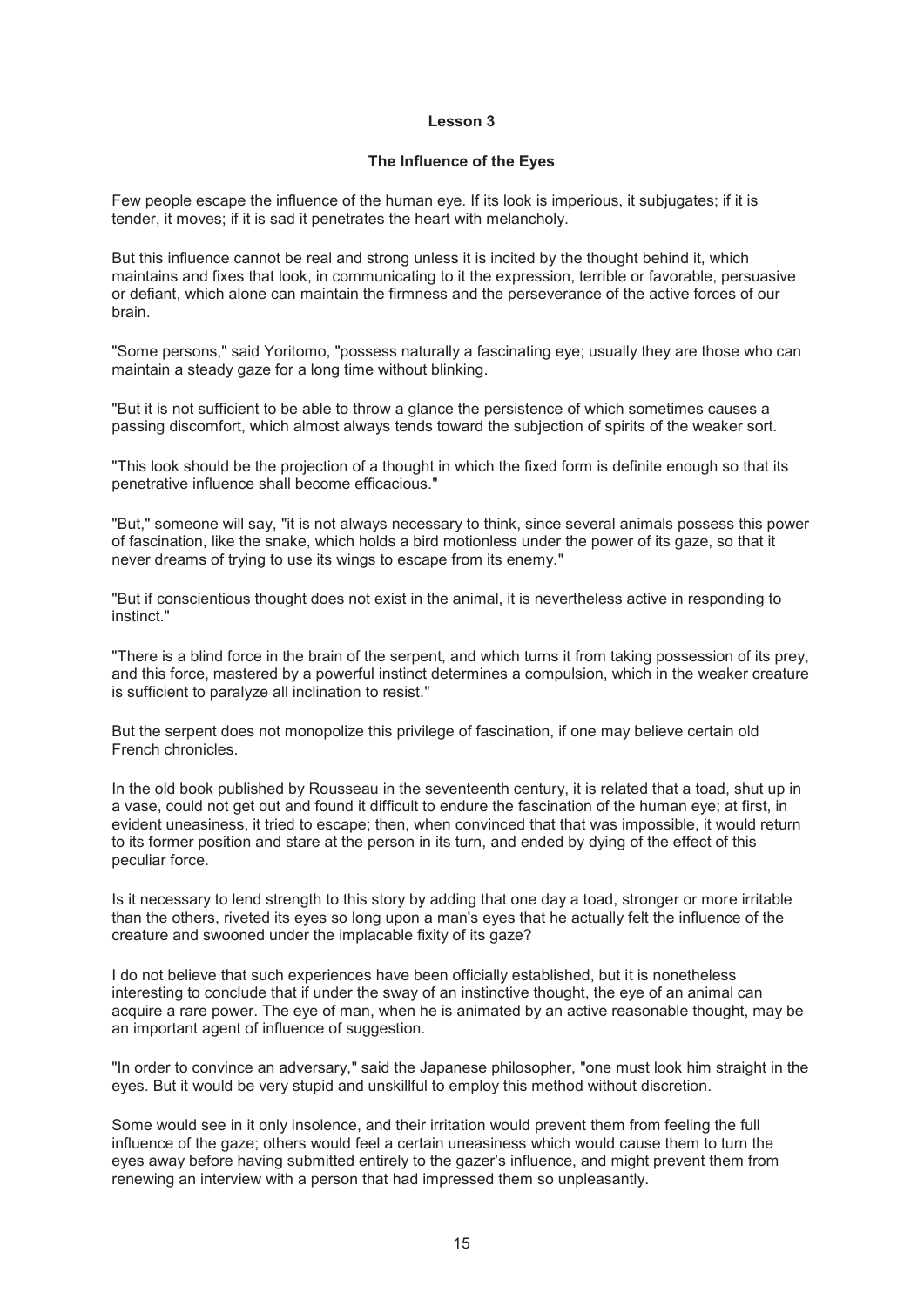The best way to begin the use of the eye in influencing is to talk of subjects that will not arouse suspicion in the interlocutor.

One should present himself in an easy and quiet manner listen without showing any signs of impatience of whatever objections the person may make; some of these may not be lacking in accuracy, and it would be unwise to combat them.

It is unnecessary to add that the least hastiness, which would displace the point of concentration of the thought, would be injurious and might work serious harm to the success that we seek.

Too great excess of modesty should be avoided, for the transmission of thought - and consequently of influence - is worked at our cost.

Timidity is always an obstacle to the influence of the eye, which should, at the very first interchange of glances look straight and frankly into the eyes of the interlocutor, at the top of the bridge of the nose.

The first conflict once over, one should turn away his eyes carelessly; especially he should avoid the eyes of his opponent (as we will call him) in the first minutes of conversation, before your own have gained any hold on him; one should in some way fix his gaze without allowing his eyes to gain a hold over your own.

In short, he who wishes to influence another by his look, must take the greatest care not to let him suspect his design, which would immediately put him on the defensive and render all your efforts vain.

"I once knew a young man named Yon-Li," added Yoritomo, "who went to call on a Daimio to conclude a transaction that was injurious to his own interests."

Besides, the friend had promised a round sum to Yon-Li if he should succeed in influencing this important person to the point of accepting this solution.

For a long time the young man had practiced exercises in the development of psychic influence and believed that he had arrived at the point when one is sure of himself.

He entered and immediately threw on the Daimio a glance, which the other thought rather singular; he tried to surmise the cause of a look, which became almost aggressive in its expression of determination to dominate him.

He was a man of strong will, who had for a long time exercised his powers of penetration.

He had no great difficulty in discovering the motive that actuated the young Yon-Li, and he conceived the idea of fighting him with his own weapons.

Taking care to avoid looking into the pupils of his visitor's eyes, he fixed him in the way which we have described, concentrating his gaze at the top of the bridge of the nose and strongly centering his thought on the idea of domination.

The young amateur was not prepared to meet an attack more powerful than his own; his bold assurance faltered a little; under the influence of that penetrating look he blinked, lowered his eyelids, and gently turned away.

He was vanquished and it was with hesitation that he made his request. It was not entertained or even listened to, and he had besides the embarrassment of confessing, despite himself, the indelicate step which he had been ready to undertake."

Yoritomo added: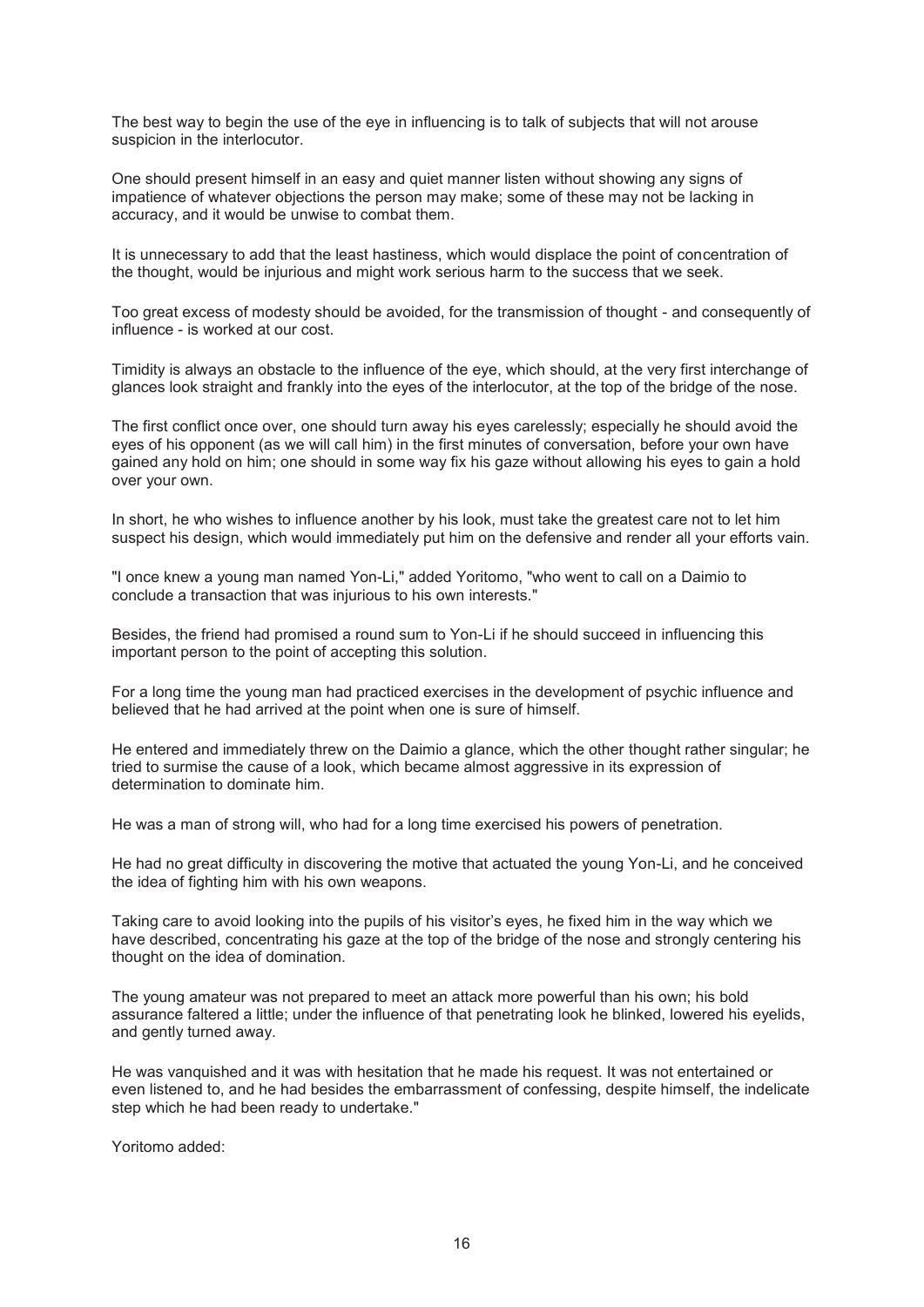"The influence of the eye is undeniable; it is occult power set in vibration by the force of the thought; it is the result of the action of the forces that surround us, combined with our own vital force."

"One should not use these forces by chance. It is well to use them, especially, as arms, offensive or defensive, in the great battle won by wisdom and knowledge of human nature."

But just as when he instructed us in the acquiring of energy, as well as when he taught us how to overcome timidity, Yoritomo did not content himself with uttering precepts; he told us the methods whereby we might acquire the precious gifts that he extolled.

"In order to attain that authority of the eye which is one of the first conditions in the study of acquiring mental dominance," said Yoritomo, "certain exercises are necessary": "For example, it is well to lay a stick of bamboo across a sheet of vellum, and then sear oneself at a few steps' distance and stare fixedly at the bamboo without allowing the eye to wander to the sheet of vellum. One must use all his strength of will to avoid blinking."

"This exercise should begin with counting up to twenty, then to thirty, increasing the enumeration up to two hundred, which is enough. When one can perform this first exercise easily, it will be time to pass to another, a little more complicated."

"Having made a hole in the sheet of vellum - taking great care to pierce it in such a way as to have the edges of the opening neat and clean-cut, experimenter now rivets his fixed gaze on this aperture one, two, three minutes, longer if possible."

"It is well also to place oneself in front of a bright, smooth surface, preferably polished tin - lacking one silver or gold - and to seek in it the reflection of his own eyes."

"Plunge your gaze into the inmost depths of your eyes; from the beginning this will be a good exercise in compelling the gaze of others the yield to your own."

"In this situation, turn the head from the right to left, then from left to right, without losing sight one's glance firmness and the desired power. One should avoid winking the eyes and lowering the eyelids, and should practice meeting firmly the gaze of others."

But all these exercises would be in vain, if during the time of this contemplation, you do not know how to concentrate your mind on a single subject. How much influence could you exercise over others if you do not know first how to master yourself?

Singleness of thought is indispensable during the development of the use of the eye; if it seems too difficult to keep it fixed on a single point, it would be well to avail oneself of certain means of suggestion, like the following:

"First, count up to ten with the simple idea of doing it slowly, and to allow the same space of time to elapse between the uttering of each number."

"Secondly, run through the fingers a chaplet of about sixty beads, counting them in a low tone of voice, without losing sight of the point one has fixed on."

"One may count at first up to five or ten; then increase the count, taking care to begin all over again if one finds one's attention has wandered or that while pronouncing the numbers it has been diverted, of only for an instant, from the single thought that is the object of his purpose."

But this is not all; as soon as one has acquired the desired qualities in the cultivation of the power of the eye, he should begin to experiment with them, and regarding this here is what our philosopher counsels us: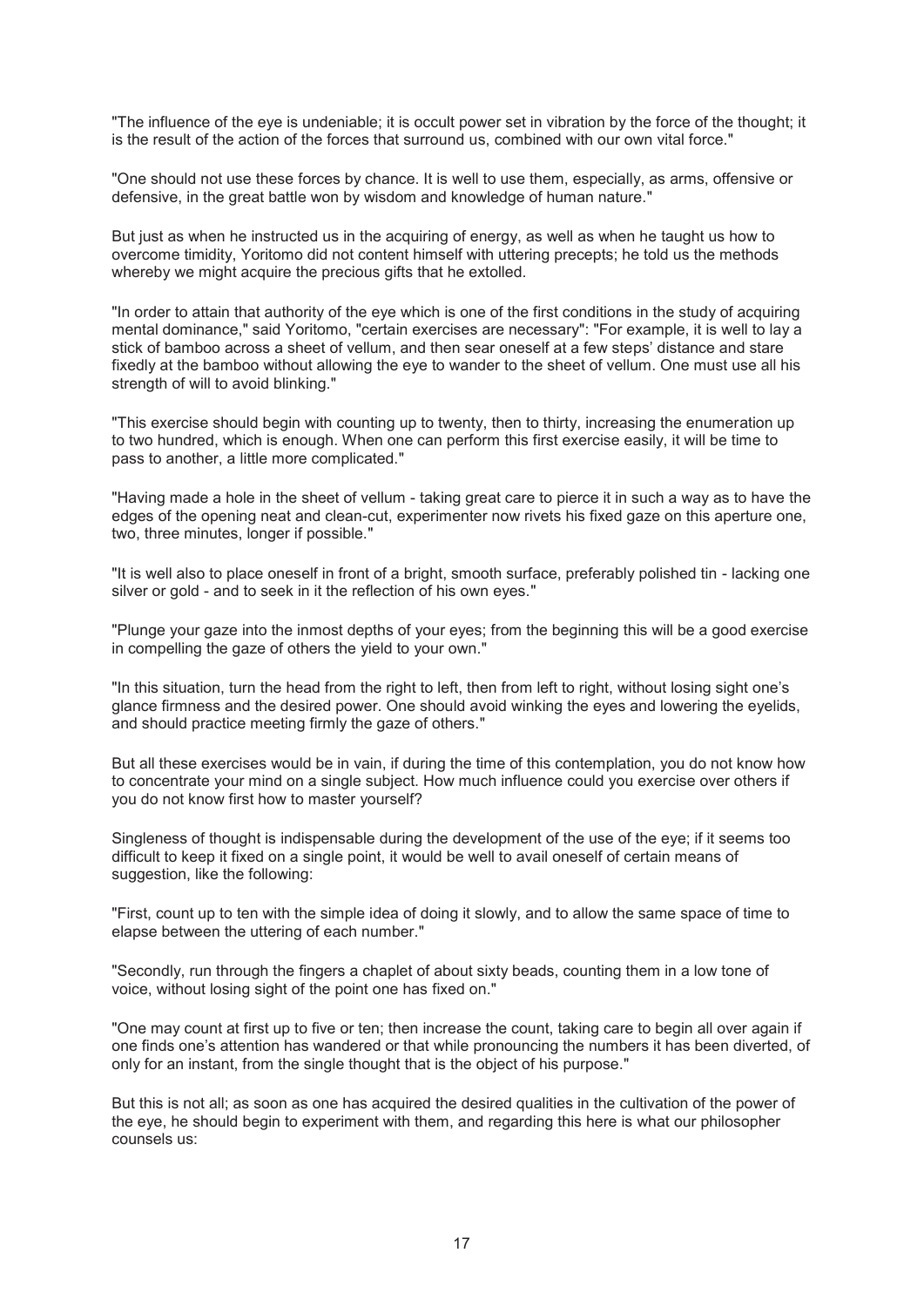"When you have mastered the use of the eye, and have learned how to concentrate the mind, try the ascendancy of your visual power on some person in the midst of a crowd."

"First, choose some one whose face indicates a character weaker than your own, and fix your gaze in the back of his neck, with a single thought, which shall invade his mind, haunting him with a desire to turn around."

"If your influence is already sufficiently formed, at the end of a certain time you will see him begin to fidget, then to move his head slightly, as if to shake off an importunate thought; finally, he will move his hand to the spot on which your gaze has been fixed, then, in spite of himself he will turn around."

"This experiment may be made on all sorts of subjects, and it will always succeed on condition that you know how to envelope your subject in and intense mental current the action of which will combine itself with the power of your gaze."

"You can imagine, then, to what extent this faculty may be useful in the ordinary circumstances of life; it is the secret of those we call fascinating persons, whom no one can resist and who know how to obtain anything they desire by merely saying what pleasure it would give them to possess the desired object; for they know well that in concentrating that mind strongly on that for which they ask, the mind of their interlocutor, yielding to mental sway, abandons itself easily, especially if the domination of the eye increases this conviction by creating in him a psychic state which compels him to submit to its power."

These precepts were those of that other tamer of spirits, Mahomet, who said:

"The effect of the human eye is indubitable. If there is anything in the world that can move more rapidly than fate, it is the glance of the eyes."

From this saying strong superstitions have arisen, against which the Shogun puts on our guard:

"One of the reasons," says he, " that militate in favor of the cultivation of the influential use of the eye is the necessity of getting the better of a certain kind of persons who pretend to have inherited occult power from magicians.

A man gifted with a strong will has nothing to fear from these shameless liars; but a sensitive and impulsive person, who does not know how to assert himself and dominate others, becomes an easy prey; and the suggestions of these wretches will soon lead him to dissipate his fortune in answering their stupid requests."

"Besides," Yoritomo added, "those that would wish to use their occult influence to compel others to commit a wrong action would be soon punished by the loss of this influence, which develops itself gently only when actuated by beneficent thought; while they retract and end by becoming annihilated when the uppermost thought is of the kind of which may be said:"

"Evil thoughts about others are rods with which we ourselves shall one day be beaten."

--()--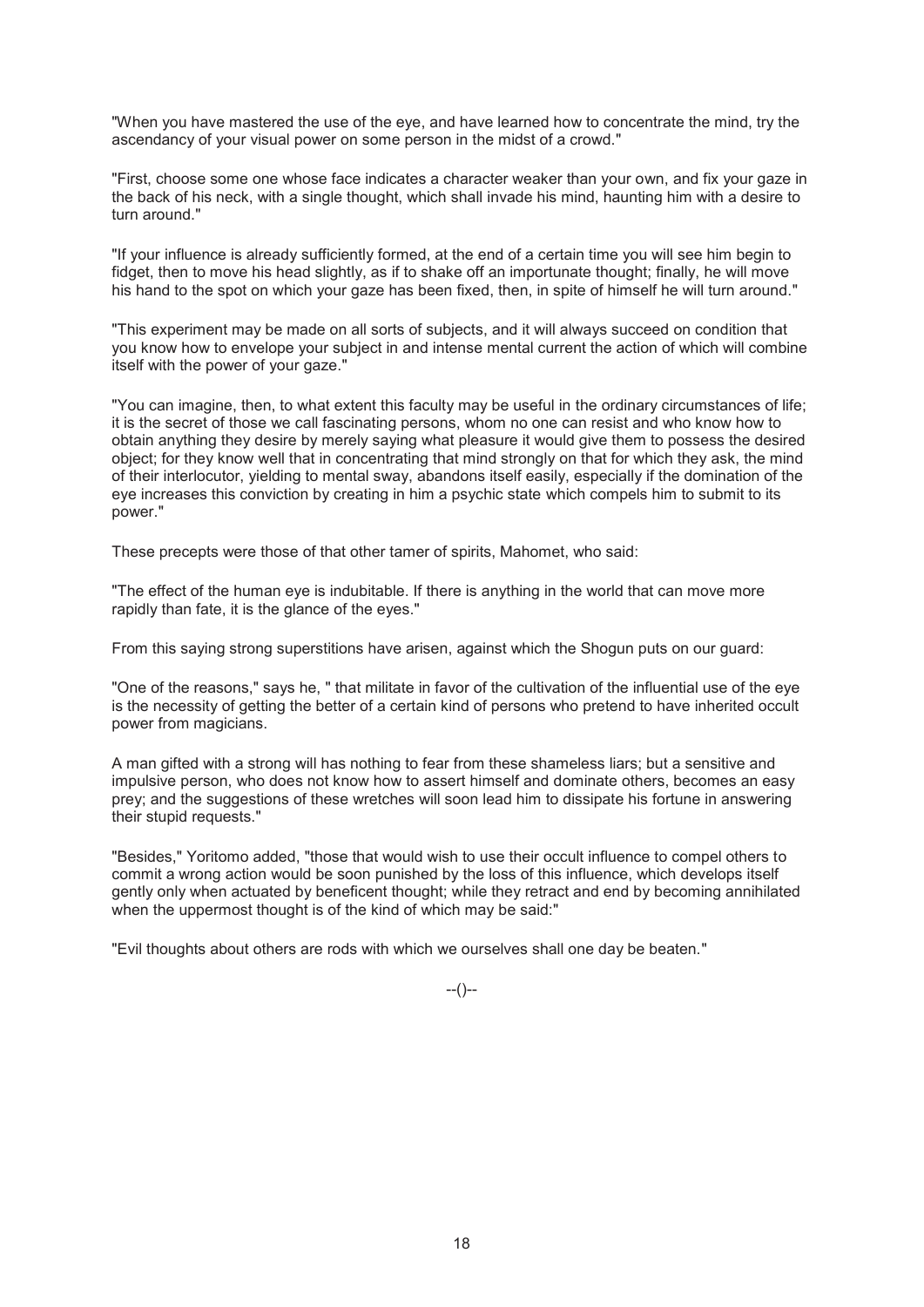#### **Lesson 4**

## **Through Clearness of Speech**

The word is the most direct manifestation of the thought; hence it is one of the most important agents of Influence when it clothes itself with precision and clearness, indispensable in cooperating in creating conviction in the minds of one's hearers.

Were not the burning words of Peter the Hermit the sole cause of the rising of arms for the conquest of the tomb of Jesus? And was it not especially because that monk believed himself firmly to be moved by a divine will that he knew how to make his belief shared by thousands of men of all classes, poor or rich, who under the influence of his words all possessed only a single soul, impregnated with sentiments of heroic piety which urged them to dye the sands of Palestine with their blood?

What arguments had this monk found? Only three words, but powerful words, when one considers the mentality and the peculiar religiosity of that epoch: "God wishes it!"

"God wish it!" These words were the first to declare to the ignorant masses Peter's all-powerful influence. In the eyes of the vulgar, this man who transmitted to them thus the will of the Most High assumed in their eyes the proportions of a divine messenger, a sort of prophet in communication with the Master of Masters, who designed to dictate to him His orders.

For others, it was to resume debates by an argument without reply; it was to excuse fatigues and privations and an unknown death under a foreign sky. God wished it! How vain were all other speeches after these three words, which bowed all heads under the powerful breath of divine domination, as wheat bends under the tempestuous winds!

Yoritomo speaks as a true sage, then, when he says:

"Leaders of souls should not forget this one thing: Too great wealth of words is hostile to conviction."

And, alluding to a Japanese proverb, which is very similar to one of our own well-known proverbs, he added:

"If speech is like jade, silence is like a diamond."

"Speech is like a diamond when it is the vibrating form of the concrete thought and when it presents itself in a quiet way, rendering its suggestions familiar and clear by the way in which the orator knows how to present them."

"Prolific speech is the medium of powerful thought - of that thought of which we should be master and not slaves."

"Speech is the seed, good or ill omened, which, sown in irresolute natures, may produce either nettles or wheat."

This may be also the 'fixed idea' that is supposed to be implanted in every weak brain. Suppose someone should chance to being endowed with the power of initiative, but with a wavering will:

"You will be good, because goodness is the supreme end of life," if the order is accompanied by the dominating look of which we have spoken and pronounced in a tone that will impress, there is no doubt that these influences will produce such a radiation as, in spite of himself, would make him feel himself under the influence of good emanating from himself to converge toward his fellows."

"This may seem very obscure at first, but the brevity and precision of order will implant themselves little by little in his brain, of which the passive forces, always submissive to confused influence, will at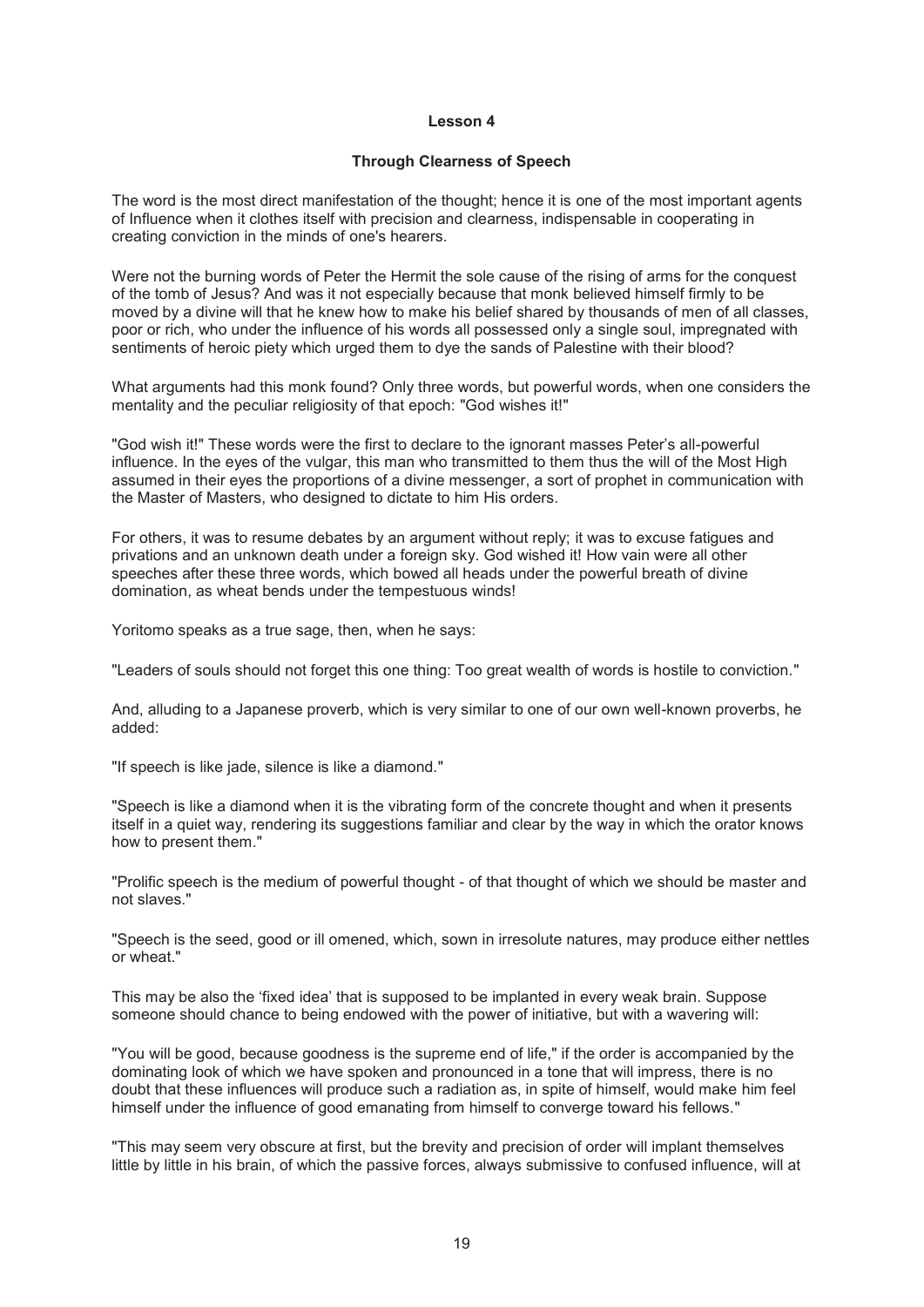a certain moment determine the active forces to emerge from the background where up to then they had lain hidden."

"But if one expresses this prophecy some day before being afflicted with moral weakness: 'You will be a criminal,' the idea, originally repelled with horror, ends by sowing in his brain an idea first of the impossibility of the suggestion, then, more frequently evoked it become less monstrous and he finishes with a smile of doubt at the beginning, then with fear, by facing the eventuality of this prophesied crime, the specter of which had pursued him so persistently, that one day, when carried away by anger or violent passion, he accomplished this criminal act against the temptation of which he would certainly have reacted, had he not been possessed with the fixed idea which designed him before his own eyes as the instrument predestined by Fate."

'That is the reason why," added the Shogun, with infinite wisdom, "one cannot blame too much such parents as the prophesy for their children terrible punishments for reprehensible acts which they can hardly help committing."

And he added:

"Those who, thinking to cure their children of faults more or less characteristic, repeat to them: 'You will die under the executioner's whip,' are sometimes the involuntary cause of this execution."

"To strengthen this idea of so lugubrious a fate for the little ones, they familiarize them with it, and dwell on its horrors."

"Then they compromise constantly their authority before their children, for they, seeing them the next day filled with kind feelings and expressing tenderness toward them, will not fail to regard lightly the terrible menace with which they were threatened."

"It might happen that they were struck by it, and that would be likely to be unlucky for their future, for, once implanting this idea in their brains, they will not fail to wonder at the serenity of their parents, who can admit the possibility of so terrible a fate and yet go on living peacefully with the menace of such a future for their child."

"In every way, the authority of the heads of the family will find itself lessened, and the seed sown in the heart of the child by the imprudent prophecy cannot fail to produce bad fruit."

"It will be so much the more dangerous if it should be resumed in a few words, those incisive words that draw mental pictures, which take root in the brain."

"Long lectures have only a repressing effect on the spirit."

"Ones listeners, endowed with will and discernment, very soon give up trying under the avalanche of words that fall on their ears with the monotony of flakes of snow, to distinguish truths that are uttered in the confused mass of verbiage."

"On the contrary, they force themselves to turn these thoughts from this wordy chaos, in which the confusion equals the monotony."

"As for others, the laxity of their attention does not permit them to follow the same idea very long, and, all effort being painful to them, they will not long follow the orator in the mazes of thought through which he would conduct them."

"But those that know how to present their thoughts in a few phrases, in a way that impresses itself on their listeners, may easily become leaders of the masses."

"The first quality of the speaker who would be convincing should be to think deeply of what he wishes to say."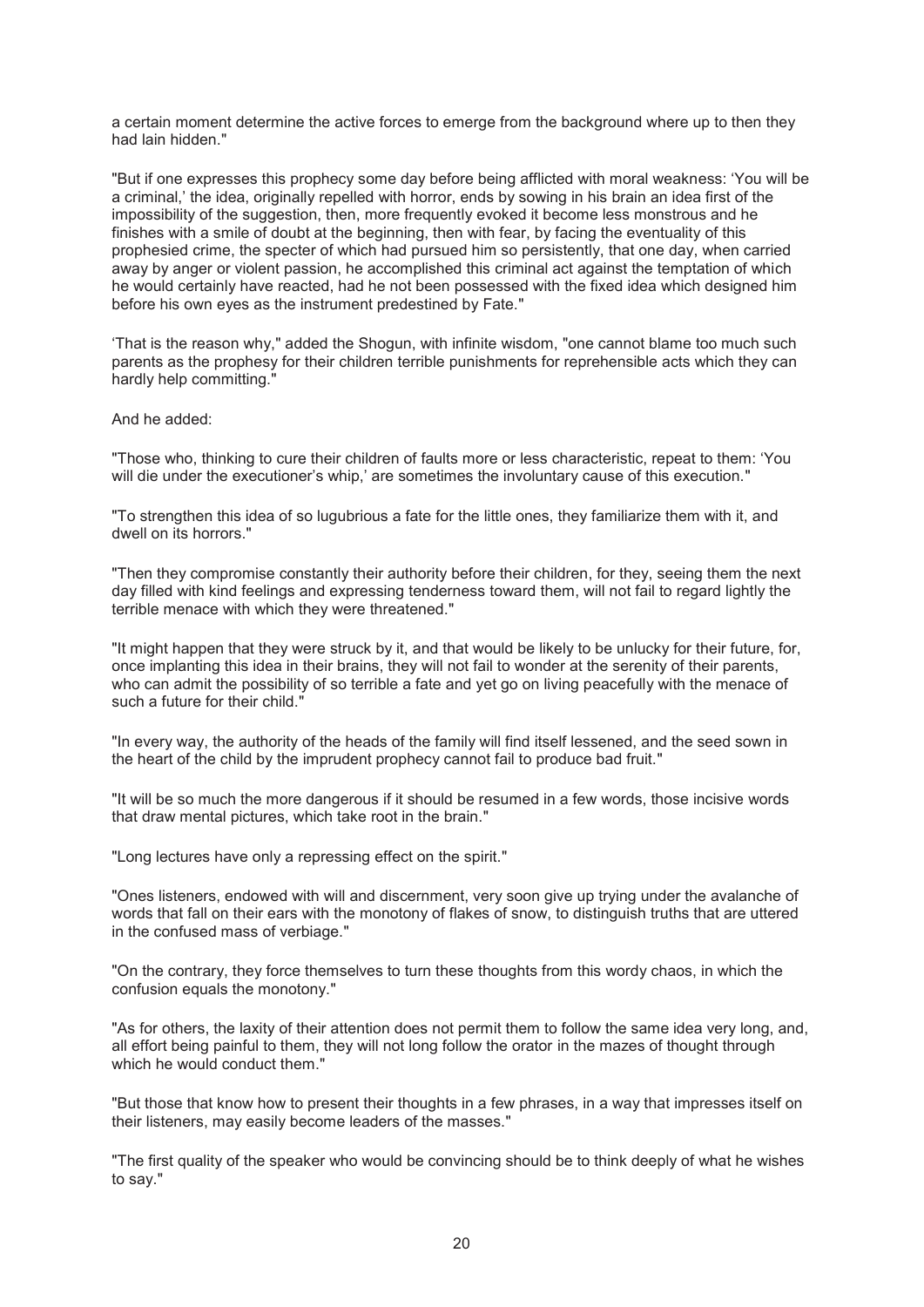"As soon as he knows how to transform his thoughts into clear-cut images, the contours of which will not admit of any ones divining one line to be different from the line intended, he will be careful to project them into the minds of others under the form of lights and shades."

"We have already seen how the power of thought has the gift of influencing others, particularly when this force is aided by the power of the eye; when these two ruling faculties are augmented by the power of spoken discourse, the listeners are conquered by the ideas that are presented to them."

"Those who will acquire these gifts will find that he can interest men and attach them to himself; in a word, can lead them by the means of the influence that will assure him of mental empire over most of his contemporaries."

"It is necessary, also," the Shogun continued, "to base oneself on the theory of like attracts like, in the expansion of the sympathetic radiation which must converge toward great numbers to illumine men's souls."

"It has been remarked with what facility people follow noble impulses, heroic appeals, and generous outbursts."

"A speaker would be culpable, then, should he count on the inferior mental quality of his auditors in order to descend to their level."

"This is the fault of too many speakers who like to court less noble sides of the popular spirit."

"They give as a reason - I would almost say an excuse - that to address them in this way one is better listened to and more readily understood."

"This is a gross error. How many times have I uttered a noble thought in the midst of an assemblage of persons of mental mediocrity! "

"As this thought was always expressed in language clear and exact, formed of words that all could comprehend, every time I have had the pleasure of seeing the multitude vibrate like a harp struck by an expert hand, and to feel for a moment that the souls of the roughest of palanquin-bearers were elevated under the influence of my words which were adapted to the purest ideal."

"Is not this a kind of conquest for which those have devoted themselves to the art of influencing should strive?"

"It is by speech that one develops emotion, generator of noble gestures and of generous realization."

"Speech is the distributor of the thoughts that surround us, of which the reiterated suggestions, after impregnating certain groups of cells in our brain, travel, by affinity, to haunt the same group of braincells in other auditors."

"This is one reason why it is not well to dwell too long on the same subject, so that one can allow some rest to the weaker brains in an audience."

"Still, it is an undoubted fact that to jump from one subject to another, and to leave them only to attack them again, as is the custom of some speakers, is more fatiguing and less satisfactory, for minds wearied by this continual exercise end by ceasing to follow the flight of these fugitive thoughts; and, after waiting in vain for some repose in a discourse, they give up trying to follow the constant flight of too soaring imagination."

"Another type to be dreaded, are those devoted to idle chatter and gossip."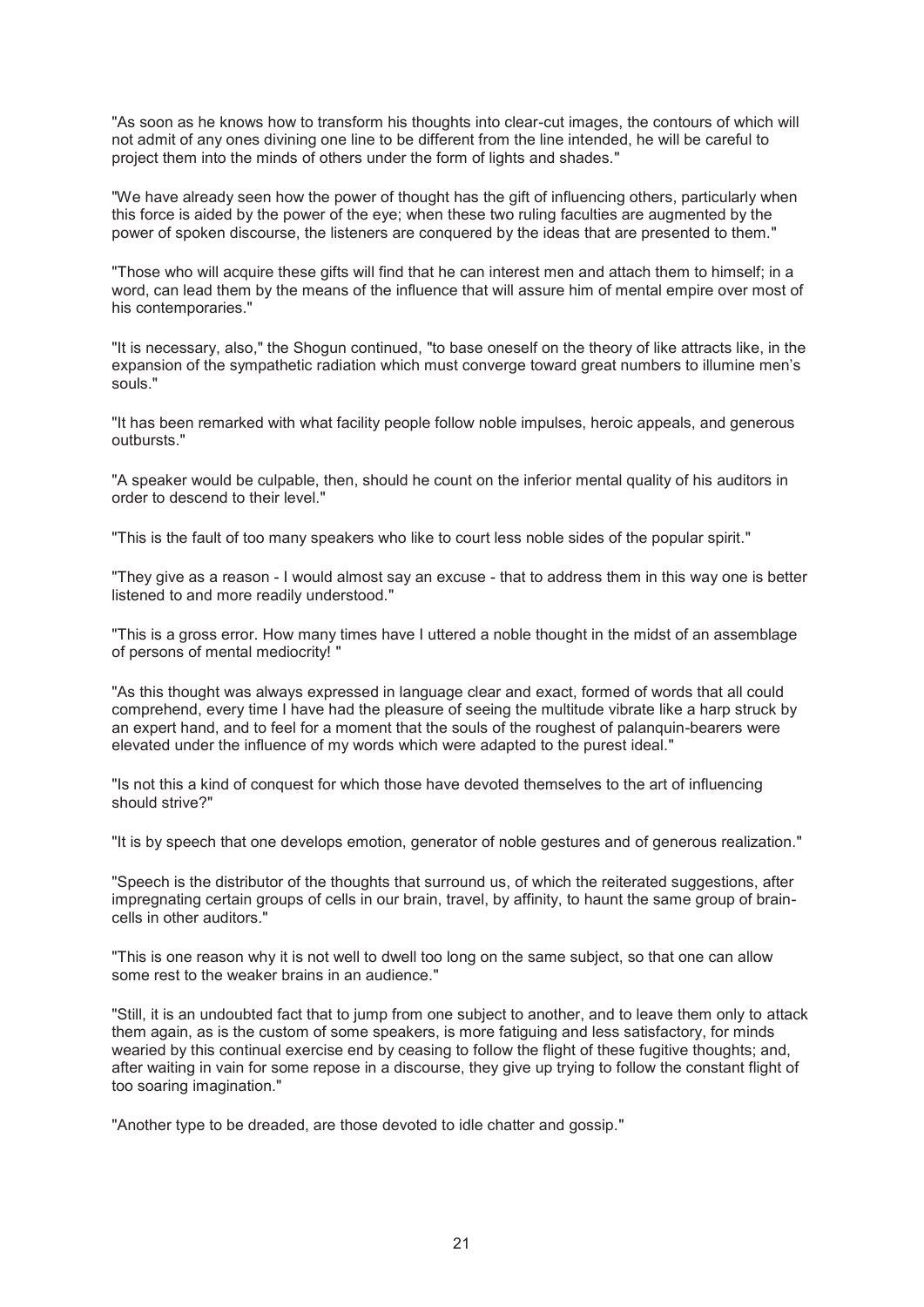"One might, if he were greatly in earnest, correct them in this way: listen to their conversation, summarize it, and in ten minutes repeat to them all that had taken them an hour to say; by 'all' one must understand merely the ideas and not the repetitions."

"But will they stand correct? Will they not do as did a certain lord who, having seen his neighbor very ill, and having talked incessantly while visiting him without letting the sick man get a word in edgewise, said, when leaving him: ."

"I will return tomorrow to learn how you are, for I fear I have tired you very much because I have done so much talking today."

"Conciseness and clearness in speaking is thus a great force in the work of influencing, which is a noble task for one who undertakes it seriously."

"Moderation must be among the qualities whose aim is to action by the word in order to direct the focus of attention toward the principal thought which, excluding all accessory thoughts, should be imposed on the minds of his auditors by the speaker that wishes to extend his influence over them."

"Discretion is equally indispensable in forming influence by speech."

"From indiscretion to lying the step is short, and one should not forget this axiom that might be written in characters of jade on leaves of purest gold."

"Lying is a homage which inferiority renders unconsciously to merit."

"Bands of precious metals should be hung on the walls of salons, replacing, in a way more comprehensible to all minds, the covered rose-filled vases that ornament festal tables."

And Yoritomo reminded us of that ancient custom, which we believed peculiar to the Grecian sages, and which, it appears, was begun centuries ago among the philosophers of the Far East:

"Harpocrates, the god whom the ancient Greeks worshiped under the image of silence, had presented to the God of Love a flower which, coming from his hands, represented the virtue which he was supposed to symbolize."

"This gift was made in order to encourage the wanton boy to guard the secrets of his mother, Venus, for we know that Love was always ready to reveal the secrets of those that were attacked by his flames."

"This act of the god was imitated first by the Grecian sages, then by the Japanese philosophers; and at all banquets appears a closed vase, the cover of which must not be lifted."

"This vase encloses the roses, whose perfume filters through the interstices of the vessel, letting one guess what flowers are within."

"It was a custom to ask the guests to let nothing transpire regarding the discussions that took place in these gatherings."

"Later the custom became general and was followed among ordinary people, and then followed among ordinary people, when the closed and flower-filled vase was a constant warning to the guests to use discretion, and not to allow escaping outside anything that might have been said under the influence of wine."

"Our modern humor has immortalized this custom in the form of a figure of speech that is on everybody's tongue, but of which few persons know the origin, people often say of one who tells secrets: 'He has uncovered the rose jar! '"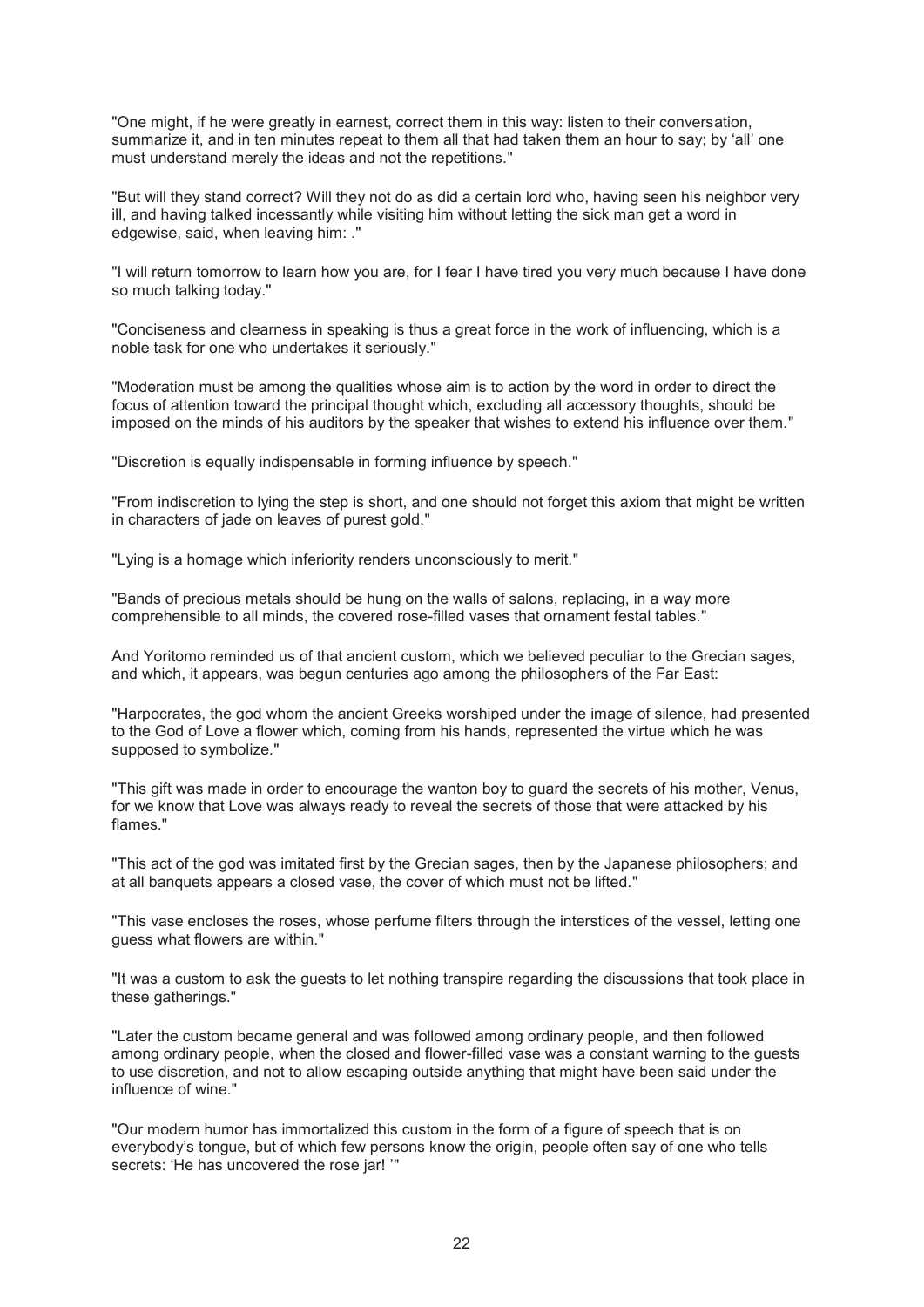The etymology of this figure is known to few, but however that may be, we are grateful to Yoritomo for recalling it to us by connecting it with one of the lessons he has taught us, which, disguised in the form of a parable, fix them in our minds in so attractive a fashion that we do not forget them as soon as we have heard them.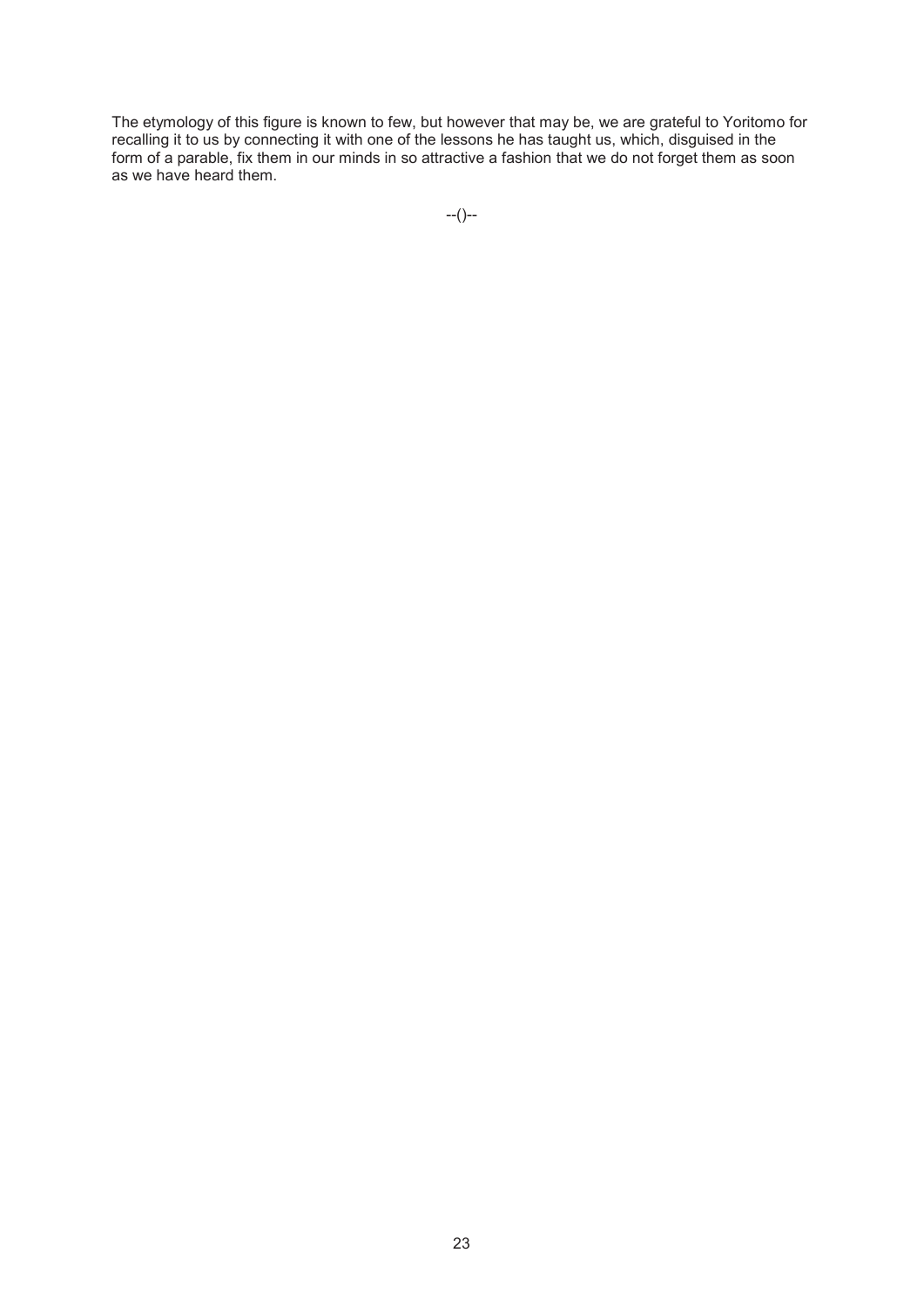## **Lesson 5**

## **By Setting Good Example**

"We read in a Japanese story that once a man set out in pursuit of a rose, he sought it a long time, but nothing seemed to him to be that flower, which he knew only by hearsay, that praised its incomparable perfume and the beauty of its multiplex corolla."

"He saw the admirable amaryllis, balancing on flexible stems their odoriferous chalices, whose tender tints were touched with brown spots, that seemed like the tears of night."

"He had inhaled - quite surprised to find them without perfume - the breath of the proud peonies, which bloomed near by, looking like a sort of burning bush."

"The fragrant stalactites of the acacias had breathed upon him their balmy odor."

"He had paused before carnations, which, crimson in their green chalices, looked like the throats of warriors, bursting out of their armor."

"The sumptuous mourning of the black lily also had attracted him; but none of these flowers were, nor could be, the rose, and he was almost in despair when he saw, quite near him, alight on a bush a butterfly of the dazzling colors, and a delightful aroma seemed to be diffused from it, while its wings quivered like the petals of a flower shaken in the wind."

"Greatly moved," the man approached it, saying: 'No,' said the butterfly, "I am not the rose, but I live near the rose; I love the refuge of her flowery arches and branches. I come to sleep in the hollows of her corollas, and sip the sweet perfume of her flowers."

"That is the reason why I have become so thoroughly impregnated with her odor as to deceive you."

This little fable may serve as a preface to anything one might say or write on the force of example.

Our most frequent associations are never indifferent to our mentality, and we always submit, voluntarily or unconsciously, to the ascendancy of those that surround us, unless we have sufficient influence over their minds to compel them to submit themselves to us.

Then the thought, projected into an enveloping center by a superior influence, is received by brains of weaker caliber, which register it mechanically in order to reproduce it on similar occasions.

Our popular modern philosophy has put this maxim into a proverb:

"Tell me who are your associates and I will tell you what you are."

It is explained also by Du Potet in his "Magnetic Therapeutics…"

"There are certain persons," says he, "who when near you, seem to draw something from you, to pump you, to absorb your force and your life; an species of vampire, without knowing it, they live at your expense."

"When near them, in the sphere of their activity, one feels an uneasiness, a constraint which is caused by their pernicious actions and determines in us an indefinable feeling."

"You are moved by a desire to escape and to go far away from them; but these people have quite the opposite tendency; they come nearer and nearer to you, press close to you, seem fairly to wish to join themselves to you, to draw from you that which is necessary to their lives."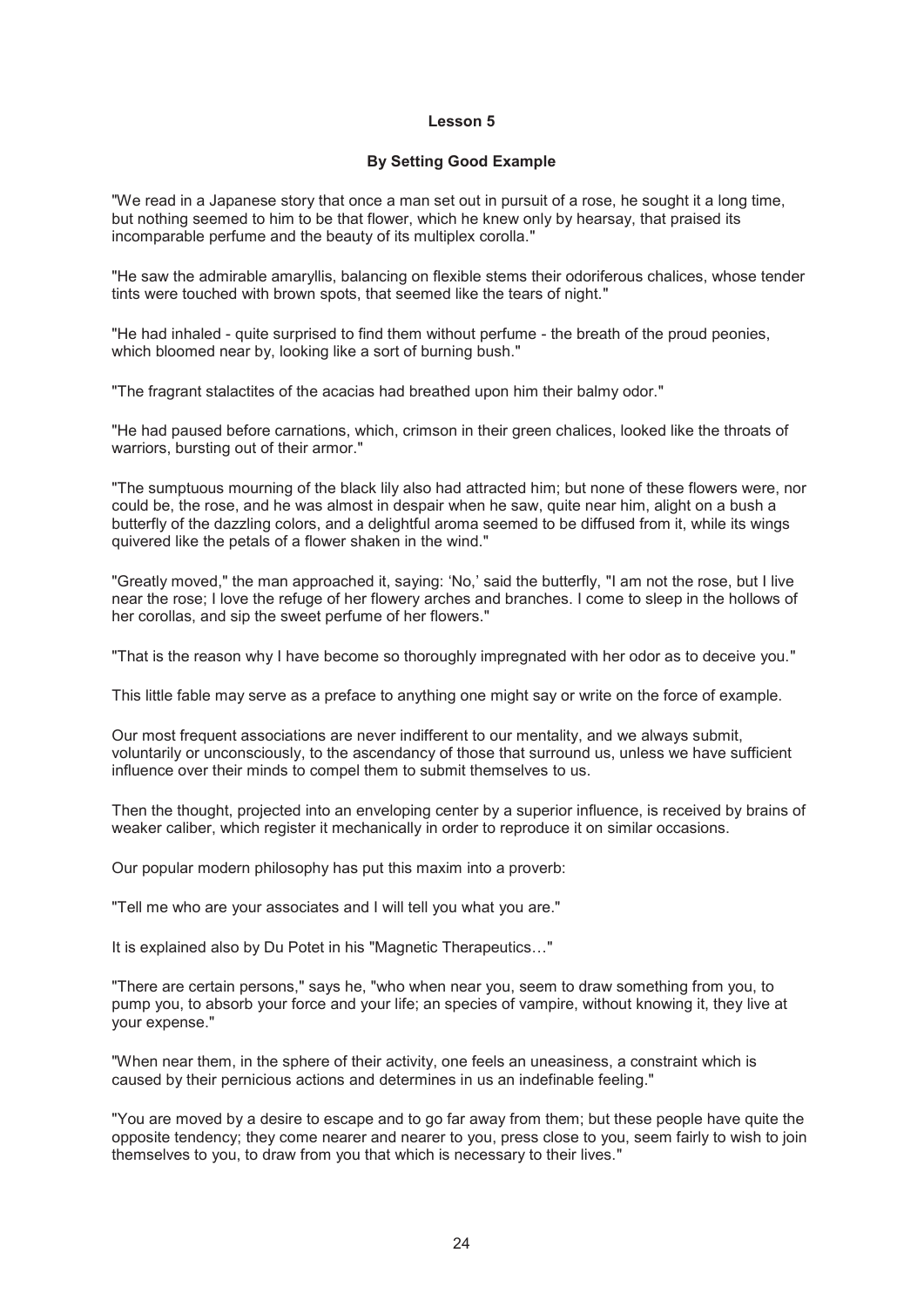"Other persons, on the contrary, bear with them life and health."

"Wherever they go, they seem to radiate joy and sunshine."

"You observe that their conversation pleases and that people seek them out. One likes to touch their hands, to lean on their arm; something soothing which charms and magnetizes you, quite unconsciously, seems to emanate from them."

"One easily adopts their point of view on things in general, and their opinions, without knowing why; and one sees them go away with sincere regret."

In short, above all things regarding psychic influence, we must not forget that "the strongest reason is always the best."

Unfortunately, the strongest is not always that which is worth the most; a regrettable contagion follows from the person who suffers the ascendancy of the other.

"Or again," the old Shogun explained, "the reciprocal influence which individuals exercise on one another is the cause of many evils difficult to conjure."

"That, if we may believe tradition, is the reason why the sages of old created so-called mutual admiration societies, to which only those of undisputed merit were admitted."

"In the numerous reunions, whatever might be the apparent reason for them, a low mentality evinced itself, and the general quality of thought became inferior, to such a degree that the most elevated mind felt the difficulty of escaping the contagion of the surrounding mediocrity."

"The only influence of an orator might be to transmute souls momentarily by substituting for mean and niggardly thoughts a current of broad, generous ideas, from which would spring an enthusiasm real but almost always ephemeral, for at the moment of realization particular interests, narrow views, and the fear of responsibility will give back to each one of his auditors the mind that belongs to him, which a profound study of the attainment of the highest and best alone could transform slowly and definitely."

"However, certain such circles do exist which are composed of persons of absolutely pure aspirations, all communicant toward a noble end, in a collective thought, the waves of which are voluntarily directed toward a single accomplishment."

From these reunions of the best minds emanates a current of influence the value of which is considerable, since emulation, the offspring of example, is found in these circles where, each one developing, in a sense, from the same principle, concentrates his faculties on the search for the best in all that is good.

"But it is very difficult to maintain these gatherings under the unique direction of the original generous spirit. To find men that will ignore questions of temporary supremacy and of particular interests, and that know how to repress petty antipathies and hatreds, possibly more or less justifiable, in order to open the heart to the creation of an ideal - this is almost to expect the impossible."

"Is it, indeed, necessary to ask it? Is it well to suppress ambition in men's hearts? Does not such a leveling tend to destroy the seed of individual responsibility, a cognizance of which leads to the most noble conquests?"

While admiring the scruples of the Shogun, we could only regret that happy time when the ancient sages gathered with no other object than to talk of beauty in the heart of nature, in wonderful gardens in the midst of vegetation luxuriant and restful, with the blue heavens as their sole canopy.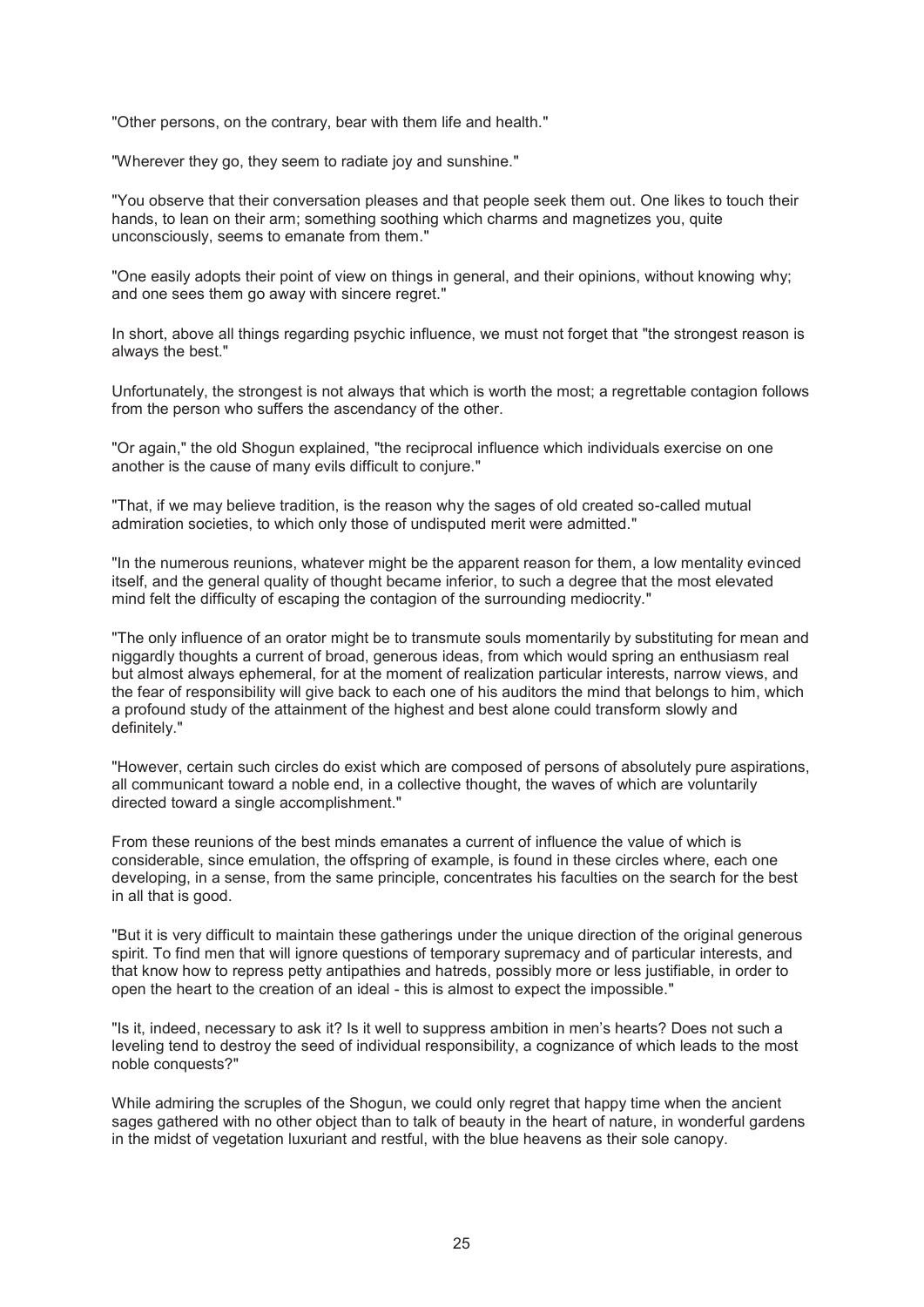But our modern civilization has other necessities, which find expression in a care, sometimes exaggerated, regarding subjection to the order of the hour: "Time is money"; it is necessary, then, that the time of the reunions should be limited, and that the place be carefully chosen, large enough to contain the public, which rarely would wish to assemble out of doors, lest the fine weather might change into a driving rainstorm.

The terrible question of money almost always comes up; and since persons of lofty minds, protagonists of generous ideas, rarely devote themselves to the accumulation of gold, it is necessary to introduce into these reunions a sort of Mecaenas who, under the guise of one or of several capitalists, whose ideas and sentiments may be said to border on the commonplace, comes among a group composed of the purest elements to play the part of fruit of doubtful quality in a basket of sound fruit.

But it is of no use regretting things that cannot be changed; and it is wiser to listen to Yoritomo:

"I once knew a man who spent large sums in entertaining several Buddhist priests, who celebrated the cult by lighting an enormous quantity of lanterns, and by giving themselves up to various ruinous practices."

"I said to this man: 'It would be better to burn a single lamp before the statue of Buddha at his own home, and to invite all the priests who lead a useless existence in the temple to bear the people the good word and to set them a good example. '"

"Put together all the money which every year you would give to this sterile cult of Buddhism, divide it into as many sums as you would distribute to each of your priests n ordering them to distribute among the poor in teaching them the blessing of the name of Buddha."

"Thus, glorified by example, the cult that you desire to honor would spread itself the more, since kind and charitable words would inevitably be connected with it in the minds of the unfortunates whom it had helped."

We may, even now, take account of the strength of Yoritomo's principles in the observation that they are given as an example by another Japanese philosopher, Kabira Ekken, who lived in the seventeenth century, and of whom Kirschbach tells us in a study that is much quoted:

"'The ability of certain actors," Yoritomo continued, "may be an influence, excellent or detestable, following the quality of the examples which they offer to the people."

"On the stage, an actor who has the gift of filling his very soul with the personage he represents can, at his will, sow the seeds of joy or terror, of admiration or desire for the beautiful in the minds of the spectators."

"That is the reason why we cannot too strongly reprehend such plays as show a narrow or vulgar mentality behind them."

"It is very wrong to impress the multitude with reproductions of criminal or reprehensible actions."

"While it is true that there are certain lower functions of our human nature that are common to every one, but which we mutually conceal, both from sight and by name, there are certain moral defects, certain ugly actions, a manifestation of which it would be very wrong to present to the eyes of the public."

"The acts of generosity, of magnanimous impulses, and of heroic sacrifices - do not these offer a field wide enough so that it is not necessary to reproduce plays of sentiments and actions that are likely to be harmful?"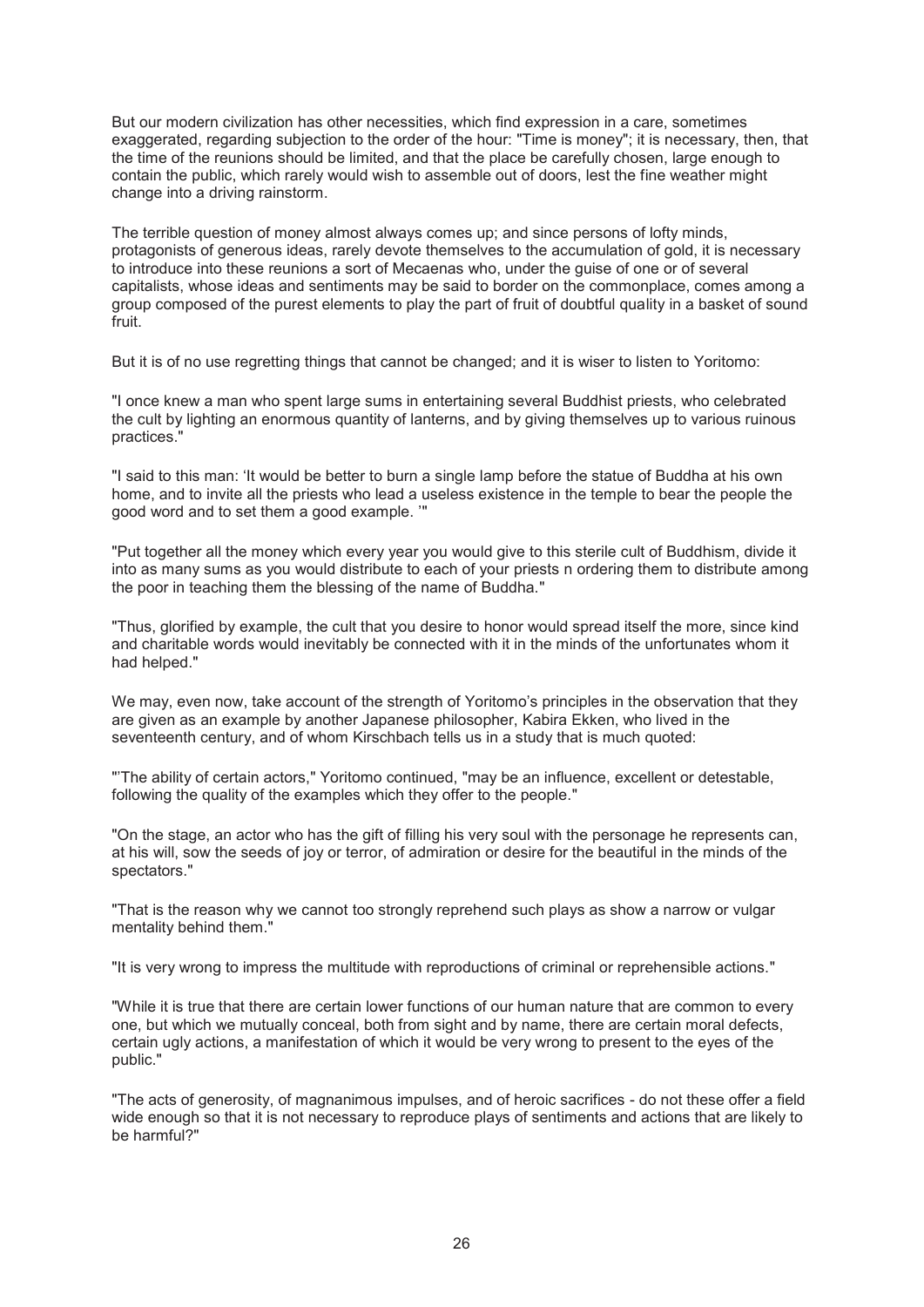"The influence of example is considerable, and it is a culpable thing not to circumscribe it to the representation of noble actins worthy of being imitated."

"It may be objected that in all plays in which a criminal is represented, the malefactor is always punished for his misdeeds, sometimes in a way so terrible that the example cannot fail to be of benefit as a warning to those that might be tempted to imitate him."

"Among an audience capable of being influenced by these detestable examples, there are sure to be a few who will fancy themselves much cleverer than the criminal whose story is being acted before them, and these will say to themselves: 'This crime was well-planned; and, if he was taken, it is because he was clumsy."

"For many, these reflections are theoretical, and they have no desire to imitate him. But what matters then? The evil seed has been sown in them and, under the influence of an unworthy sentiment, hatred, calculation, or cupidity, it may develop into a fixed desire for dishonest conquest, of which the pictured crime was the origin."

"For those who are already tainted, the influence of such representations as we are considering would be even more vicious; for them the stage would be a practical school of vice, combined with astuteness and safeguarded from punishment by a thousand means which the actions of the players may suggest."

"One may say the same thing of books, though they are more dangerous for the erudite than for persons whose knowledge is more limited."

Alas! The Shogun knew nothing about compulsory education, for of the thousands of cheap books, which propagate the taste for trying one's luck in the convincing tone of showing one how to make a fortune.

But it would be wrong to include the spirit of a book, which deplores all progress, which we praise highly. We should, however, emphasize very clearly the fact that too wide an education is often a twoedged weapon.

The best way to utilize one's education is to read attentively, "The Influence of Example."

Readings made in common should be on a subject at once lofty and interesting; but the result on the auditors when they are alone may be indifferent or beneficial, according to the mental qualities of the reader.

He should, above all things, be inspired with the principal contents of the preceding chapters, particularly those on the influence of the eye and thought-transference.

If the play of glances is necessarily limited to the reader, who is compelled to lower his eyes upon his book, eh must not forget, in moments when he may be relaxing his gaze form the page, still to dominate his audience with his regard.

At the same time, the ideas he expresses should be backed by so powerful a thought from him that the "thought-waves" shall determine the mental current, which says Turnbull, "act with the force of a loadstone and of electricity."

Let us not forget also that personal influence radiates more certainly when it manifests itself under the form of altruism, charity, and kindness.

"Is it not a frequent thing," said the old Japanese, "to see a crowd hesitate, divided between a feeling of recrimination and one of approbation, and then suddenly turn toward conciliation, because one among them, on whom the situation and the influence of others had its effect, has openly declared himself on that side?"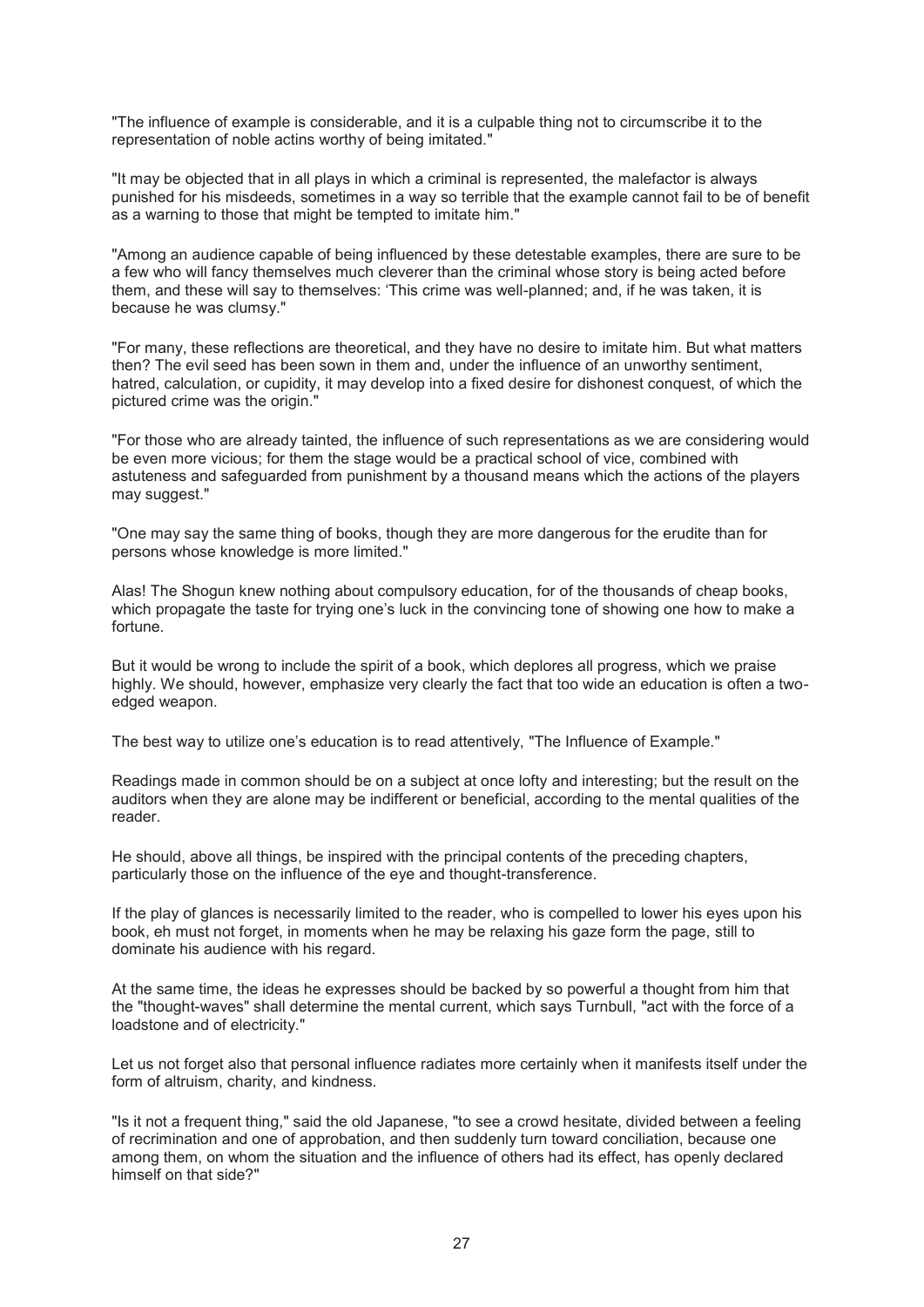"One of the greatest obstacles to the doing of good actions," he added, "is the timidity based on the fear of responsibility, which haunts mediocre minds."

"It is toward these that he who would wield the power of domination should turn his attention. It is sufficient to impose on these timorous souls the resolution to perform the task that they themselves desire to see accomplished, and to set them the example of his achievement."

"Their vacillating will strengthen itself by the moral support which they will be certain to feel, and their anxiety about the opinion of others will be soothed by the example of those whom they recognize as their superiors, and whose superiority they are glad to acknowledge."

"Example is the excuse behind which hasten to hide those whose ill-regulated thoughts can cooperate in defensive discernment."

"It is these, then, whose minds are strengthened by renewed practices of wise reflection, used in the service of psychic qualities, creators of domination, who should watch carefully over their own acts, so that their example may be, for the persons over whom they have an influence, a source of improvement and constant elevation."

--()--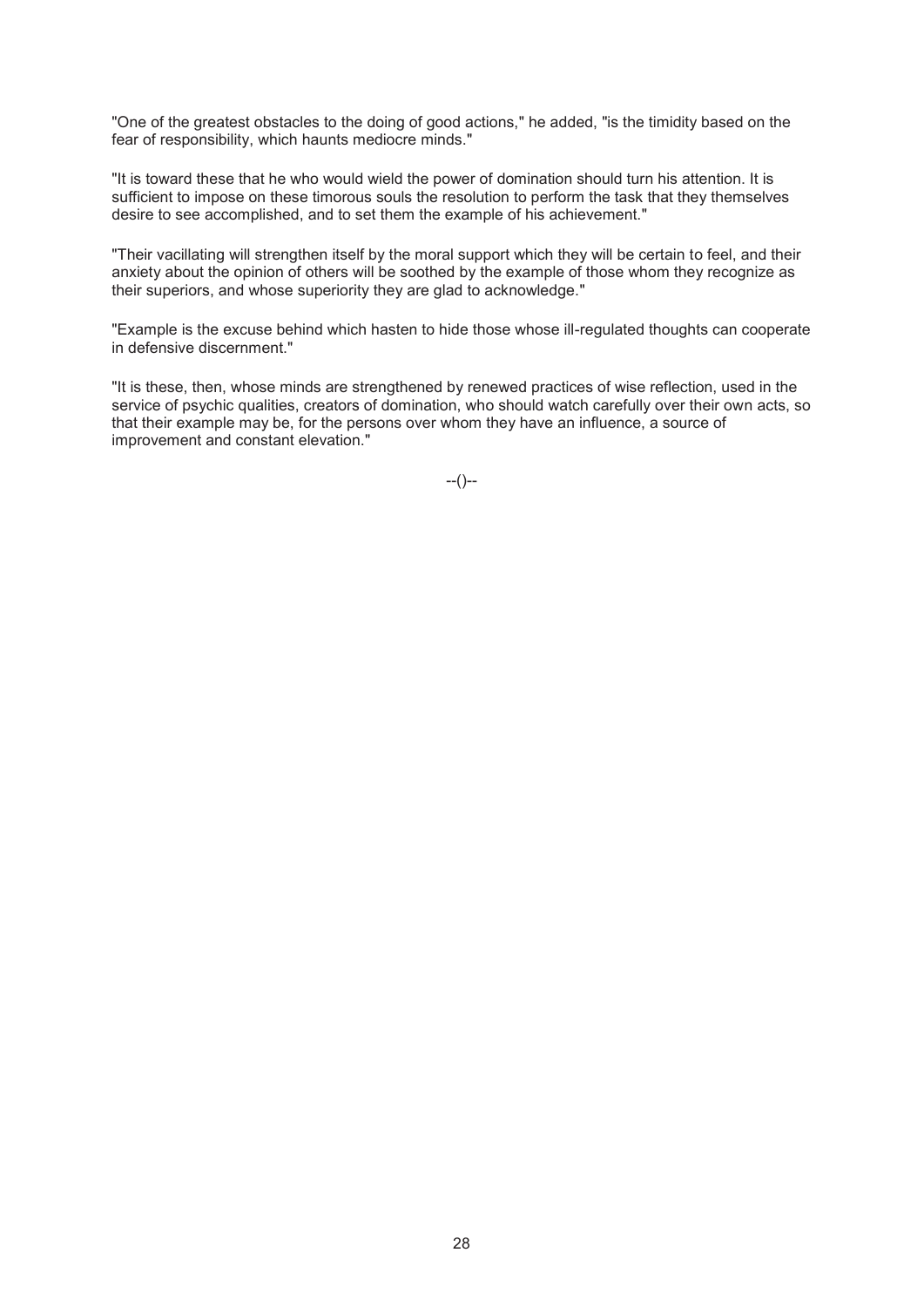#### **Lesson 6**

## **By Psychic Influence**

Psychic influence consists in awakening the forces, too often wasted by a habitual state of moral weakness, or perhaps lessened from a physiological cause. It is the power that determines the processes, which we wish to produce in other minds.

It is the art of substituting for the want of resolution in others our own will, which they obey blindly, sometimes unconsciously, ever glad to feel themselves guided and directed by a moral power which they cannot elicit in themselves.

"It is not necessary," says Yoritomo, "to have as many pretend, recourse to magic, in order to become past masters in the art of influencing our fellows; what is needed above all is to keep ourselves constantly in a condition of will-power sufficient to impose our commands on minds capable only of obedience."

"Intensity of determination, when it reaches a certain point, possesses a dazzling influence which few ordinary mortals can resist, for it envelops them before they are aware of it and thus before they have dreamt of endeavoring to withdraw themselves from it."

"Moreover, the man who retains the power of influencing rarely needs to exert himself, in order to exercise it effectually, for the need of protection from it is non-existent in most persons."

"They are rare who are morally sufficient for themselves and who pass through life without feeling the need of resting their weakness on a supporting and directing force."

"Still less numerous are those who accept with courage the consequences of their acts and do not seek to place the responsibility for these acts on an outside influence, which, however, they are ready to repudiate if they're successful."

"But, should failure come, they will hasten to ascribe the causes to their advisers, proclaiming loudly that, if they had not been impelled to give ear to them, the disaster would not have come about."

"Timidity, while not influenced by the same motives, often leads those who suffer from it to such a dread of responsibilities that they arrive at the point of being unable to act, except under the shelter of an impelling power, the manifestation of which seems to them indispensable for excusing their activities."

"We might well pass over in silence persons of had faith, although they constitute an important group among those who seek the cooperation of others."

"But this sickly dependence on others is with them only adopted by design."

"Feeling themselves incapable of achieving anything by their own efforts."

"They're content to enjoy the fruit of the exertions of others, for they can always take credit to themselves for the best part, by throwing into the shade those who have a far better right to commendation than themselves."

"I once knew two brothers who were devoted to the study and explanation of the ancient inscriptions graven in temples by the hand of primitive faith."

"The younger of these brothers was verbose, very superficial, but a very brilliant and learned talker."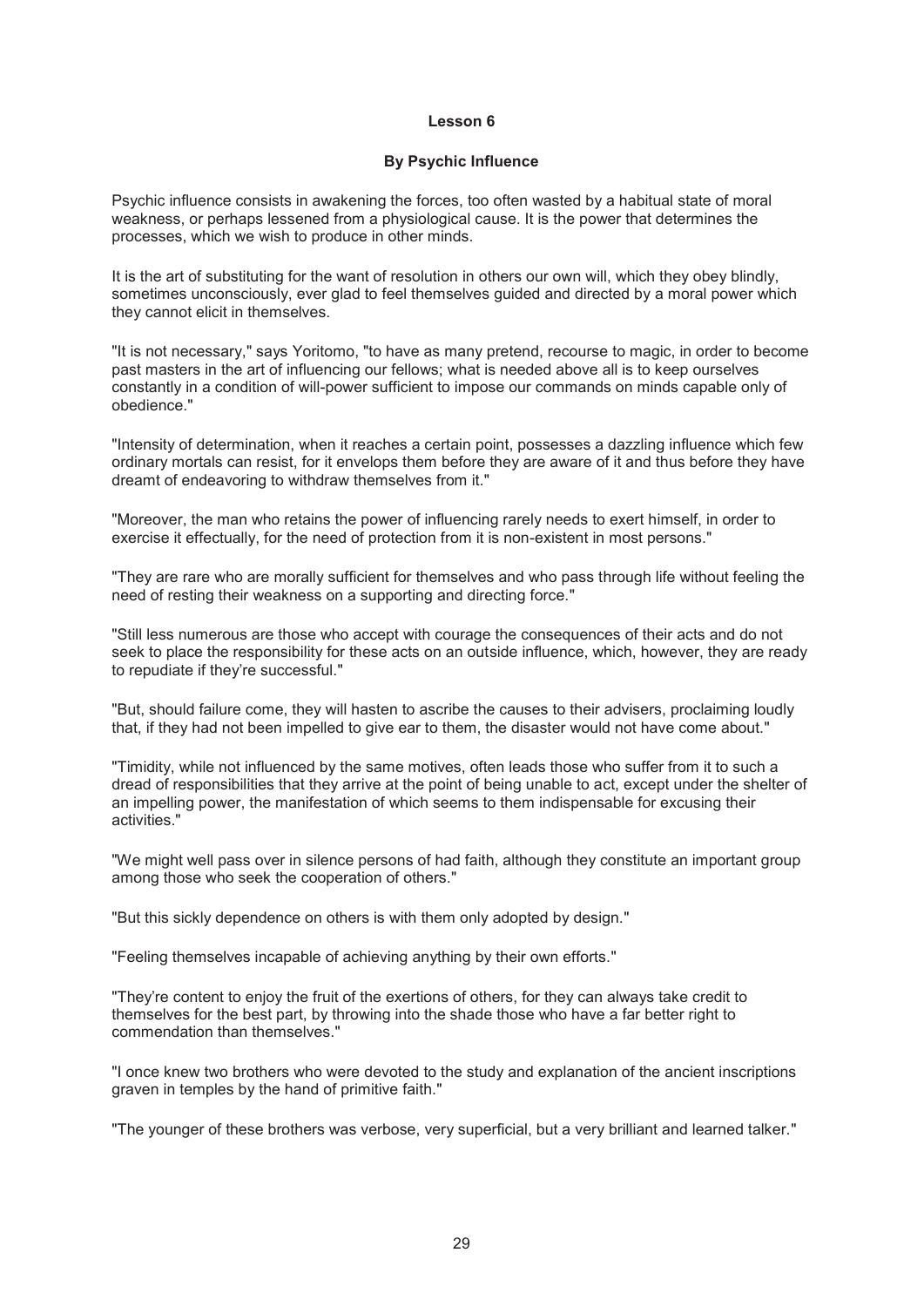"The other, continually engrossed, kept himself almost entirely out of sight, uttered only words absolutely necessary, and, when questioned on his science, replied so simply that people pitied his brother for being burdened with such an obvious nonentity."

"The latter, however, won the good graces of every one by never speaking of his elder brother except with respect and by displaying certain uneasiness when his learning was discussed."

"In spite of everything, he was obliged to admit he alone was learned, and his brother too shallow to take any other role that that of copyist; but it was perceived that this declaration hurt his brotherly feelings, and the esteem conceived for him increased the more."

"Now the day came when the elder brother vanished into the spirit world, his death passed almost as unnoticed as his life, and no one dreamt of regretting him, when a serious mistake was discovered in a much disputed text. Of course, the error fell on the memory of the copyist, that useless person whom the kindness of his brother had wished to class among the learned."

"The survivor appeared so affected by this that he gave up his work for some time, and his utterances grew dull and commonplace."

"Nevertheless, at the instance of his friends, he undertook the translation of some ancient Buddhist Prayers of immense religious and archaeological interest."

"Great was the general astonishment. The grossest errors were combined in this work with the most palpable ignorance; in short, it was impossible to doubt of this. Not only had the dead brother alone merit, but he had also the gifts of influencing the young, for, under the dazzling action of the elder ones thought, the other had been able to reflect himself to the extent of imposing on every one."

And Yoritomo adds:

"It is unquestionable that, by throwing off the effluvia of a sound mental perception, we are able to obtain results which material efforts would achieve with more difficulty."

"Nevertheless, it is something indispensable to avail ourselves of other powerful means in order to put in vibration the forces, which surround us and must cooperate in the creation of the result, which we wish to attain."

"Every one knows that certain orders uttered during a sleep which we have brought on continue after waking in the form of an obsession, at first confused, afterward dim, but gaining in definiteness and at length tenacious, and, I should say, almost instinctive."

"The quickest and most scientific method of obtaining this sleep is the condition of torpor produced by a look, in which we have learned to embody the fascination of our influence."

"I have already mentioned the power of this look, but we shall increase it in a remarkable degree, if we can succeed in approaching the person whom we wish to influence by lightly touching his shoulders with our hands, turning the thumbs toward his neck and the fingertips on the vertebral column."

"If we are afraid to display too much the desire of influencing, and wish to avoid provoking a shrinking back, whether voluntary or not, it will be well to proceed by standing behind the person whom we wish to put to sleep and, chatting the while, place both hands on his shoulders."

"But this procedure is more difficult to put in practice, for the application of the hands must last more than a minute in order to be efficacious."

"In any case, the experiment can only succeed if it is accompanied by the putting forth of a strong and fixed power of will."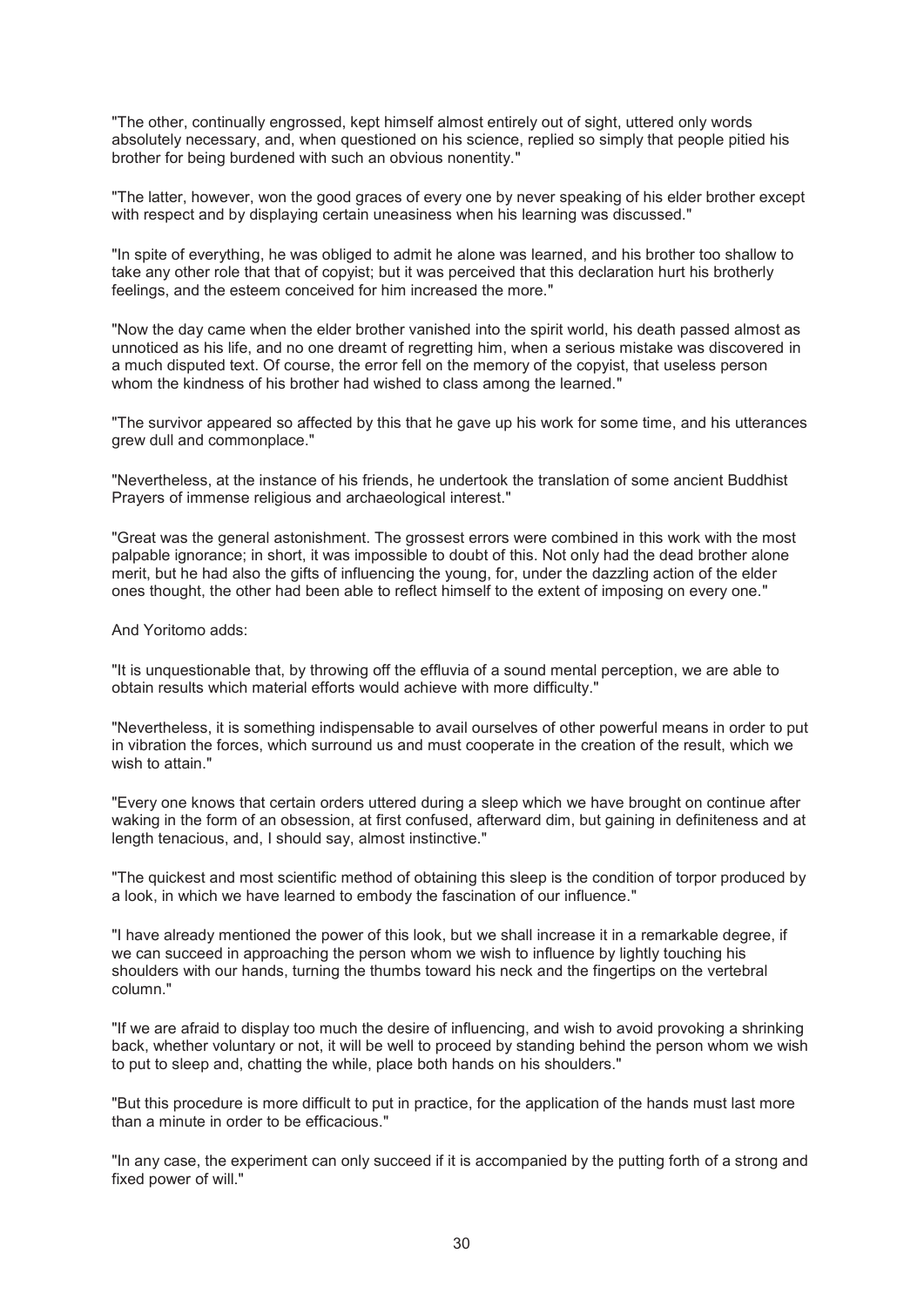"If you give to your thought the strength and fixity required, even though the person whom you wish to put to sleep should not succumb to slumber, he would none the less become utterly subject to the mental processes which you have willed to arouse in him."

"But a single second of distraction would render all your exertions vain."

"In order to obviate this failure, it is then well to give to his thought a tangible shape and not to abandon it to a meditative condition; it must take on the features of the object of the desire, which you wish to inspire."

"For example, you desire to inculcate in some one of the love of science, make a picture representing him bending over manuscripts, or in the dim light of crypts, see him engaged attentively in deciphering inscriptions, and seeking their meaning, that veritable key of the door from which the truths of history emerge."

"If you wish to imbue him with the warlike spirit, see him confronting enemies whom he is crushing to earth."

"Similarly with every accomplishment the idea of which you wish to see born in his mind."

"At the same time, it is absolutely necessary to accentuate and to sustain the thought by words that arouse and stimulate it, by a definite enunciation of it."

"For example, you will say to the man whom you wish to render brave and resolute: 'Lift your head and accustom yourself to look danger in the face, flee not, it would pursue you and surely overtake you; but know how to measure yourself with it and confront it with a countenance unbleached with fear…'"

"It is with such words uttered in a firm voice, the while using the influence of the eye, that of the thought and that of the will, combined with the power of the fluids, that you will succeed in subjugating the most rebellious natures and in making the most inattentive ear."

"Leaders of men should never lose sight of this truth: the effort of the will produces vibratory waves the circulation of which must touch the brain of those whom they wish to subjugate."

"To allow this force the means of unbending a little, it is well, when you engage in conversation, to remain quiet while the others talk."

"While listening to each of them with attention you will avoid looking at the speaker and, without affectation, turn your eyes from his in order not to allow to be scattered the fluid which later you will send forth more efficaciously, if, instead of submitting involuntarily to the sway of the speech coming from your interlocutor, you reserve the accumulation of your psychic forces to support your discourse with all the power of occult insight."

"This must be strictly observed when it involves imposing a definite resolution, such as to deter one form a blamable action, or one contrary to that which you desire to see follow."

"Then persuasion by influence takes the form of suggestion, and, after having had recourse to the practices which we have just described, you should say to him, fixing your eyes, not on but between his, at the bridge of the nose, 'You will not do such or such a thing, because that is bad and would draw you into grievous ills'; or 'You must do such a thing, there is the solution of the problem which you seek. '"

"If the desired result should not be obtained after a first trial, you should renew it."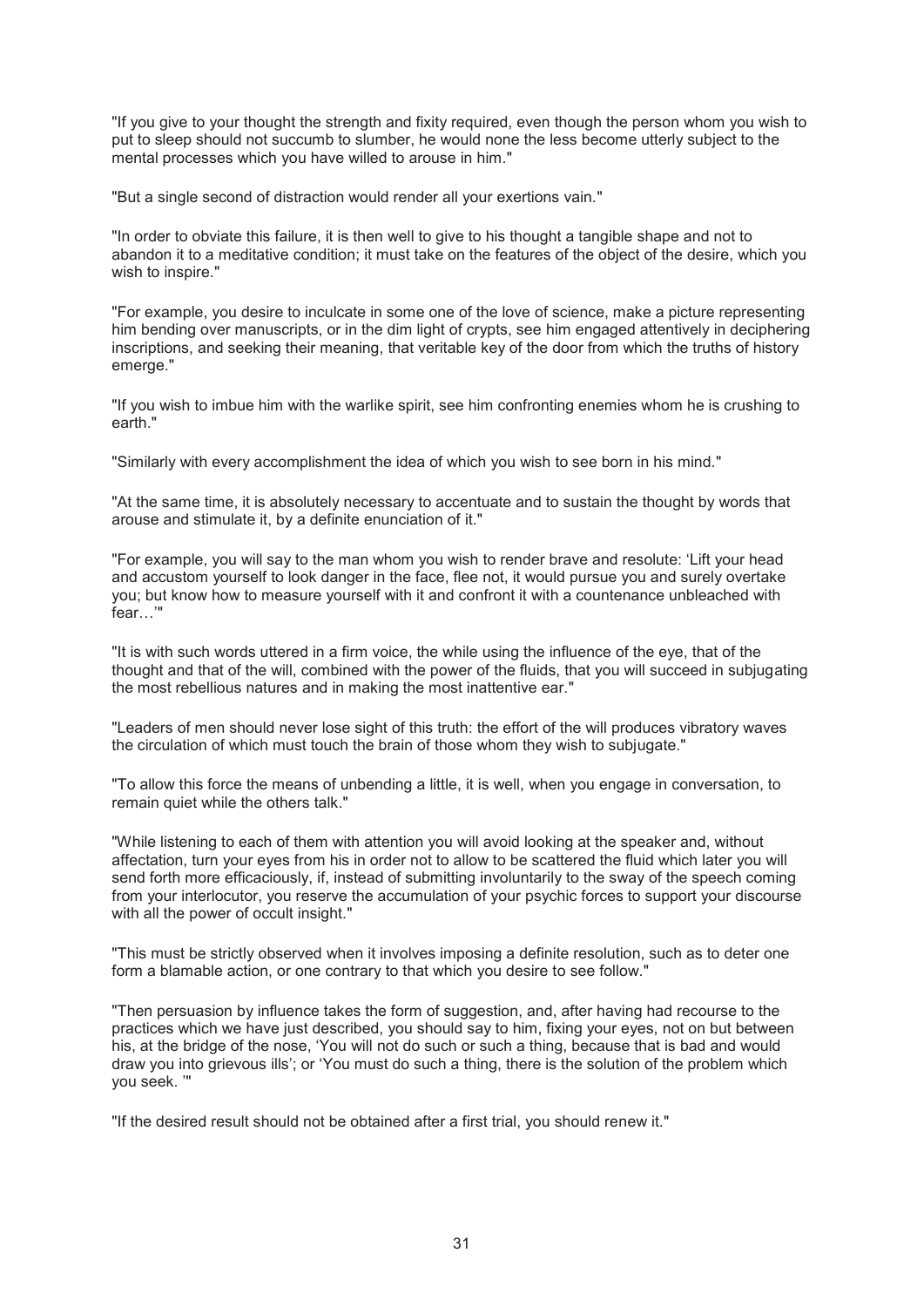"It is, however, preferable to press home the conviction gradually; it thereby gains solidity, and the vacillation, so common in feeble minds, is less to be feared in proportion as the suggestion has been slow in affirmation."

The Shogun deals also with the health of the body, which, he assures us, is always related to that of the mind, and recommends means for assisting the cure of certain sick persons. Nevertheless, he advises the greatest care in the use of these agencies, however beneficent they may be.

"It is bad," he says, "roughly to compel an imaginary invalid to recognize moral error, the prime cause of physical ailments."

"We should, on the contrary, refrain from denying the existence of his sufferings and, little by little, introduce into his mind the suggestion of something better, until the moment when the idea of recovery gains possession of him."

"But in order to acquire a definite value, this idea must be the culmination of a series of other thoughts the upward gradation of which has led the patient to conceive, at first as a possibility, then as a wellgrounded hope, afterward as a certainty, at last as a realization, the complete return of health definitely regained."

We will not conclude this lesson on psychic influences without quoting some lines of the valuable Nippon manuscripts.

"Influence," says the author, "is synonymous with 'substitution of will'; in certain cases, the word 'creation' would be still more appropriate, for those whom we have succeeded in dominating to the extent of directing their thoughts are nearly always persons of weak character in whom the faculty of volition has remained in a rudimentary state."

"As for the others, those in whose minds we substitute our own will for that which they tend to manifest, they are generally dull or frankly vicious souls, who combine with their natural defects a kind of moral weakness, which renders them accessible to outside influence."

"When two forces come together, it is often the evil one that gives way, for, to possess the genuine endowment of influence, certain qualities must come into play which rarely fall to the lot of mediocre minds."

"The latter, totally enslaved to the satisfaction of their instincts, and their strength sapped with fleeting pleasures, lack that impassioned desire of the better, the creator of the cohesion of forces."

"The masters of conscious will alone hope to arrive at this splendid goal of influencing others, for, their spirit being imbued with nothing but the love of truth, they will ignore those passing whims that ever imprint falsehood or deceit on the thought of those who love to stray along the devious by-paths of unworthy considerations."

"The latter must never hope to possess completely the power of dominance, for they ignore the unity of thought, inasmuch as their mouth utters one word while their mind conceives another; thus the image cannot take shape in them except in an imperfect fashion, and we know how important a part that plays which we might call, in a way, the materialization of the idea in the area of influencing others."

Some pages farther on, we find the confirmation of these principles in the following lines, which adept in our modern psychology would not contradict:

"It is not given to all to possess in themselves the aggressive spirit necessary to command the influences which must emanate from our brain in order to result in forming the convictions of others; that is why it is sometimes well, instead of commanding the idea, to let it simply penetrate by itself, in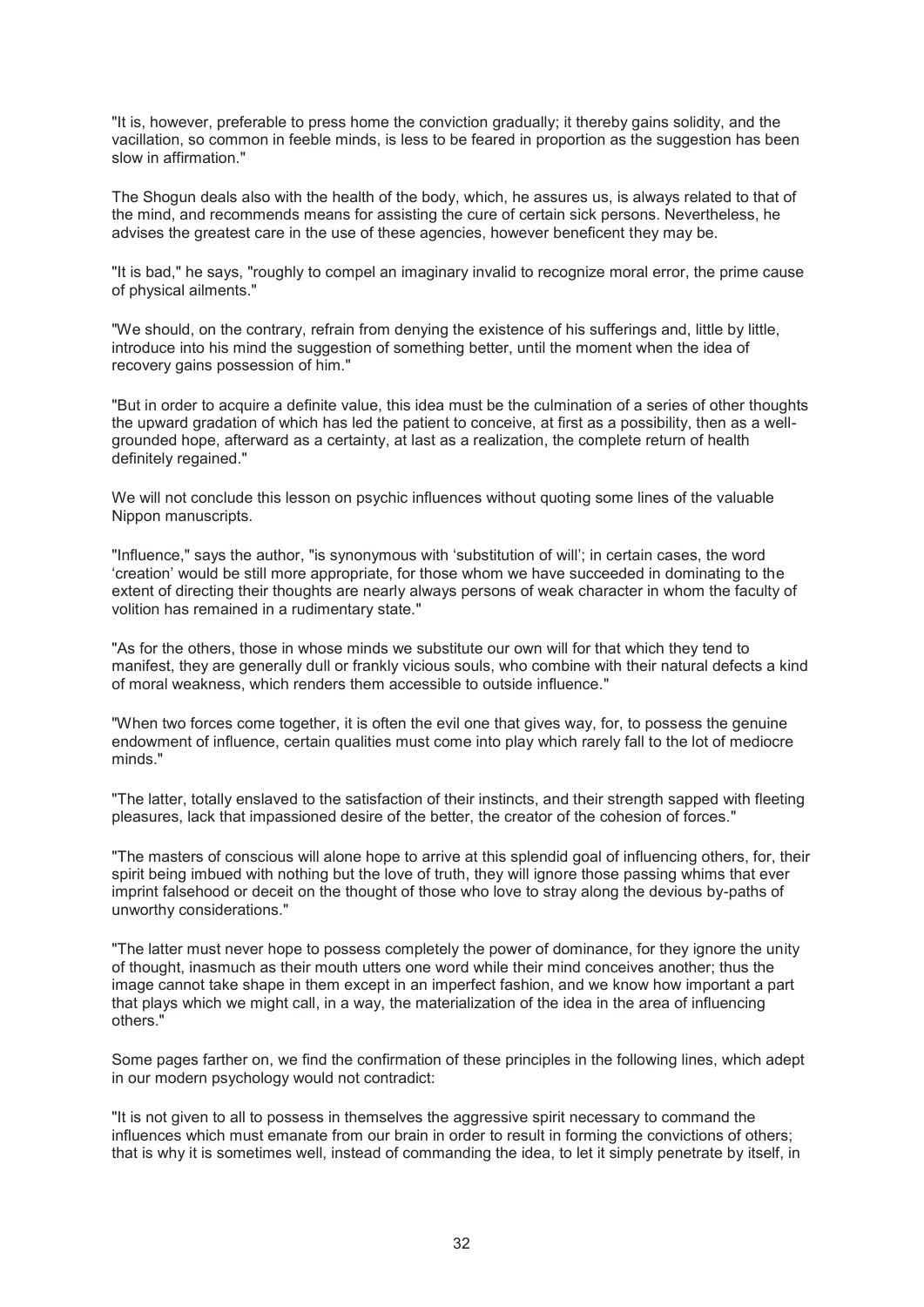order that we may arrive at its complete possession, which should not be confounded with the fact of being possessed by it."

"The difference is immense. He who possesses completely the idea, which he wishes afterward to send out from himself by the means which we have described in this chapter, in order to transmit the idea to others, is a master who commands; he who allows himself to be overcome by the obsession of an idea which takes possession of his brain and prevents his reasoning is the slave of that idea and of the acts which it will impel him to commit."

"But this cannot be, if quietly and by degrees, he allows himself to be imbued with it, for the gradual conquest implies discussion, reasoning, and even resistance, things all indispensable to the formation of rational conviction."

"Now, without conviction, influence has little weight."

"It is personal conviction, which allows us to find the words necessary to introduce it into the minds of our hearers; only personal conviction can produce adepts."

"All apostles have been persuaded of the truth of their belief, and, if some among them have been the leaders of the multitude, it is because they taught a doctrine in which they themselves sincerely believed and because their discourse spread around them the radiance of fervor, which, far better than enthusiasm, can fill men's souls and influence them."

"The gradual penetration of the idea is, therefore, to be sought in the case of those whom their natural qualities incline rather to meditation and steady adherence than to aggressive zeal."

"We might compare these different characters to those two men who, having each obtained an equal supply of wood in the forest, returned home and lit the fire to warm themselves."

"One of them let the flames mount in the beautiful spiral curves of prismatic color, and when they died down he threw in a fresh armful, delighted with the pleasure of the sight and with the bodily comfort of the warmth."

"But soon nothing remained with which to renew the fire; the flames died away, the ruddy fire took on a vesture of gray, then a fine ash, rapidly cooling, alone remained at the bottom of the fireplace."

"The man went out again to find a fresh supply; but in passing before the hut of his friend he was astonished to see smoke arising from it, while, near the threshold, the pile of wood still lay, but little diminished."

"He went in; agreeable warmth took possession of him and he saw a modest fire gently smoldering under the ashes; all around people were standing stretching their hands for the genial sensation that pleasantly imbued them."

"So it is with gradual and continuous penetration; if it does not produce brilliant flashes, it bathes us with its beneficent suggestion, and persuaded at last that we bear within us the truth, it will be so much the easier for us to surround ourselves with all the means that the knowledge of influence places at our disposal for allowing this truth to filter gently into the minds of those who would seem to us worthy of understanding it and of spreading it in their turn."

 $-(-)$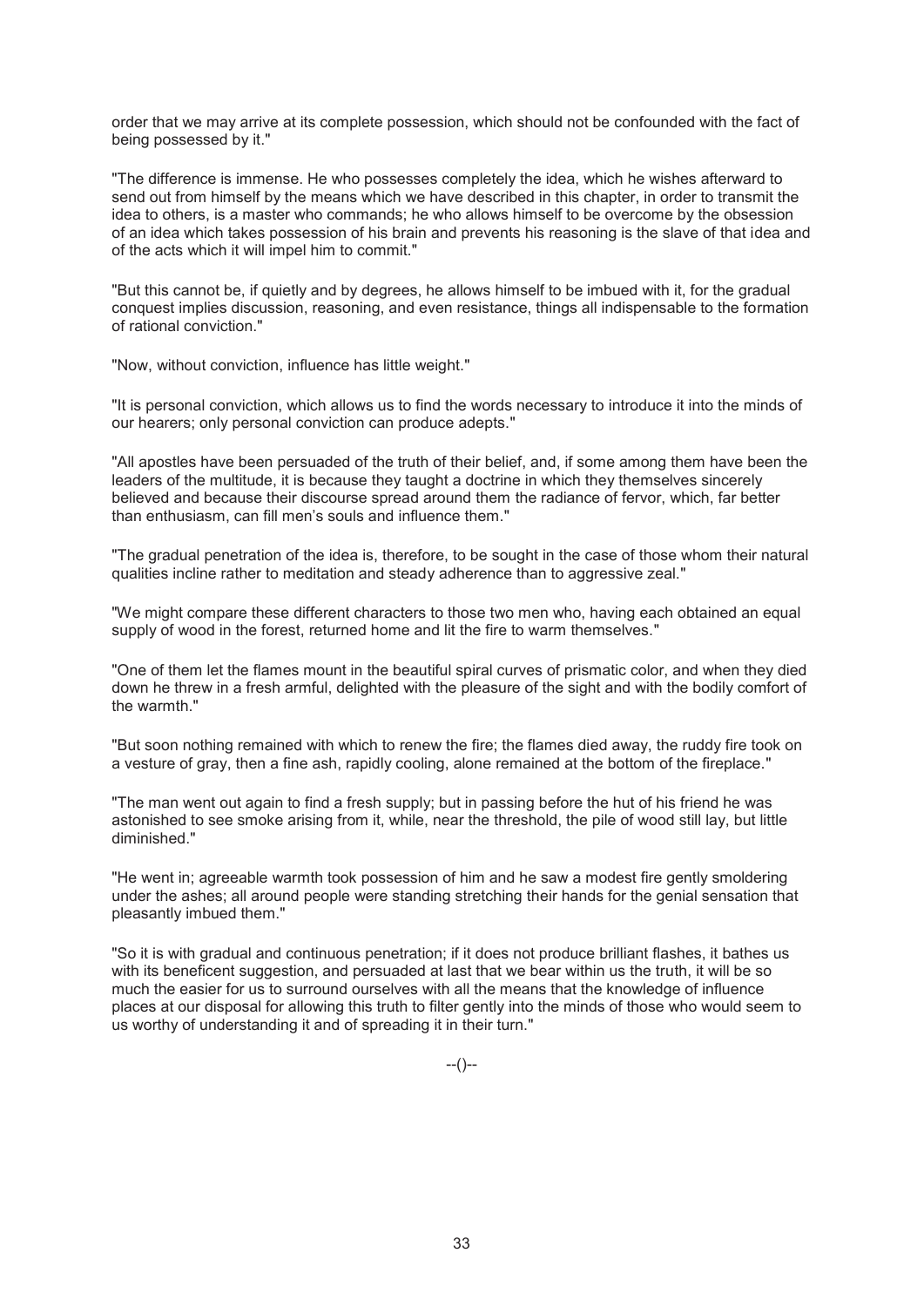## **Lesson 7**

## **By Decision**

We should not confuse the virtue of decision with that tendency which certain persons display to decide any question whatsoever without having studied it and too often without having understood it. Like all qualities, decision is only acquired after repeated acts of reflection, determining the coordination

of ideas and rendering those who devote themselves to it habitually ready to understand in a moment the advantages, at the same time as they perceive the disadvantages, of the acts which they purpose to perform.

To attain this, we must take into account all the reasons indispensable for evolving decision. "These reasons," said Yoritomo, "are always dependent on circumstances which constantly assume a new character; for it is rarely indeed that in a man's lie the necessity for the self-same resolution makes itself felt on several occasions; even in the case in which the present emergency seems to reproduce exactly a former event, we shall find in the manner of viewing it, in the forecasting of the consequences, even in the gradual change of our feelings, a number of fine distinctions, which do not allow us to form the same opinion about it that we have in the past." "In order to be able to discern and understand quickly to which side our decision ought to incline, in order above all to be able to sustain it, several qualities are necessary, at the head of which we should name:

Reflections or concentration Presence of mind Will Energy Impartiality Desire of justice **Forethought** 

"Reflection, or rather concentration, is the faculty of self-recollection, of shutting ourselves far away from every thought that is not the one that should engage our attention."

"It is force that we bear within ourselves, but which we develop to its highest degree by cultivation and application." "It is by the habit of reflection that we succeed in reviewing very rapidly every side of a question and in weighing the pros and cons of the resolutions to be taken."

"This habit, when it is constant, becomes a kind of mental gymnastics and allows us to range together in the twinkling of an eye the reasons which militate in favor of the conclusion, or those which should decide the abandonment of the project which is proposed to us."

"When the balance carries it strongly to one side or the other, the decision is plainly indicated, but many cases arise in which the reasons in favor are quite as important and as numerous as those against, so that the undecided man stops to weigh them interminably."

"The man, whom the regular practice of reflection has perfected, after having rapidly established this equilibrium, will withdraw his mind from these motives in order to summon others of a different order."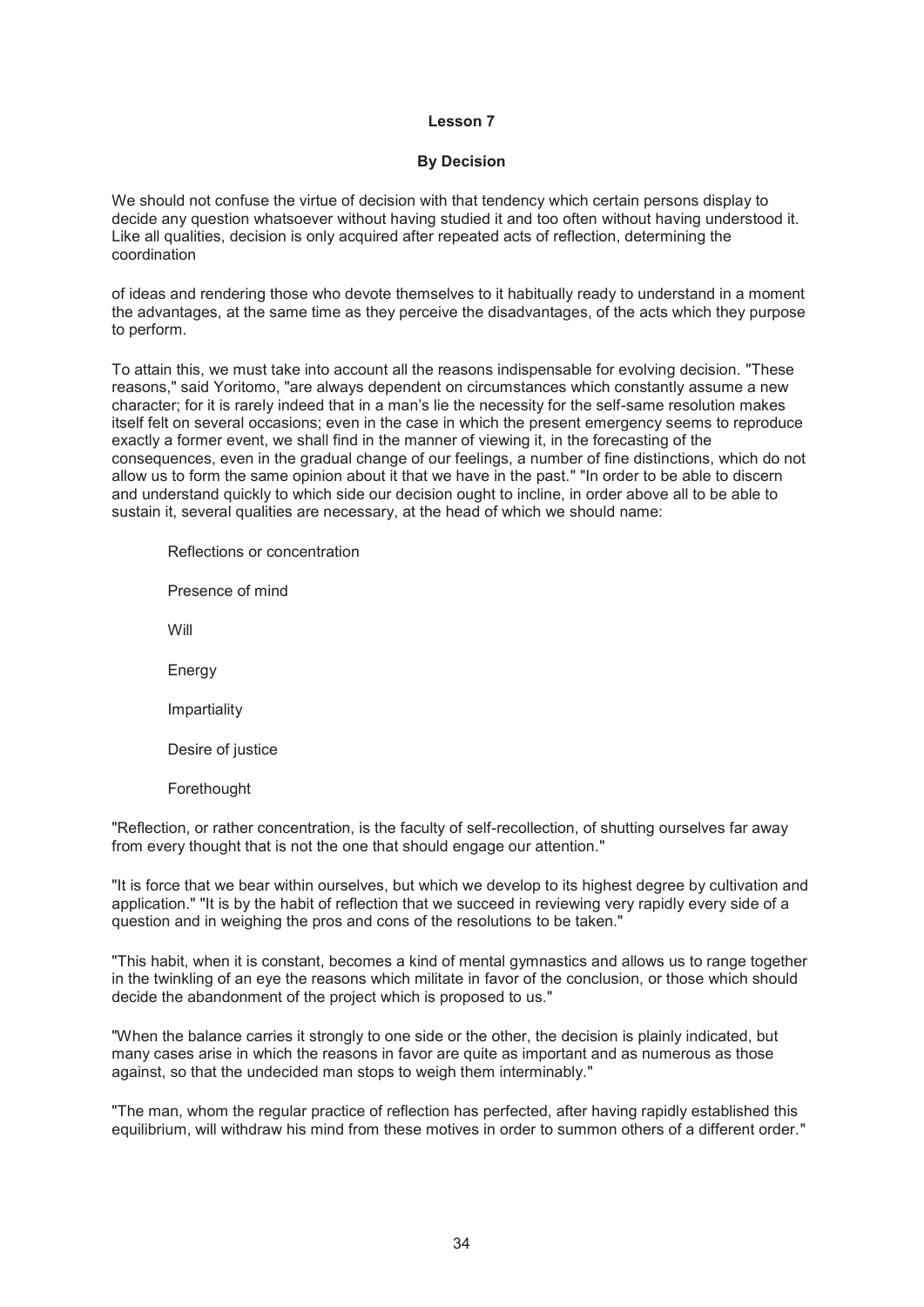"He will bring in question of family, of convenience, of surroundings; he will weigh the consequences of acceptance against the inconvenience of refusal, and he will make up his mind in a clear fashion and one devoid of any regret."

"Now comes in the second factor - Will."

"It is sometimes very hard to reply by a refusal to something, which in the midst of dangerous advantages presents seductive aspects; it is painful also to undertake certain responsibilities and to bind oneself to onerous conditions."

"But the man who is gifted with Will accepts this task with a light heart, for he knows that he is worthy of discharging it."

"However, this faculty, that admirable origin of the forces that govern life, does not always suffice to fortify decisions. It needs in order to sustain them, to call its aid Energy, which by continuousness of effort, comes to prevent the faintness, which might affect these decisions as time goes on.

"Is there a need to insist on Impartiality, the exercise of which is indispensable when considering one's innermost self?"

"The majority of the irresolute loves to deceive themselves by the delusions, which their imagination creates, and thus become only too often the architects of their own misfortune."

"Or again the decision, sometimes too sudden, is dictated to them by one reason alone, which with their tacit participation, takes on such gigantic proportions that it hides all the disadvantages, which they embellish, if they are forced to perceive them, with colors, which they know to be fictitious."

"Sincerity is also necessary with us as with others, and those who do not practice it regret sooner or later having disregarded it."

"It is from the same principle that the Desire of justice proceeds, which should predominate in all our decisions, if we wish that they brought us no remorse."

"Blundering selfishness can only dictate resolutions, which have no foundation in rectitude, for, sooner or later, regrets will arise for the acts that inevitably follow, and the concatenation of events will become the punishment of those who have neglected the laws of their neighbor."

"The principal condition of decisions that leave no bitterness behind is the foreseeing of the events, which these decisions may elicit."

"To foresee is to prevent, says an ancient maxim, and for want of foresight we often entrust ourselves to a quicksand where, in spite of every effort, we are miserably engulfed."

"We should not confound forethought with the art of divination, although, in the eyes of the vulgar, it sometimes takes on the appearance of it."

"Such persons, adepts in rational reflection, are so advanced in this science that deduction takes the place of second sight, and they succeed in formulating predictions which might pass for prophecies, if they did not themselves take care to explain in what manner they have come to form their judgment."

"It is related that an ancient Mikado, pursued by ill fortune, assembled his soothsayers in order to obtain from them the means of averting the anger of the malignant spirits."

"After much discussion, they agreed that the only means of attaining this was to build a temple consecrated to the gods of Evil, in order to appease them by paying them honor; this temple was to be built on a spot indicated by the magicians."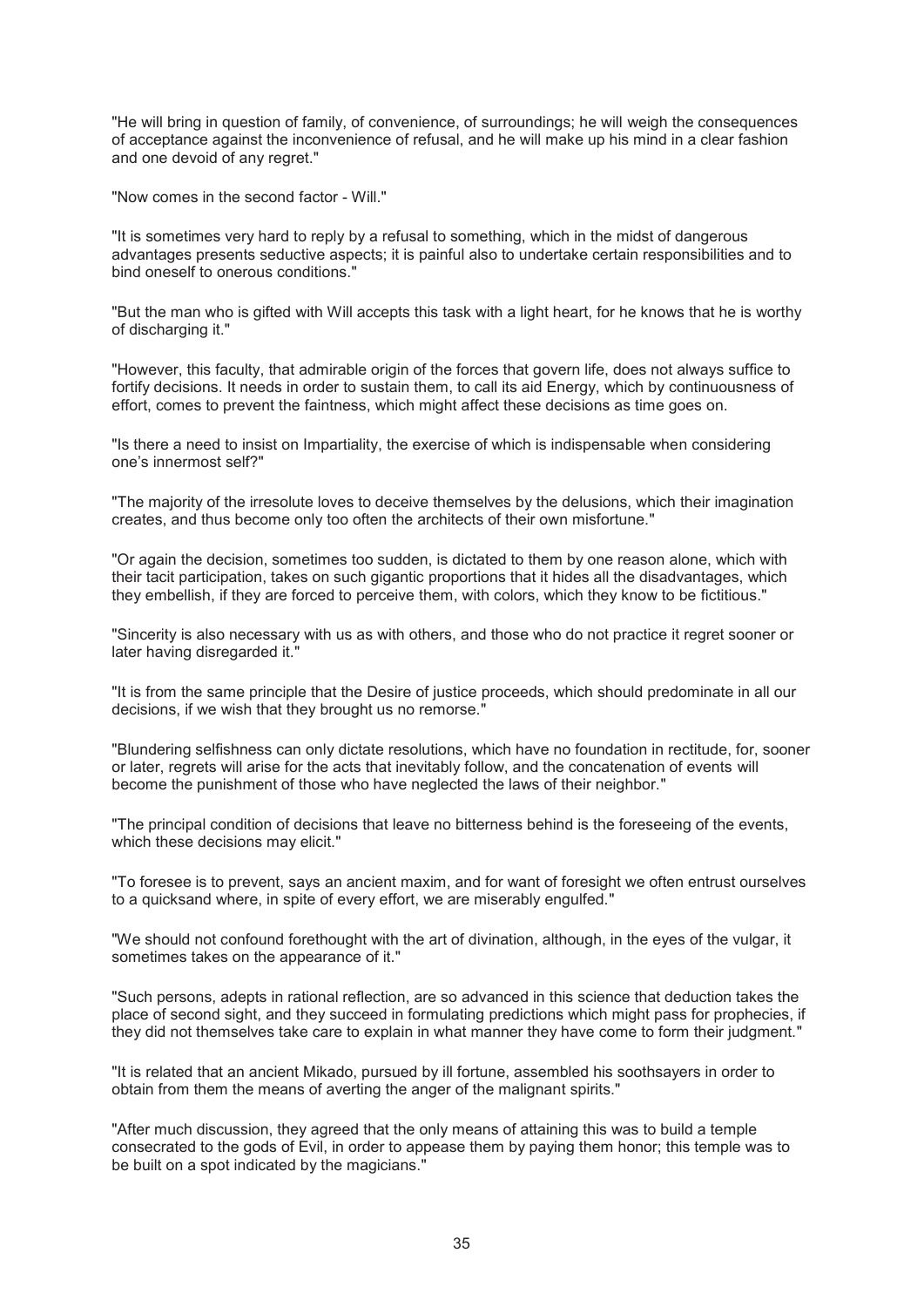"However, the merciless gods demanded a preliminary sacrifice; a child was to be slain and the temple to be erected on the place crimsoned by its blood."

"After lengthy cabalistic incantations, it was decided that this child should be the first whom chance led them to meet at daybreak in the neighboring forest."

"So the Mikado set out with the sorcerers and numerous retinues."

"The sun had just risen over the horizon, when they saw through the branches a child walking and making a way for himself through the denseness of the thicket."

"To seize him and lead him to the Mikado was the work of a moment; the poor child was immediately subjected to an examination by the magicians who all agreed I declaring that his blood would be agreeable to the evil gods, and he was committee to the men-at-arms, who dragged him after them, cruelly divulging to him what would be the tragic end of his captivity."

"Neither prayers nor supplications availed to move any of these fanatics, and the party pursued its course as far as the foot of a hill that overlooked the sea."

"Arrived at this point, the Mikado and his retinue stopped, for it had been decided to choose the flat land covering this hill for the building of the temple."

"The soldiers began to convey thither an enormous stone, which, after serving as an altar of human sacrifice was to be the foundation of the edifice."

"The child, seized with an anguish quite comprehensible, followed with attention all the preparations; but in proportion as he formed an explanation of the work of the men, his countenance cleared, an expression of hope lit up his face, and in a little while he asked permission to speak. Permission being granted him, he bowed three times before the Mikado and cried: 'O great prince, do not allow the work undertaken to proceed, for the gods of the forest are opposed to it. '"

The Mikado, who was superstitious but not wicked, looked at him sadly:

"Child," said he, "our soothsayers have decided it thus; it is the only means of appeasing the anger of the malignant spirits whose evil influences threaten the safety of the throne, it is painful to me to sacrifice so young a life, but the welfare of my empire depends on it; resign thyself and die bravely, in order to enter the realm reserved for valorous men."

"During this address, the child followed attentively the movements of the soldiers and all at once uttered a cry: 'Command them to stop, great prince, for a few steps farther and the gods of the forest will destroy them. '"

"And turning toward the densely wooded forest: 'Gods of my childhood,' he entreated, 'ye who have ever protected me, give me a fresh proof of your beneficent protection by engulfing up my tormentors together with the altar on which they would sacrifice me. '"

"Hardly had he uttered these words when, as if by magic, the soldiers who were pushing forward the heavy stone disappeared - stone and all had been drawn into the bowels of the earth by an invisible power."

"The assemblage cried out at the miracle and hastened to cut the bonds of the captive, who was lost forthwith in the depths of the forest."

"It had sufficed him, for saving his life, to remember that, when pasturing his goats, he had been stopped by quicksand, which, had it not been for his nimbleness and lightness, would have made him their prey."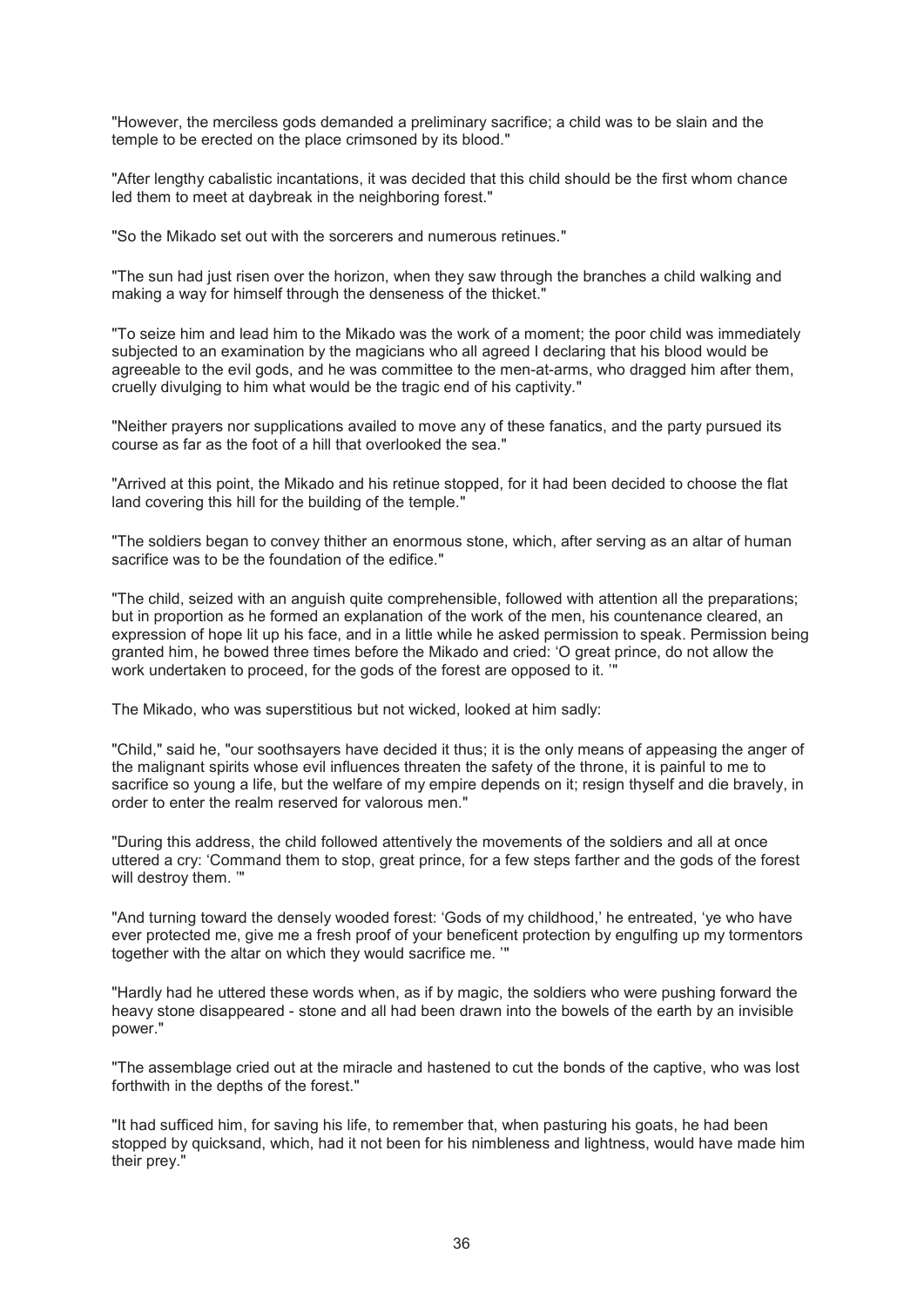"To foresee that men rolling a heavy block of stone could not avoid being swallowed up, was thus easy for him, and this child accustomed to the devices of the simple, which at every moment must protect their lives, had contracted, in the solitudes of the forests, the habit of rapid decision in all that concerns this instinct of self-preservation, so highly developed in all primitive minds."

"Threatened with immolation by men who wished to appease barbarous gods, his astuteness had forced on him the quick decision to strike awe into their minds by prophesying an event which foresight caused him to view as inevitable."

"This is the case of many soothsayers, but it is above all that of wise men, who only undertake an enterprise after they have foreseen its difficulties."

"Cells formed spontaneously as the result of change are too often produced by circumstances."

"If it is difficult to foresee their nature, it is absolutely necessary to recognize them under the vague name of bad luck and to take into account their happening, in order not to be taken by surprise when they burst upon us."

"Threatened with immolation by men who wished to appease barbarous gods, his astuteness had forced on him the quick decision to strike awe into their minds by prophesying an event which foresight caused him to view as inevitable."

"This is the case of many soothsayers, but it is above all that of wise men, who only undertake an enterprise after they have foreseen its difficulties."

"Cells formed spontaneously as the result of chance are too often produced by circumstances."

"If it is difficult to foresee their nature, it is absolutely necessary to recognize them under the vague name of bad luck and to take into account their happening, in order not to be taken by surprise when they burst upon us."

In turning over a few more pages, we come upon a definition of decision, crouched in brief and concise phraseology, such as the Nippon philosophy knows how to employ when it would sum up a thought in such a manner as to impress the mind.

"Decision," he said, "is not a spontaneous movement of the mind or of the intelligence, it is the coherent and rational choice of performing an act to the exclusion of all others which might bear a relation to the idea expressed."

"Between the moment when the reason for the decision appears and that in which it is a question of making the resolve, all the psychic states, which separate these two periods, find place."

"We have just enumerated them rapidly, but in order to grasp them in their integrity and to make them serve for the accomplishment of our projects maturely conceived and rapidly inaugurated, a kind of mental gymnastics is not unprofitable."

"For example, it is well to place us in the face of imaginary resolutions and to make up our minds while striving to do so as speedily and wisely as possible."

"It will be easy for us to measure the wisdom of our resolution, if we take as our end the events, which surround us, and if we study the delicate cases which are within reach of our knowledge."

"It is well, on seeing arise among our friends' circumstances of which we have no experience, to make use of them as a subject for our exercises and to say to ourselves: 'What decision should I make if I were in his place?'"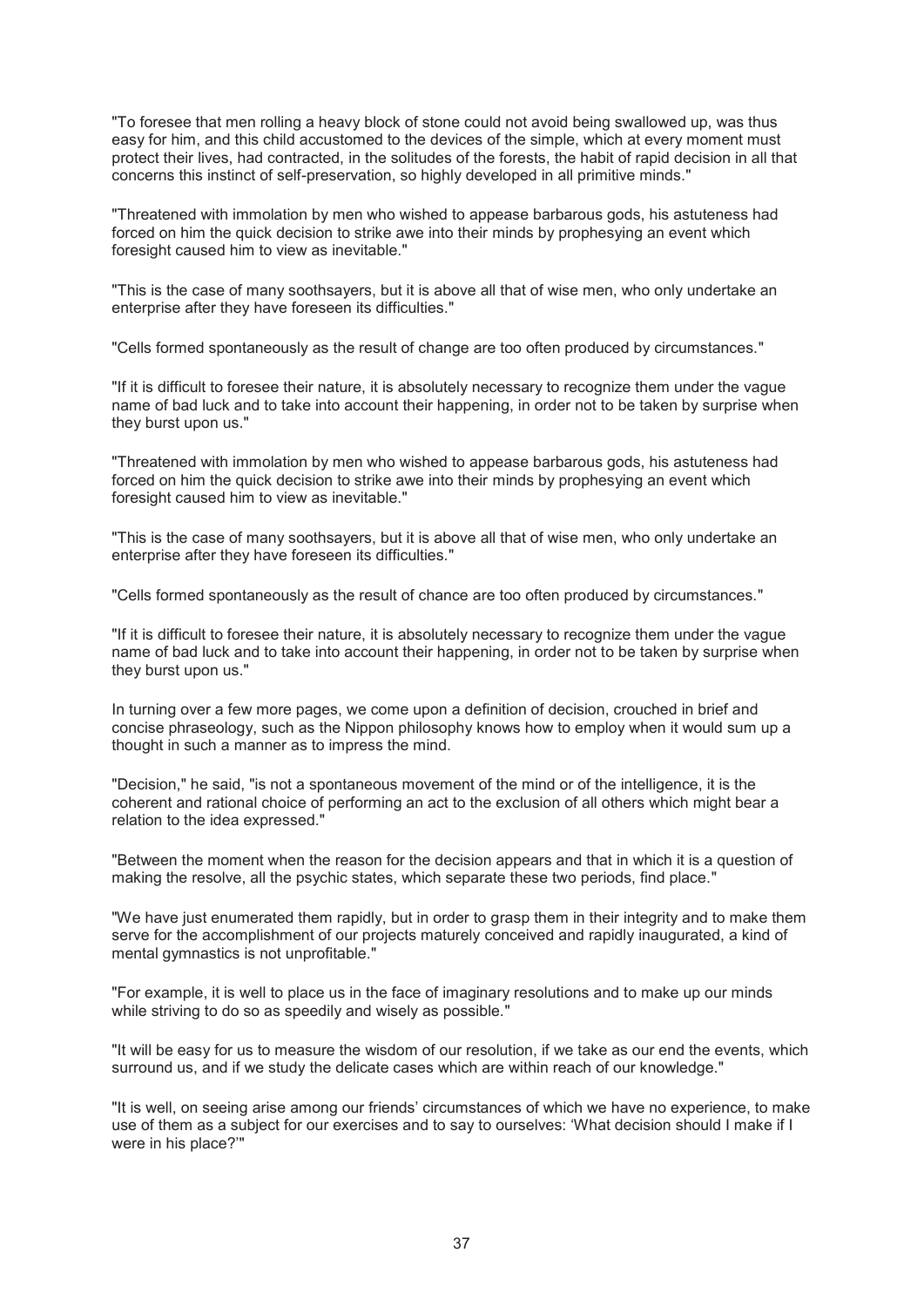'I do not say, mind you, that you would know all the details of the facts in such a way that it would be possible to reason from them with certainty."

"This method has the advantage of a check, for it allows you to verify the success of the decisions, which you have made in imaginary cases."

"You can thus instruct yourself in this art, so difficult and nevertheless so important, for the influence which he who is accustomed to wise and prompt decisions exerts over others is always considerable."

"Further, when some time you devote yourself to this study, you will come to make it naturally and without any effort."

"Clearness of mental vision will develop within you to such a point that, without giving it a thought, you will come to pass a sound judgment on everything and to discern quickly what is the solution proper to each."

"Soon the fame of your wisdom will spread abroad and the weak-willed ones will come to gather around you to ask to each."

"For they are numerous who dare not venture alone in the paths of will - the creator of responsibilities."

Their craven souls fear the regrets arising from a resolution of which they would have to bear the consequences, and they are like that man of whom the wise Hao-Va relates the allegorical adventure:

"A man," he said, "had to pass through a forest in order to reach a village where he hoped to meet Fortune. He set out very early in the morning and hastened to reach as quickly as possible the outskirts of the forest."

But when he had walked for some hours, he stopped and looked around him in indecision; the road laid out was long and monotonous; by taking a by-path across the wood he had perhaps a chance to shorten it … and he lost his way under the great trees.

"He walked on for an hour and found himself in a glade. He tried to get his bearings, but, not knowing what to do, he took a road by chance. He went more slowly, for he began to feel fatigue and became quite dejected, when he perceived that the road had brought him back quite near to the point whence he had set out."

"He then took the opposite road, but he could not keep count of the windings that it made, so that after a long course he saw the glade again."

"That was for him the moment of a great resolution, he gave up definitely the side roads and set out on the first road, which he had followed and which led directly to the village."

"But the sun set behind the trees; night covered the forest with its veil, and the distracted man was obliged to interrupt his journey, now useless, for Fortune had failed to wait for him."

"Do not laugh at this man," cried the Shogun, "you are for the most part like him; you wander in the labyrinths of indecision instead of following the way pointed out by the will; you lose your presence of mind at the first objection; you avoid being sincere with yourselves by avowing that you heedlessly lose your way in unknown roads, and when at length you pause before a definite course, opportunity has wearied of waiting for you."

"Despise these irresolute ones, you who aspire to become those whose influence radiates over the souls of others."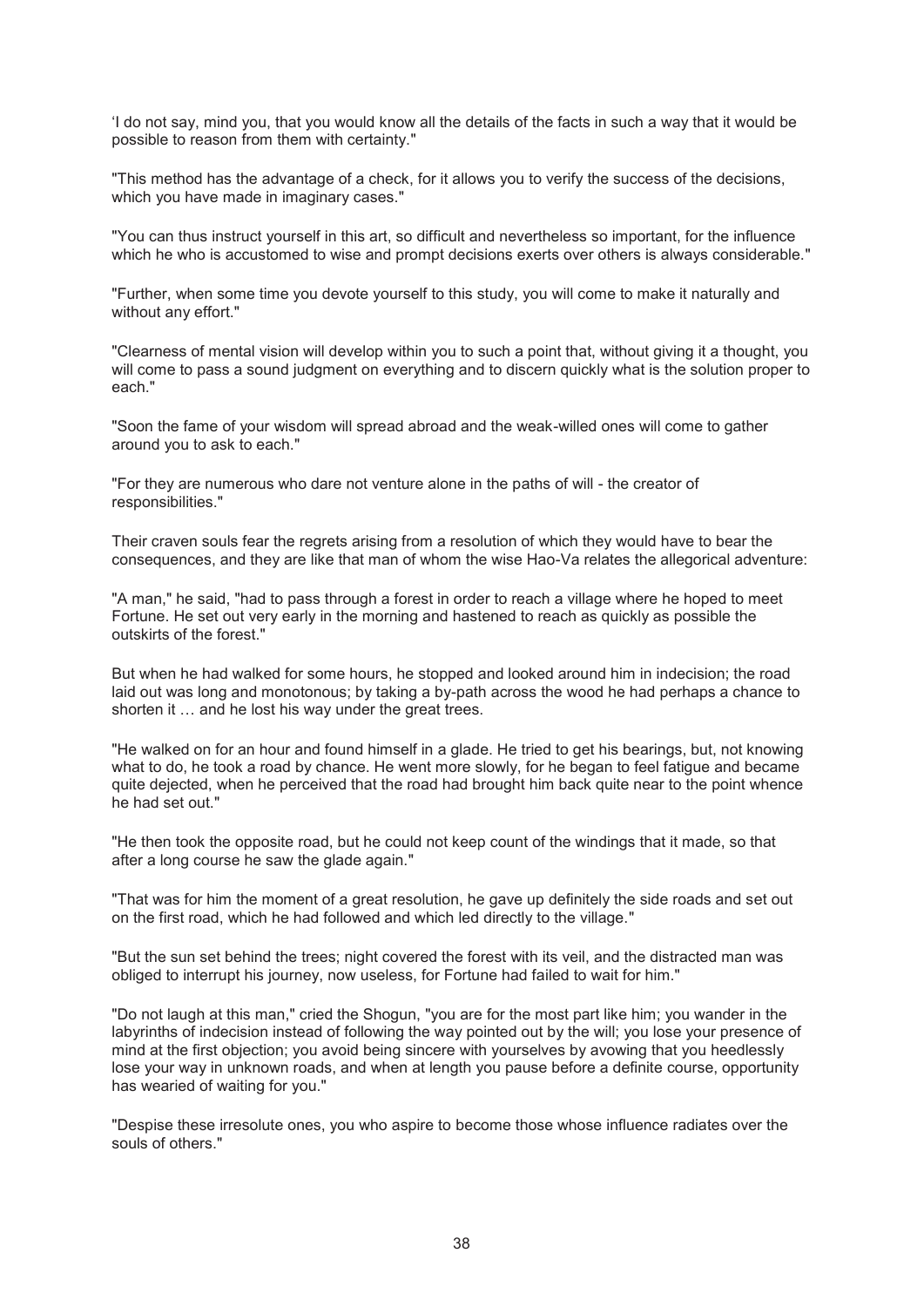"Be counselors with well-weighed and prompt decisions; do not stray in the by-paths of which you do not know the windings, and learn to become safe and enlightened guides for yourselves before pointing out the way to those of whom your influence has made attentive and devoted disciples."

It seems that to add any comment to these teachings would be to risk weakening them, for these appeals burning with energy, as well as the luminous illustrations that accompany them, can serve as a rule of conduct for the people of this day as well as for the far distant disciples of Yoritomo.

--()--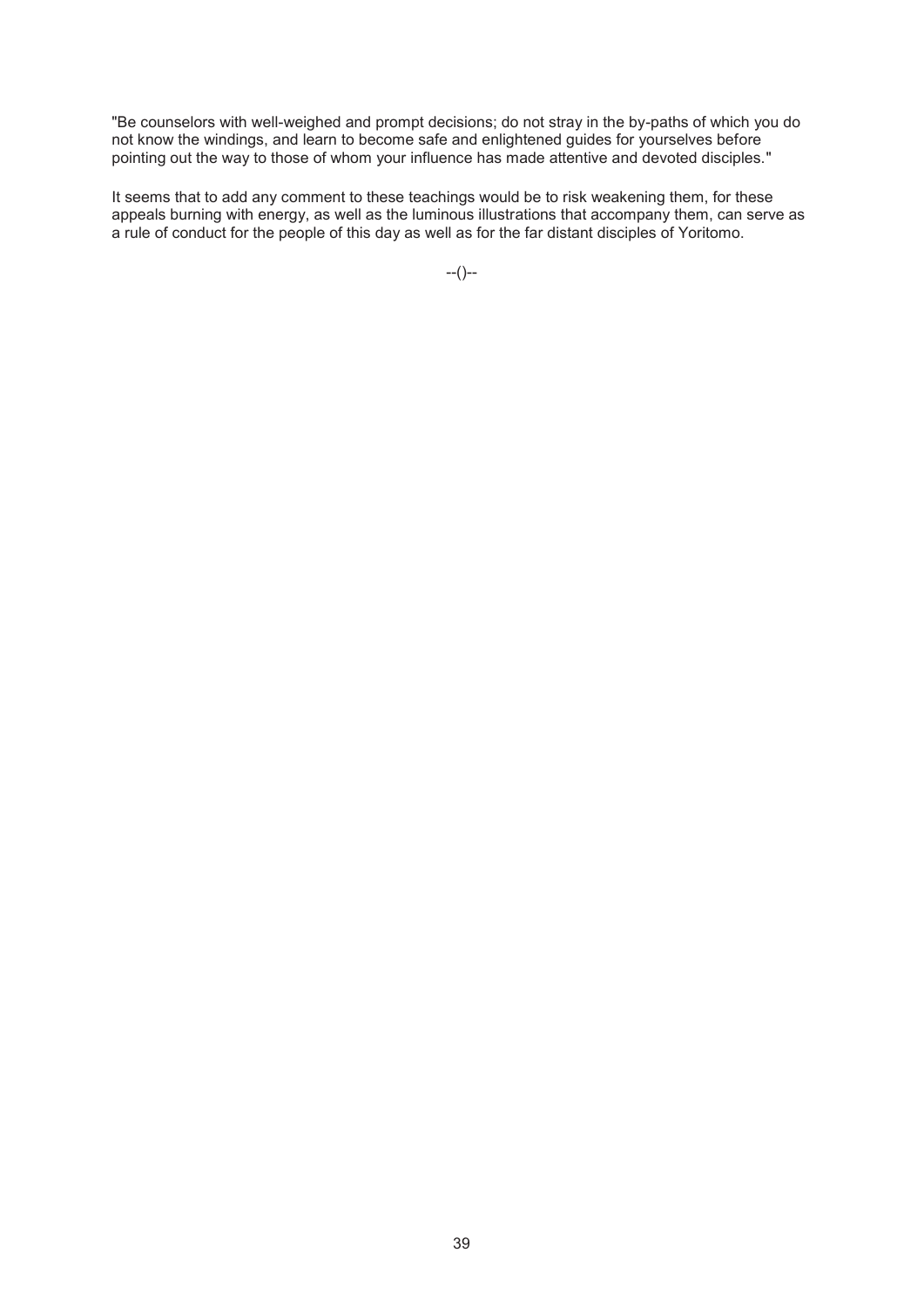## **Lesson 8**

## **By Rational Ambition**

"Ambition is accessible only to the brave; they alone can discover the treasure hidden within it, by breaking up the sham gems of illusion and intrigue."

These words of Yoritomo should be known to all those who set out for the conquest of life. They should be inscribed in letters of gold on the frontals of schools where the young make their initial start, which, in most cases, decides their future.

"Ambition," again says the old philosopher, "should, equally with goodness or any other virtue, form the object of rational teaching."

"But for that it would be necessary to disengage ourselves from prejudices, which brand it as a fault, which we ought to dissemble."

"He is an ambitious one," say the vulgar, "when they wish to discredit the achievements of a man whose aspirations raise him above the commonplace things of life."

"They do not dream that, in order to form a genuine and productive ambitious man, it is necessary to possess a great number of qualities which people who pride themselves on their modesty will always ignore."

"What is understood generally by modesty?"

"Is it the shrewd reserve of any ambitious man who fears to display his appetites in order not to be liable to restrain them before having found the means of satisfying them?"

"Is it not too often the sham virtue, which under the borrowed lineaments of humility hides the terrible defect of weakness?"

"Would it not rather be the tinsel in which idleness likes to dress itself up in order to abandon itself with ease to its favorite vice?"

"Modesty can serve as a standard for all the vices, which we have just mentioned; it is the enemy of courageous undertakings, of acts that require a display of energy that ambition or boldness alone can decide on."

"It is besides nearly always the sign of a want of confidence in oneself. It is again the safeguard of the self-respect of the incapable."

"Many weak mortals, irresolute, idle, or incompetent, instead of seeking to acquire the qualities which they lack, prefer to declare loudly: 'Oh, as for me, I shall never succeed in attaining this end, for the good reason that I shall not undertake it. I am a modest person, I am. I have a hatred of fame and renown surrounding my name; I desire only obscurity, and I pity keenly all those who are tormented by a desire to shine! '"

"They say all this without thinking that the first condition of the being of modesty consists in ignorance of its existence."

"He who prides himself on modesty will never be a modest man, for the moment he sets out to establish his virtue he acts like a braggart."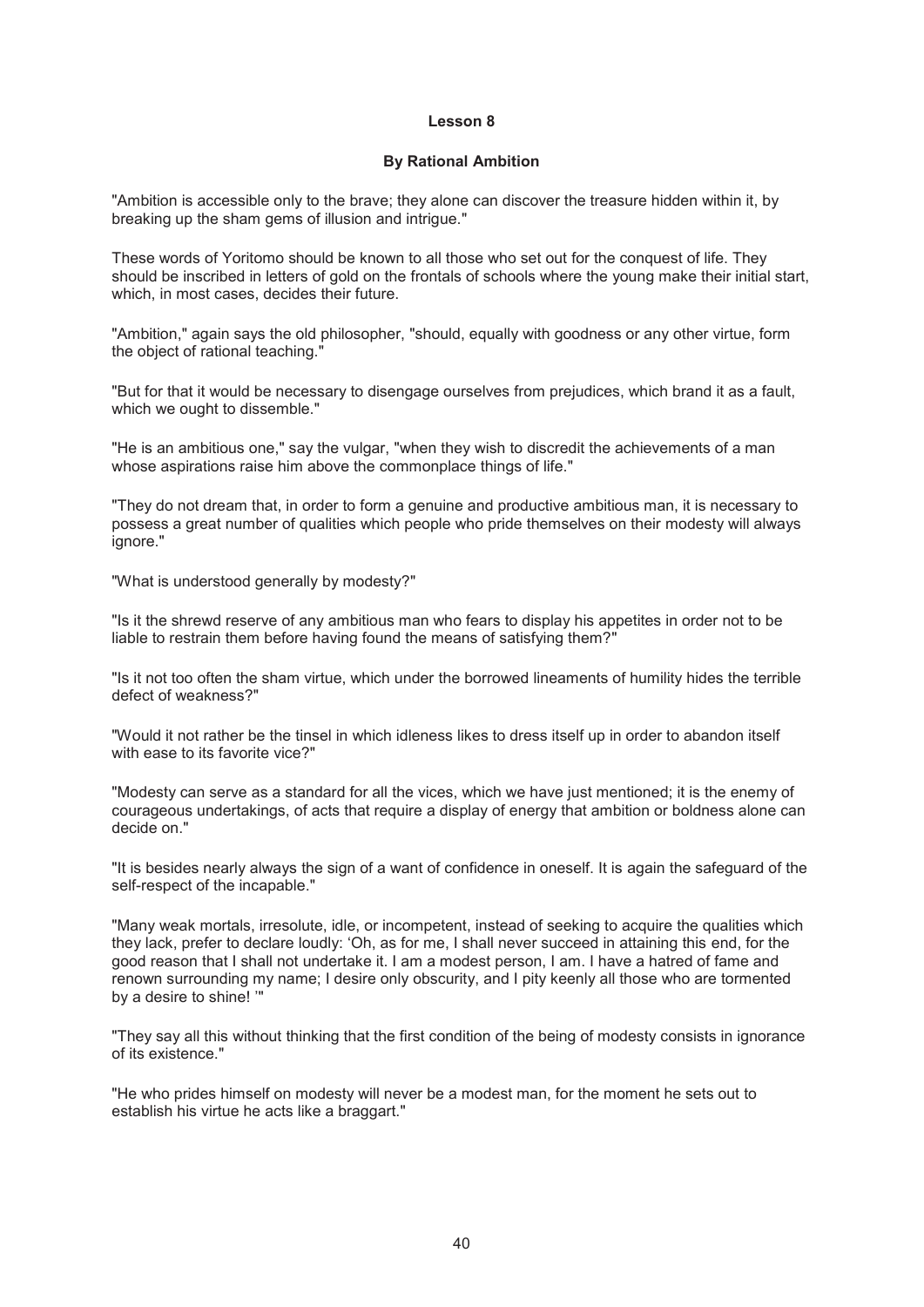"If he is really convinced of his unimportance, if the diffidence of himself which he has is sincere, we should pity him very keenly, for he will suffer in feeling himself so insignificant, and this feeling will lead him, little by little, to hypochondria unless he inclines to the side of jealousy."

"Such is almost without exception the punishment of the weak; they have not themselves courage to undertake great things and they do not forgive those who achieve them."

"There is, however, a kind of modesty before which we ought to bow; it is that of the learned man who, finding his happiness in the quest of knowledge and truth, makes no attempt to gain glory, and waits in the midst of his apparatus and his parchments for it to come to him, while preparing himself to welcome it with no more emotion than an ordinary visitant."

"This sentiment would be worthy of admiration if it were not so often mingled with an inveterate selfishness, behind which is hidden an indifference toward others, carried to the point of excluding anxiety to cause others to share in the benefit of one's discoveries."

"This kind of modest man who ignores thus his duty toward others is less useful to humanity than an ambitious man, who, eager to increase his fame, will make known the result of his work to the sound of the trumpet."

"For, in order to be fruitful, everything in our life must bear relation to others."

"It is by developing ambition in their breasts that the leaders of the multitude have succeeded first in gaining a hearing and then in carrying conviction."

"What generous impulse can we expect from a man who has only one desire; to shut himself up in the selfish quiet of a life the works of which he jealously keeps to himself?"

These facts, already true enough in the days of Shogun, assume a fresh significance in our time, when they might become the textbook of those whom we designate by the name of those who have arrived and who are in the majority of cases nothing if not ambitious ones - I was almost going to say the rightfully ambitious.

And why? Ambition, when it excludes unworthy means and spurns intrigue, is it not one of the noblest passions that could be conceived?

National ambition furnishes our projects with wings, which allow them to mount above commonplace ideas; it is thanks to ambition that we experience emulation, which carries us along the Better way.

Without ambition should we have knowledge of those marvelous discoveries, which make our age that of progress par excellence? And it might be said that Yoritomo set forth the splendid incentives given to the ambitious of our time by benefactors keen beyond measure on improvement, when he says:

"It is a crime to destroy in the breasts of children, under the pretense of modesty, that self-confidence which should shine like a star in the hearts of all."

"It would be more useful, on the contrary, to found rewards for distribution to those who, with a noble end in view, devote themselves to undertakings sometimes called rash."

"Such are the veritable handmaids of destiny, since, by their desire for the better, they sometimes succeed n discovering an improvement, which ameliorates the lot of other men."

"Besides, it is well that every effort should be rewarded by an increase in the possessions of the man who has made the attempt and who, by his special qualifications, has promoted a success the good results of which are never limited to him."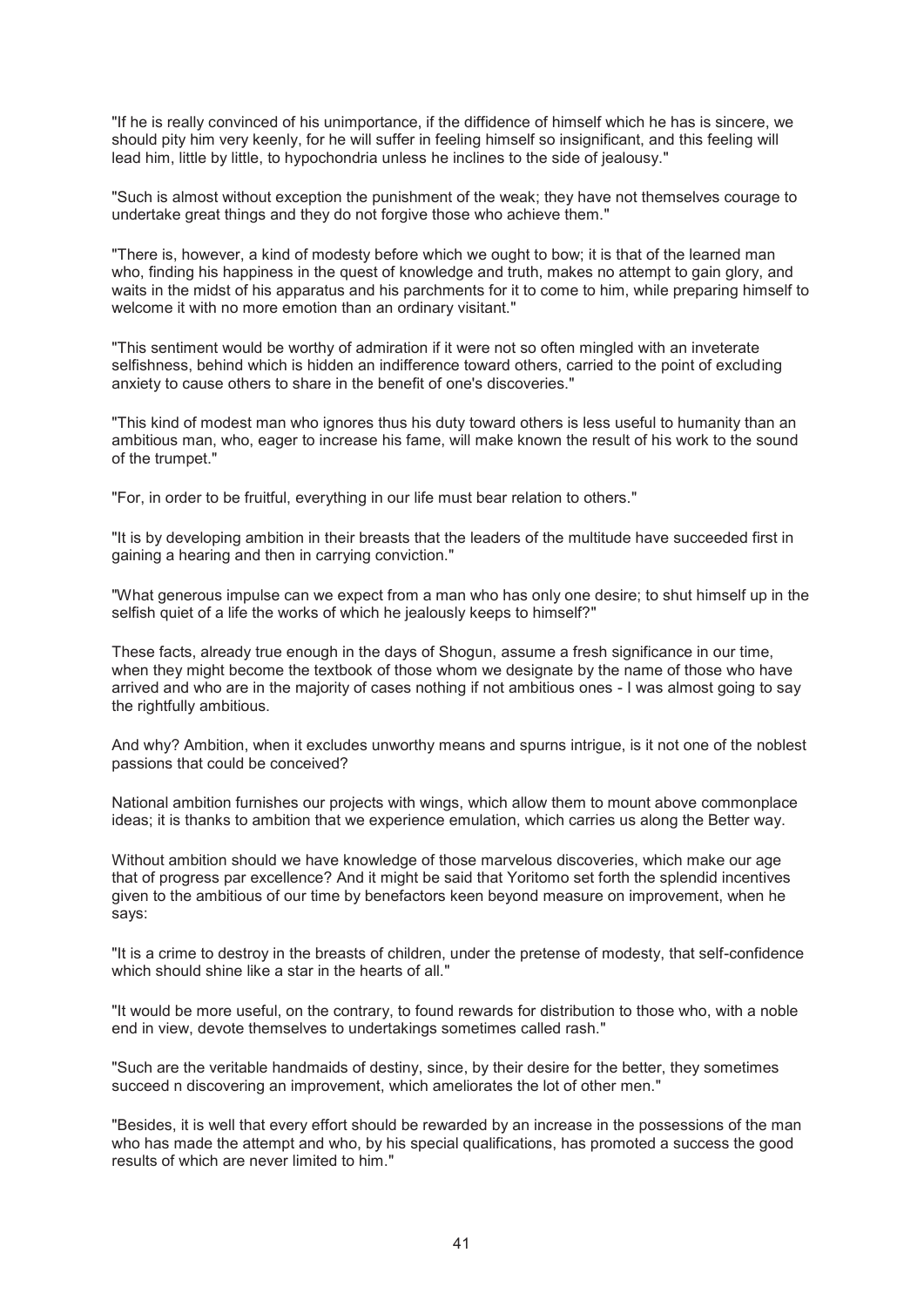"Justice demands that inventors should derive profit from their inventions, this will allow them to devote more of their time to the pursuit of another discovery."

It will perhaps be objected that there are some ambitious men who produce nothing. That whose success profits only themselves and who cannot spread around them joy that arises from generous benefactions.

The world is certainly populated with a large number of selfish persons and it will assuredly be difficult to prevent this state of things, but it would be a serious mistake to believe that these people are altogether useless.

Ambition is never without the great desire of attaining everything which gratifies it, and what better means is there of proclaiming its success than to command a large retinue, to give banquets, and to build palaces, or plant spacious gardens.

Even granting that the ambitious man who has attained satisfaction is hard-hearted and neglects works of charity, do not the workmen who labor in providing the trappings of his vanity profit largely by an ambition, which procures for them the means of subsistence.

By the law of human evolution, the money obtained by the ambitious will come of necessity to ameliorate the condition of the humble, in the same way as their works and their discoveries will always succeed in increasing the fund of public knowledge, for only the modest man is able to keep to himself the result of his labors.

He who would master fame or fortune, on the other hand, hastens to make public the most trifling success; true, he sometimes exaggerates it, but the fault is not his alone; it may be imputed to the habit of disparaging those on whom Fortune seems to smile.

"I heard one day," said the Shogun, "a man whom I knew to be of a serious turn of mind relate that he had spent three years in completing a work."

"Now I had followed his studies with interest, and I knew that this task had required of him in all a hundred and fifty days."

"I was, therefore, astonished, and questioned him on the reasons of a falsehood, which puzzled me the more that I knew his habitual truthfulness."

"Child," replied he, "do you not understand that if I were to admit spending so little time in perfecting my work people would not fail to find it incomplete or too lightly thought out? It is not sufficient to be capable; we must not shock any one in proving overmuch this capability. For this assertion of a quality, which they do not possess, causes suffering in the envious who do not fail to revenge themselves for it by belittling it to others. It is their method of succeeding in placing themselves in the same class; unable to rise it to the level of people of merit, they try to bring the latter down to their level."

The ambitious man escapes these cheap devices; he is from the first too full of his projects to give time to insignificant jealousies.

In short, he rarely resents the sentiment of envy, for he is always convinced that he will succeed in surpassing the success of those who are competing for the same goal as him.

Moreover, ambition is a sure and swift means of influence. This is, in the first place, because men have always a tendency to follow the man who draws them in the direction of light and progress.

Again, because it is almost always from the following of the ambitious, that those are chosen to attain honors and fortune.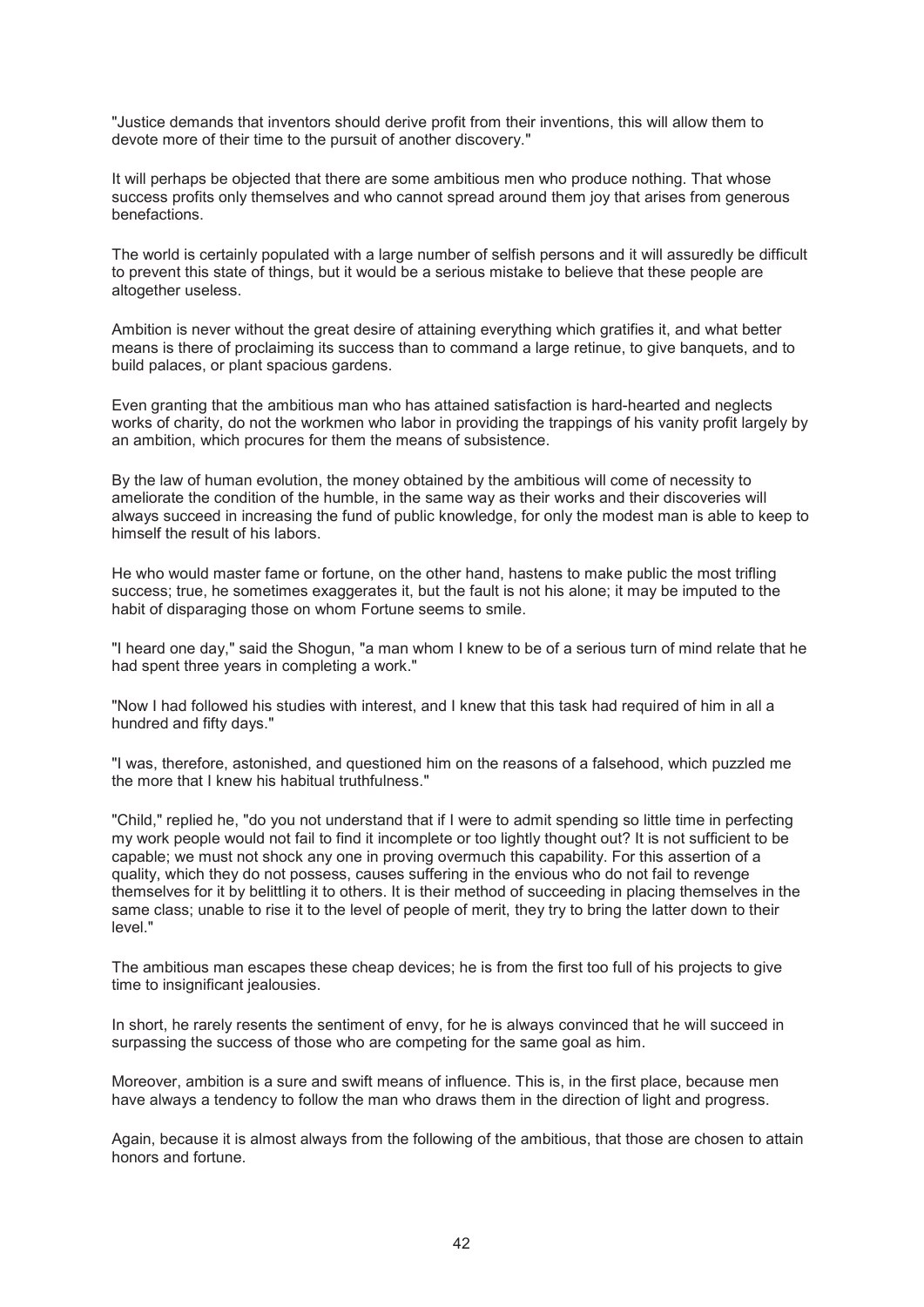It forms no part of the program of the successful ones to drag after them the incapable or weak; this is why their influence over their pupils extends the more in proportion as the latter imitate and follow them.

For the ambitious man is not displeased to raise himself near to him one who will step into his vacant place when he shall have advanced some degrees further.

And here is one of the primary reasons for the influence which rational ambition can exert on the men's minds. The lure of gain or distinction binds men to train of him who is in a position to give such a way to them.

It is in his power to be able to employ this influence profitably for disseminating good and the love of the Better around him; it is in his power to instill into the hearts of his devotees aspirations toward a noble end; it is in his power always to put them on their guard against intrigues which would have the effect of diminishing the beauty of their ambition.

There is between the ambitious man and the intriguer all the difference that separates beauty from ugliness. The first proceeds, with head erect, toward a definite goal that he has long and maturely decided to choose; he disdains paltry methods; he seeks only to attain the end that he has set before himself.

He goes, without concerning himself with the stones on the road, his heart full of confidence, sustained by faith in his star, which he never loses from view, notwithstanding the clouds that hide it from time to time.

He lifts his eyes too high to recognize the vulgar herd of the envious who swarm around his feet, he is content to spurn them with the tip of his shoe; unless, overmuch beset or tormented by their incessant attacks, he crushes them under foot, as we do with an importunate insect, which we try at first to drive away and which we destroy, without ill feeling, simply to rid ourselves of its repeated and irritating stings.

The intriguer, on the other hand, rarely raises himself above the horde or mean desires and paltry jealousies. Unlike the ambitious man, he acts with no other end in view than the procuring for himself of money or pleasure.

No lofty thought ever enters his head longer than the time necessary to turn it to account, while he considers it only under its mercenary aspect, and this accomplished, he passes to a class of ideas the burdens of which is never the same.

The desire of distinction never haunts the dreams of the intriguer; he reduces everything to the narrowness of his aspirations and entertains no project that does not lend itself to his base sentiments. Is that to say that we should despise money and seek after poverty?

" Not so," said Yoritomo, "for the poor man exercises little influence over the multitude. Again, most achievements demand considerable application and loss of time, and we could not lavish it in this way if we were obliged to take thought for the earning of our daily bread."

"It is, therefore, well to find resources which will allow the pursuit of an end without being compelled to give it up in order to provide for the necessities of daily life, and which will also save us from compromises of conscience which the greatest leaders of men must sometimes endure, when they do not possess that advantage, indispensable to him who does not wish to diverge from his course: assurance as to the primary needs of life."

"This should be the first aim of the man who wishes to win honor, fortune, or distinction. Before rushing forth on toilsome paths on the chance of meeting such, we should be sure of the possibility of pursuing them and not risk missing them because the necessity of providing for our daily wants compels us to pause just when we had hoped to attain them."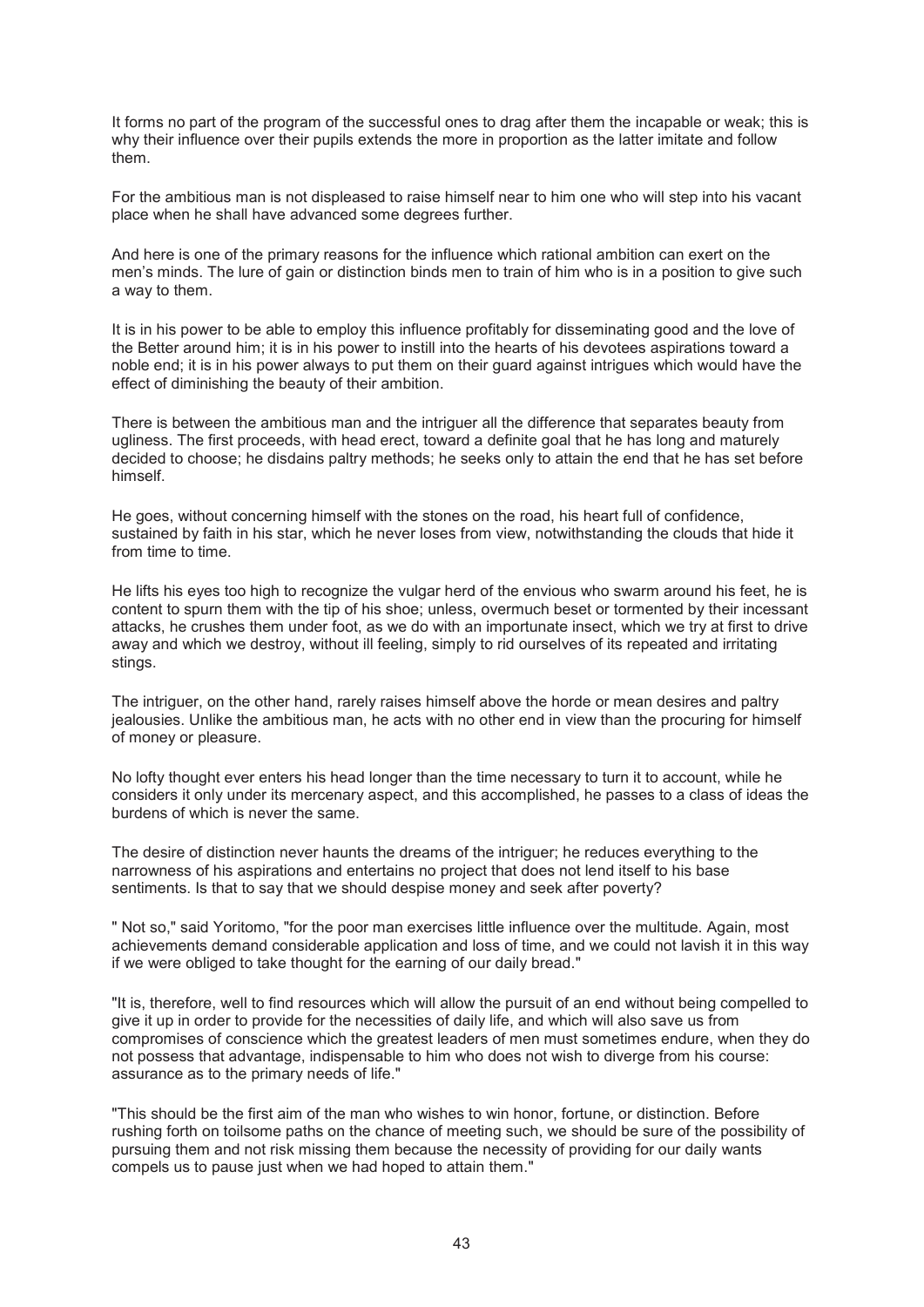We cannot but admire once again the wisdom of Yoritomo, who once more is found in agreement with the greatest thinkers.

Theognis said: "The man who is broken down by poverty can neither speak nor act; his tongue is tied and his feet are chained."

It is only too true; downright poverty is a disadvantage, for it often compels those who suffer to pay court to the fortunate ones of this world. In any case, it is a hindrance to all undertakings, which require sustained effort and peace of mind, which can only be obtained by those certain of the morrow.

But, you will say, everybody cannot be rich, and many, becoming so, have known poverty; is it not then an insuperable obstacle?

"Poverty," he said, "is a hindrance only if it consists in absolute want, and in this case it is usually the result of idleness or of mismanagement of our affairs."

"We should not reckon as poor the man who earns a scanty livelihood but whose peace of mind cannot be changed by the suffering resulting from the lack of necessaries."

"Such a one can, when he has fulfilled the duties of his station in life, devote himself to the aspirations of a lawful ambition."

"Rarely does he enjoy independence, for in order to live he has to accept many humiliations or spend a considerable portion of his time in quests which have as their object the insurance of his livelihood."

"If he is sincere in these efforts, he will not long remain poor, for he will soon find employment, no matter what, and if he is endowed with ambition he will quickly succeed in distinguishing himself in it."

"From that time, poverty will be for him nothing but a specter of the past, for he will work to better his position and he will soon become one to be envied. Poverty is only allowable if it is voluntary, which is to say, if it is the result of a decision, which prefers that condition to another more brilliant but less independent. Nevertheless, riches are the key of many marvels and they are above all the key of many influences."

"Not only is the man of great possessions in a better position to make those whom he patronizes listen to his words, but the prestige of his success surrounds him with a halo of influence, which if he is wise, he will use to better the lot of his neighbor."

"We do not receive kindness from an empty hand; we have nothing to expect from a man tormented by care for the morrow. What words can fall from a mouth sealed by hunger?"

It is true that fortune, considered simply from the point of view of riches, is not an exalted ideal, but we must nevertheless welcome it as the consecration of success and as a power of which the wise man knows how to dispose for the good of his fellows.

It is a means of exciting interest and of influencing the multitude, for the people will always be disposed to listen to the advice of a man who has had the ability to acquire great possessions.

It is then in the power of the man who has been able to acquire this power of money to make use of it for establishing his beneficent influence over the minds of those who are disposed to trust in him.

After his other successes, this last will not be a matter of indifference to the man who, while monopolizing the empire of the purse, will be proud to endeavor after the authority of the empire of the mind.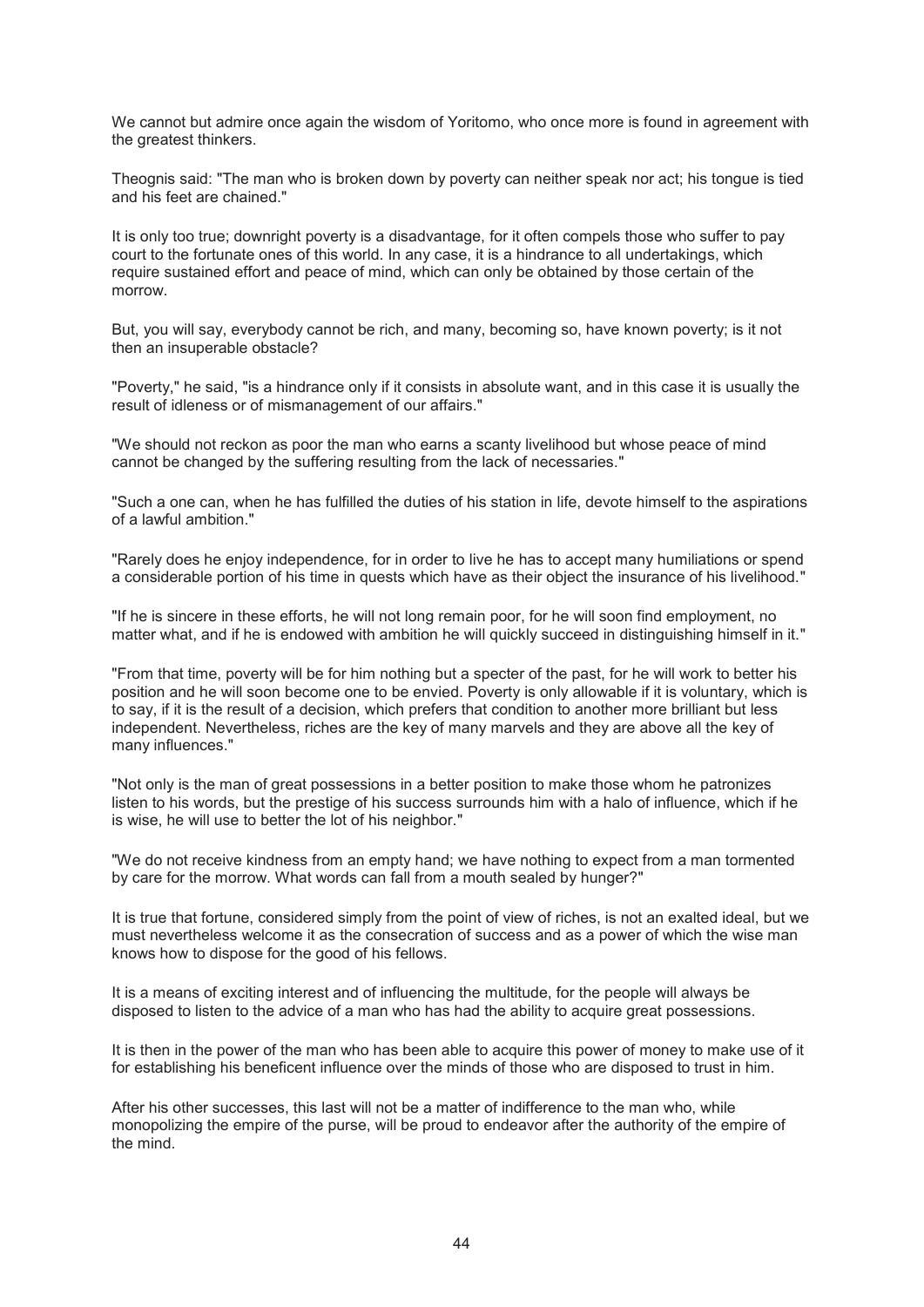Thanks to the prestige which his riches confer on him he will be able to spread the rays of influence as far as the boundaries of the attraction of thought, and as it displays itself above all in action he will gather around him a band of brave and intelligent men, ready to imitate him in spreading abroad the ideas which he has inculcated in them and to speak as he has taught them.

"Do not wait for the desired object to come to you, but rise up and set out to look for it; when you have found it you will undertake its conquest, and when it becomes your possession you will gather together your friends to make them share in your good fortune and to tell them by what means it has befallen you."

In acting thus, he will follow the teaching of Yoritomo who said:

"Ambition is a gate opening on magnificent gardens, but the fortunate ones who have entered it should not pause there; they will pass beyond the entrance in order to survey the road and to make a sign to passers-by, pointing out to them the way."

And this profound psychologist adds:

"A discovery brings no real joy to its finder until he can announce it, and we should rejoice at this almost universal law, for it is the cause of an improvement evolved by ambition, the happy influence of which awakens the instinct of conquest dormant in the breast of every man worthy of the name."

 $-(-)$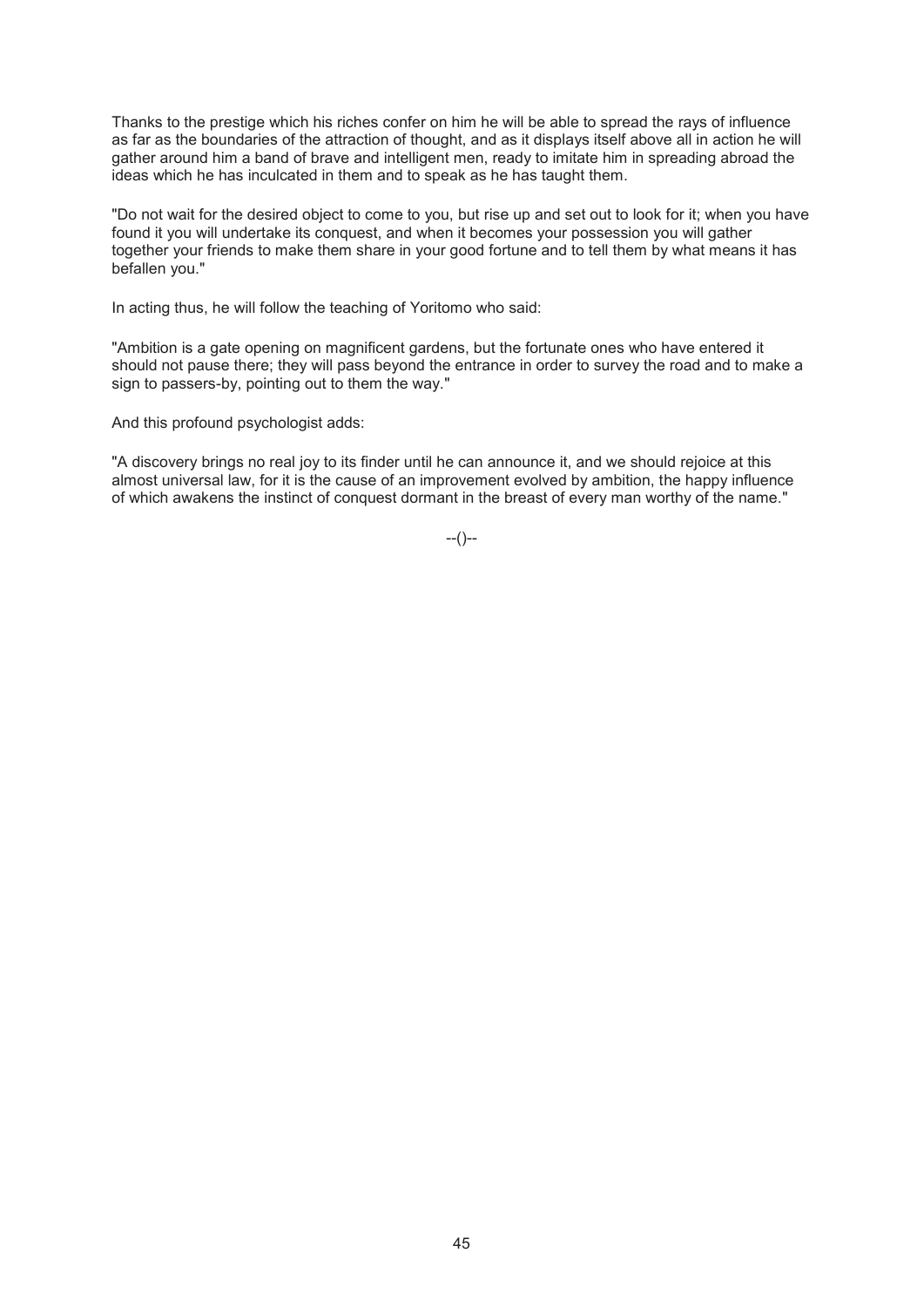#### **Lesson 9**

#### **By Perseverance**

Persuasion, like good example, perseverance is among, if not the most brilliant, at least the most active agents of influence. It is a faculty borne within them by men conscious of their power, those who, by virtue of faith in their own merit, advance to achievement with that confidence which gives birth to all notable successes and all productive achievements.

Perseverance is the triumph of willpower over the weakness of the will; it is the result of a profound study of the determining causes, the combination of which is bound to end in success; it is, in short, the slow but sure ascent toward a goal that assumes a more definite shape the nearer we approach it.

Few persons are born with a silver spoon in their mouths, but everybody can aim at conquering fortune by a series of continual and rational efforts.

The man who would spring up thirty cubits at a single leap would spend his life in ridiculous attempts, but if he wishes steadily to mount the steps that lead him to that height, he will attain it, sooner or later according to the dexterity, the agility, and the perseverance that he displays.

The steps, it is true, are often made of shaky stones. They have gaps between them that make one dizzy, where they are so uncertain that it is difficult to keep a foothold on them.

This is the point where those who possess the virtue of perseverance make themselves known; by their unshakable will they can ward off every danger; they balance themselves on the shaky stones almost on tiptoe and advance onto the next step; they feel fascinated by the giddy depths beneath them quickly they raise their heads, they proceed gazing on their star and they guard themselves against possible slips by making sure of one foot before lifting the other from the ground.

"For perseverance is the mother of many gifts; from her is born circumspection which clasps hands with application and patience. It is incredible to what degree the man who is gifted with patience is proof against the pitfalls of Fate; hope and cheerfulness are two unanswerable arguments under most circumstances; application comes to hold up their hands, and few undertakings can resist their combined influence."

"It is related that the great scholar Yuan-Shi, plagued by the sour temper of his wife who was jealous of his knowledge, could find no way of working at home, for this termagant went so far as to throw his manuscripts about and burn the sheets of vellum on which he set down his thoughts."

"He therefore resolved, when he was at home to divide his time between gardening and contemplation. But from the time that he got into the palanquin which conveyed him daily from his country house to the town where he was employed, he recouped himself for his enforced inactivity; in this way he produced, after some months, a work of great value, which was universally commended and admired."

"News of this reached his wife, who asked him astonishingly how he found the time to write, considering that outside his professorship he was not engaged in any intellectual occupation."

"Yuan-Shi was a simple soul; he related to her how he had managed to reconcile his work with her unreasonableness. She was so affected by this proof of his desire not to annoy her and so impressed by the calm and indomitable will of her husband that from that day she ceased to forbid him to engage in work which brought him distinction and shed its rays upon her in the form of caresses that saved her wifely self-respect."

Our modern civilization boasts many examples of this assiduous application: Doctor Good translated Lucréce while visiting his patients; he had in his carriage all the material necessary for the translation of the book and in this way he made use of the minutes between each visit.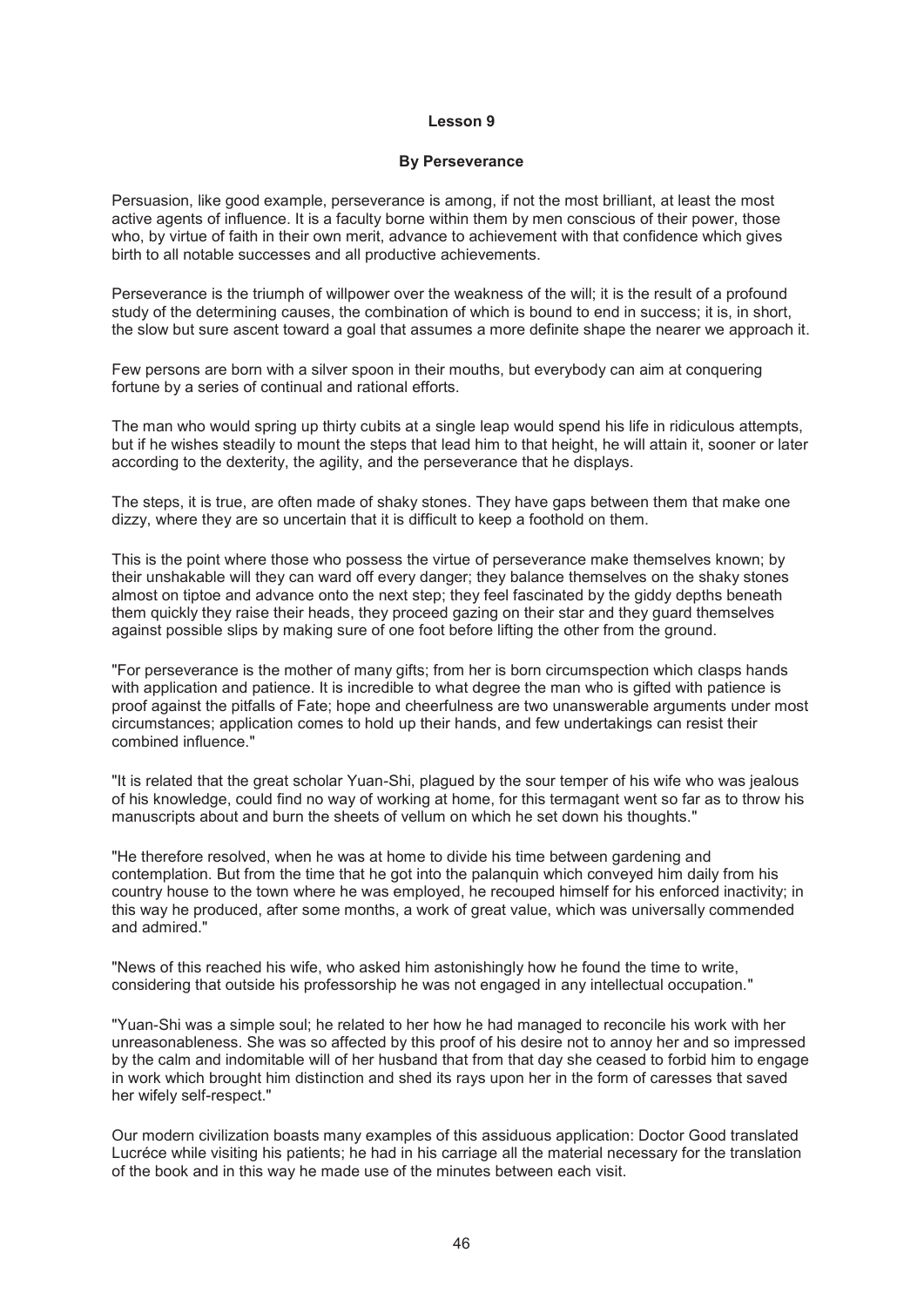Doctor Darwin did the same; he wrote his notes while going his rounds, and upon returning home, he had only to classify them.

One may also mention a man named White, who was employed in a law office, who learned Greek while journeying from the office to his home. We know the instance of Aguesseau who employed the time that elapsed between the announcement of meals and the moment when the company took their places at the table to write an excellent book, which he smilingly presented to his wife as a practical lesson in method and perseverance. History is rich in similar anecdotes and this proves incontestably that saying of Bossuet:

"A little suffices for each day, if each day acquires a little."

Do we reckon what might be the production of one hour a day won from frivolous pursuits to which we give so many drops of our life fallen into the gulf of eternity?

"He," said the Shogun, "who should cut down a branch every day would end by clearing a way through the densest forest."

He adds judiciously:

"But he should not think of going back, for the branches grow again and he would find the way closed."

That is to say that perseverance must never slacken; return is not allowed to those who should widen the road for their disciples to follow and we cannot repeat too often: It is by the power of personal effort and of application that the most brilliant and solid reputations are slowly formed.

"Experience," says G. A. Mann, "tells us that we must have, in order to succeed, method in everything that we do and also perseverance; if we do not possess these two qualities we should develop them, and that by thinking constantly of them and by contemplating the idea which represents them."

"Persevere then! To what end do you say? Simply because by persevering you form your will, besides have the chance of attaining your end."

"Persevere like a brute! Not at all. It is necessary, that in continuing what you have begun, your will, your intelligence, your sensibilities be ever on the alert."

"It is this unceasing activity in yourself that is the reward of your effort. The road on which you walk may, perhaps, not lead you where you wished to go. But probably it will lead you to a better place. And for your walk you will become a good walker, which will be certainly due to the impulse, which you needed to be able to attain the goal, that is to say, success. Will without perseverance and without method could not exit."

Perseverance admits of a combination of active qualities and of virtues that might be called passive, for they demand no apparent effort. Nevertheless, they are more rare than one might think, for they are not often the endowment of weak minds.

The latter can only with difficulty concentrate themselves on a task that requires a little application; they are the slaves of the instability of their impressions; beginnings, however arduous, always find them full of enthusiasm, but his fervor soon grows cold, and if success does not present itself immediately, they will hasten to give up their project and devote themselves to another which will soon have a like ending.

Unremitting action can also be reckoned in a number of these virtues, passive indeed but indispensable, of which we have just spoken. The practice of bending the will to listen to some purpose is sometimes a talent of a high order, for it is one of the best means of winning the sympathies of those who are speaking with us.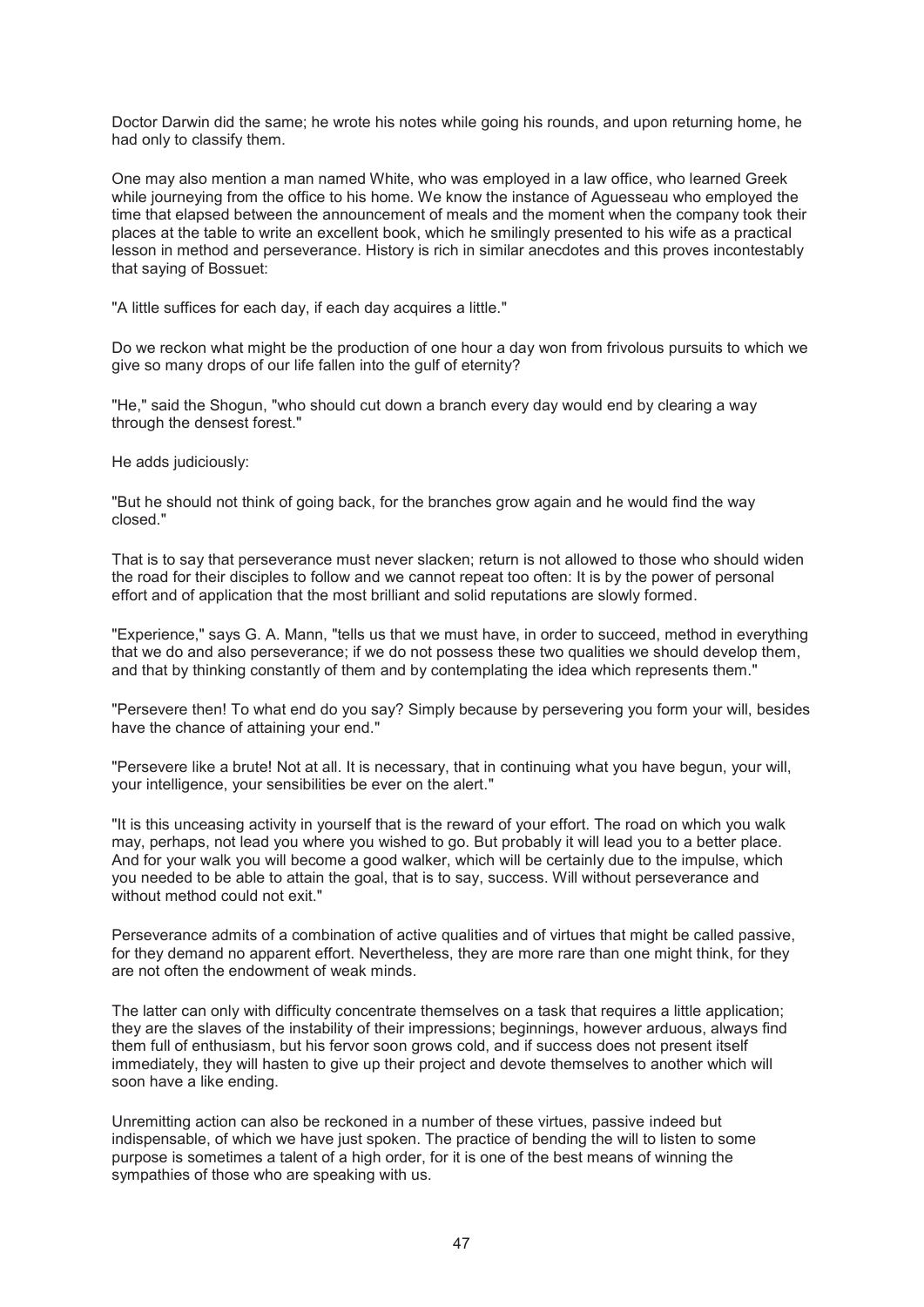"I hate," said Yoritomo, "the sort of people who let their thoughts wander blindly instead of seeking to glean profit from what they hear. Nothing is more disconcerting than to feel the attention of one to whom one is speaking to drifting away and wandering after his thoughts, while you would like to convince him by your words."

"This lack of attention is always the mark of a vacillating will which cannot bring itself to follow an idea by concentrating its mental powers or an examination of the various aspects which it presents."

"When dealing with inferiors, this frivolous inattention may pass as a sign of contempt; besides, it is always in opposition to the influence which we might exercise over them."

"What should we think of a chief whom a poor man comes to consult and who instead of listening to him kindly, should busy himself as I have known them, in giving orders to his servants and arranging the hanging of his house and should let his musicians go on playing?"

"The unfortunate man would go out of the Lord's house with the bad impression, and if ever he had to seek help or advice he would take care or not betake himself a second time to the man who treated his request with steady disdain."

"Influence over others is acquired especially by perseverance of the will and concentration of thought, the undulations of which, projected around us come to reach the minds which we wish to impress."

And, entering once more into the domain of psychology, the Shogun speaks to us of this fascinating mystery of the contagion of thought, which according to have as a primary cause of influence and cannot fail by perseverance determination to produce it:

"There is no doubt," he said, "that thought is a contagious factor of influence, good or bad."

"Who has not had occasion to remark this in the case of fear?"

"In an assemblance composed of the bravest people that it is possible to meet, taken individually, one man stricken with fear or, if he can express his feelings in a forcible manner, will succeed in imparting to each of the rest, in different degrees it may be, the disquietude and uneasiness which he experiences."

"There are a few doughty warriors who at the recital of something concerning the mysteries of the world beyond have not felt a slight shiver, which the site of wholesale carnage, together with the consciousness of the gravest perils, could not have caused them to experience."

"This phenomenon, caused by the irradiation of thought, is an undeniable proof of the influence which it can exercise, for not only is it possible to penetrate the minds touched by the undulations of our own thought, but the thought of others, elicited by ourselves, comes back to us on the same undulations that are spread out from our brain."

"This is why we often see one who wished to shed fear or around him feel that same fear by receiving the waves of thought that he has produced in his audience."

"It is the same with laughter. Very few are they who can resist the infection of a burst of laughter; even with those least inclined to merriment laughter is infectious in a high degree; for at first involuntary, in a way mechanical, it ends by becoming natural, so that, at the moment it breaks out, the simplest expression, the most sedate words assumes in the imagination so comical an aspect that merriment increases to the point of not being able to utter them without provoking a fresh outburst."

"But what happens if the next day we wish to relate to this incident?"

"No longer submitted to the attractive influence of the thought of others, no longer receiving from them the undulations, the vibrations of which had reached us on the previous day, our state of mind is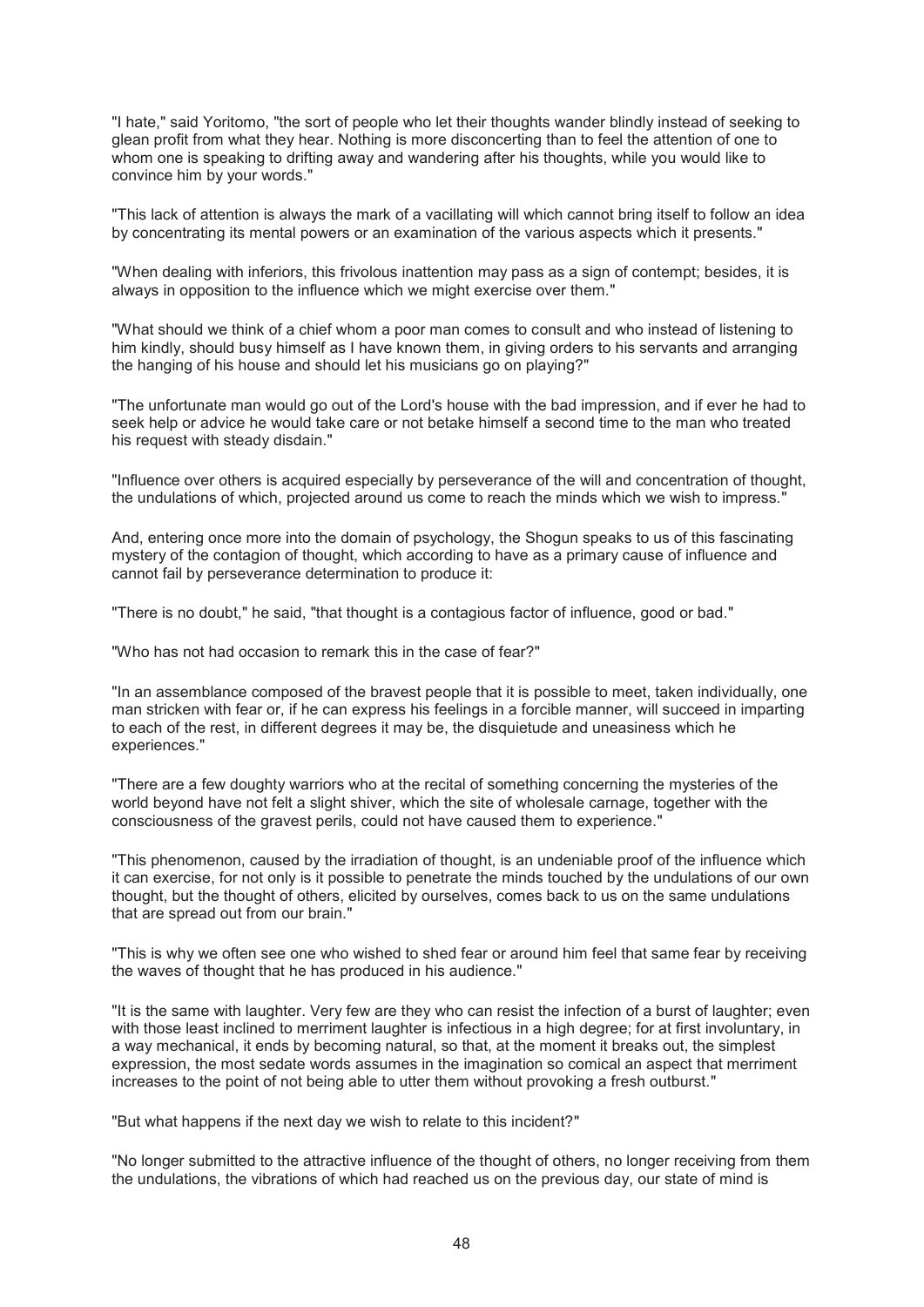completely different, we perceive the inanity (sometimes we should say the foolishness) of what had amused us so highly on the preceding day, and no longer laughing over it ourselves it is impossible for us to entertain others with it."

"On the other hand, if the storyteller - either of set purpose or spontaneously - begins by laughing himself at the remembrance of what he is about to relate, it is seldom that this merriment, if it appears genuine, does not spread to others, who will laugh at first by infection, afterward of necessity, because merriment is the pervading thought."

"What we have just said on the subject of fear or of laughter applies to everything else."

"With perseverance, you succeed in causing effectively to penetrate the minds of your hearers the thoughts the emission of which will attract similar thoughts, and their undulations returning to affect you will increase your conviction, giving you thus the more power to spread it around you."

It is from this standpoint that the Shogun sets out to oppose the emission of evil thoughts:

"It is," said he, "a weapon which always recoils on the man who would make use of it."

"The evil thought traverses the same cycle as the other and returns to us strengthened with hatred for others."

"What can we expect from those whose minds we cause to germinate wickedness and the desire of evil? As soon as they believe themselves capable, it is against us first of all of that they will seek to exert themselves, and they will do it involuntarily by bringing back to us our thought, magnified and disfigured, so that we shall endure it without recognizing it."

"You see why perseverance should only be applied to the gaining of good, and as soon as we think we have come into association with it, it will be our duty to inculcate its principles into those who, living around us, are subjected to our influence."

"But we must not limit our efforts to this; we must aim farther and higher; it will not suffice to initiate them into good things, we must also give them the taste to cultivate them, and to that end arouse in them the desire of perseverance, which makes possible the most difficult undertakings and gives us a power that we cannot limit."

"Like some steel implement, the drop of water perforates the rock, wears a way the hardest stone, and without slacking, pursues this work which the implement would have begun more successfully perhaps, but the breaking or wearing out of the tool would have interrupted, perforce, the work which the eternal drop of water accomplishes by the tenacity and perseverance of its action."

"Do not then seek to force slow-moving minds, but surround them, penetrate them by your perseverance and its influence, sometimes obscure but always certain, will spread itself abroad in beneficent undulations, the continuance of which will create a power."

--()--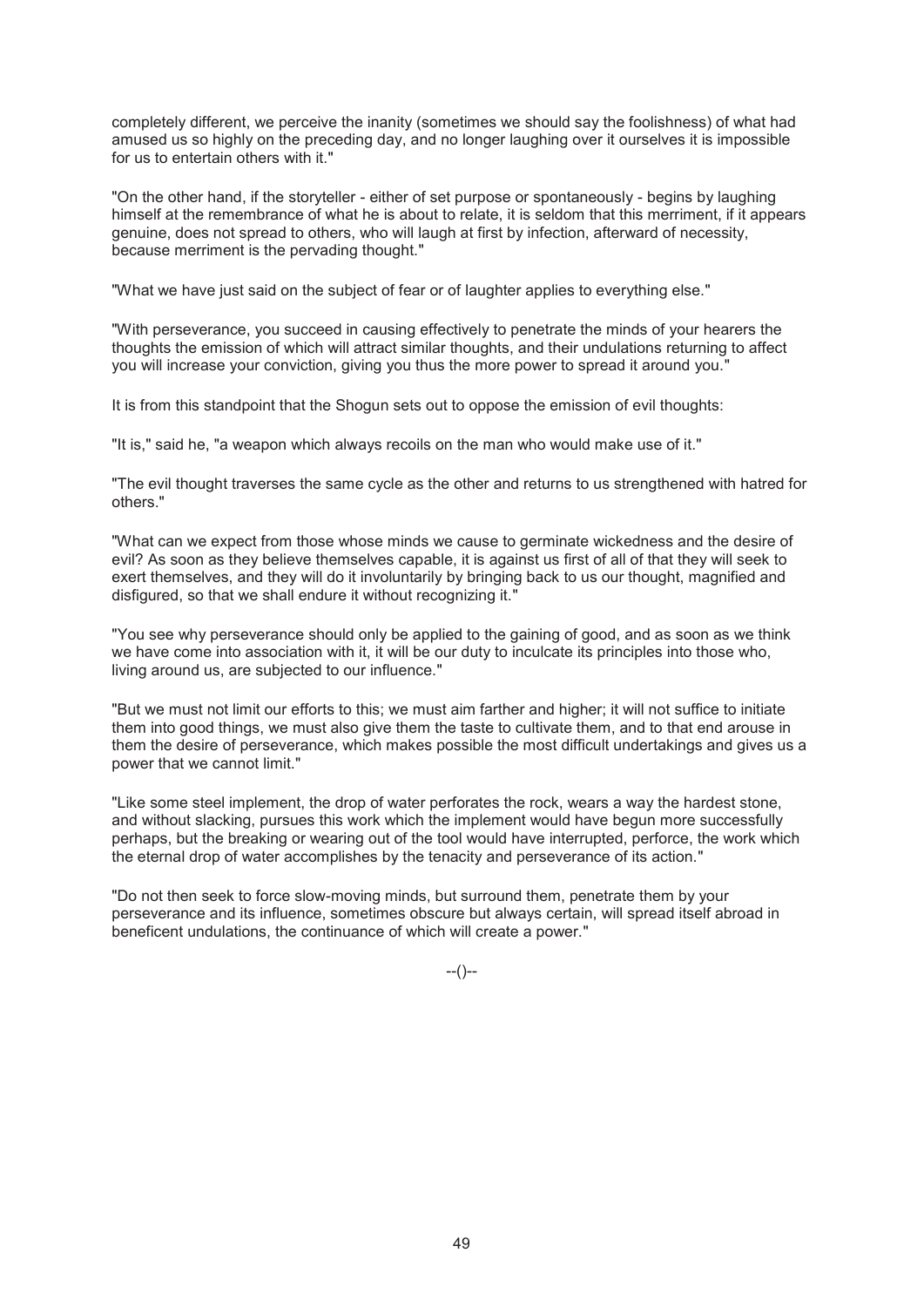## **Lesson 10**

## **By The Prestige Gained From Concentration**

Concentration is one of the most marvelous forces that can be conceived. Without concentration, no success is possible; if it is present, we must consider it as the work of chance, not reckon too much on its duration, and remember that the popular proverb which says:

"He who comes to the sound of the flute goes back to the sound of the drum."

In other words, what a chance circumstance has brought may depart on the wings of an unforeseen happening. Far different is the success which we acquire by reason, that having sought it and willed it with all our powers, we have strained every effort to evoke it and no longer hug it to ourselves for fear or that it should leave us.

Fidelity to an idea is always the initial step to all successes. For if an idea has no time to become at home with us, if what is rightly called the crystallization of thought does not form the foundation of every decision, we shall find it impossible to give it definite shape, and it will fade away like impalpable smoke.

If, on the other hand, we know how to exercise concentration, this idea will soon become a focus of organization around which the association of ideas will come to marshal the reasons that determined the action, which we have in mind.

"Thoughts are things," said Prentice Mulford. Without wishing to follow him in his abstruse explanation of the statement, it is easy to imagine how true the saying is, seeing that in thinking deeply on a subject we succeed in picturing it to ourselves in an almost tangible fashion."

"There is no doubt," said Yoritomo, "that concentration develops all our senses and brings them to a degree of remarkable acuteness."

"It stands to us in the stead of knowledge, for by its means we acquire the facility, that is to say the gift, of realizing readily and easily the things of which we have formed a conception. There is no work, even manual, that concentration does not lighten for us."

"If a man has to lift a heavy mass, do you think that he will do it as well if he is occupied with some other thought as if he said simply and solely: ' I wish to lift this mass. '

"Then his nerves are at tension, all his faculties bend themselves to the act with a force necessary to perform it; his brain strives after the means to assist the physical effort, for the muscles are the slaves of the will; he, therefore, who succeeds in concentrating himself on a manual labor is certain to perform it with a minimum of fatigue, for he will be able to husband his strength, he will save himself from dissipating them in useless exertions, and he will concentrate all his faculties of attention, of calculation, of ingenuity, and of muscular power in order to succeed."

"This is how so many jugglers achieve perfection in their art; by concentration they have reached such a point of self absorption therefore them nothing exists outside their own particular performance."

"But if one day they, in a fit of passion, allow their thoughts to wander toward the object of their anger or of their love, they find that they are no longer themselves; their actions become less sure, the make bungles and end by being unable to regain their nerve, except with a violent effort that drives away the fancy and allows them to recall their thoughts to the one point where they should keep them."

"To think of the act which we are performing, to think of it alone, to concentrate everything and forget everything outside of it, there is the secret of so many successes, the explanation of so many good fortunes, that also of the immense influence which certain men exert over their fellows."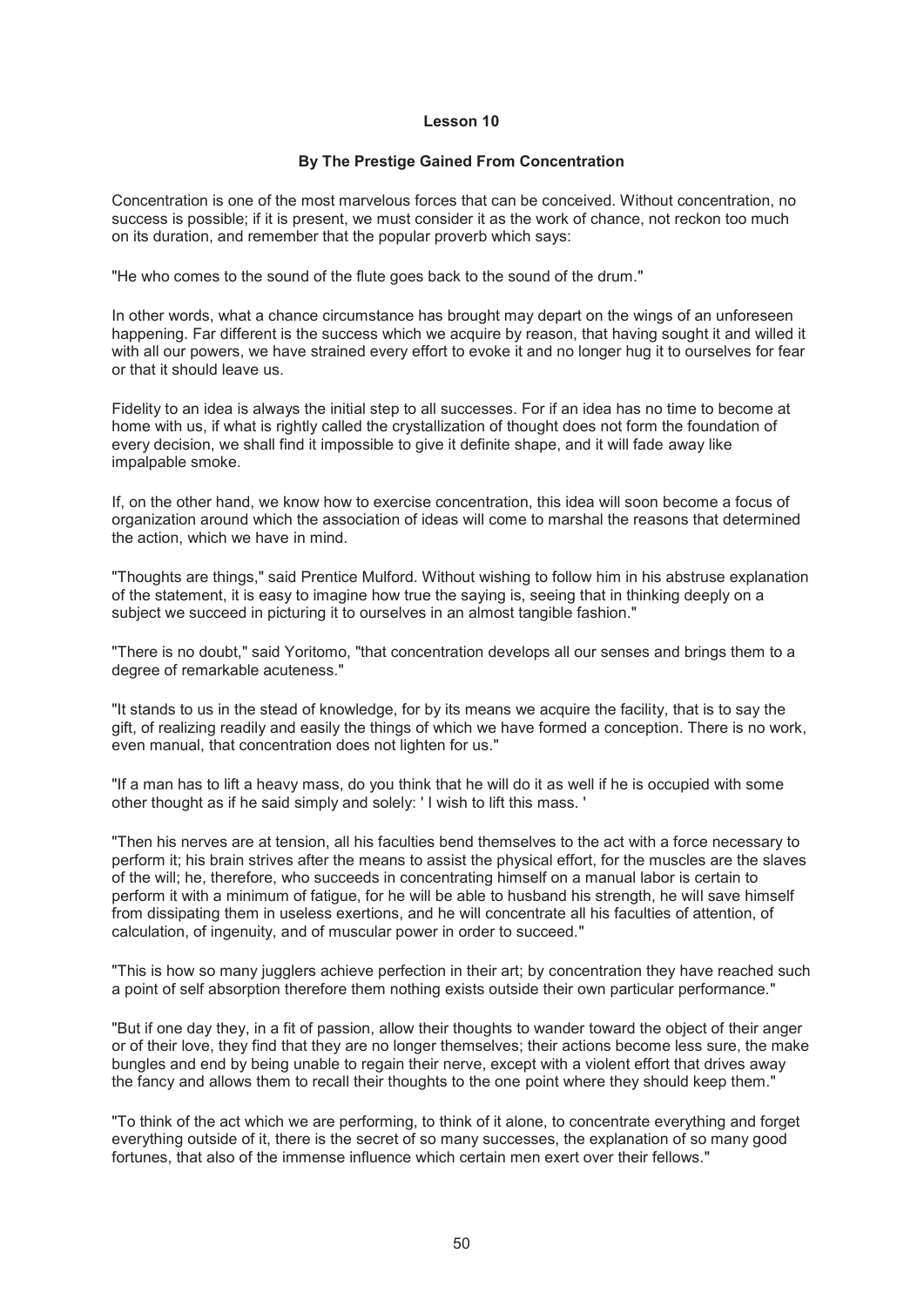"We must," said the Shogun, "be able to concentrate ourselves on one act at a time and to force our attention to the fullest degree to the manner in which we can attract others to imitate us. We are the shapers of our destiny, and we should aspire to become those of the destiny of others."

"To gain this end, nothing should appear insignificant to us, and if we think sensibly we shall see that everyone of our acts, however commonplace it may seem to us, is, if it is performed with the desire of good, a step toward a realization, sometimes imposing the fate of which, however, depends on a series of similar acts, equally paltry taken separately, but the essential for the adequacy of one of them might mar the perfection of the whole, if not jeopardize success altogether."

And in his flowery language the shogun adds:

"What is one link more or less in the chain several meters long? So trifling a thing that its absence would not be noticed. Nevertheless, if this link is badly riveted, this insignificant detail will suffice to break the chain."

"Every work is made up of a chain of acts more or less infinitesimal; the perfection of each of them contributes to that of the whole and sometimes suffices or a slight slackness in the performance of one of these acts to jeopardize the success of the undertaking."

In fact, which of us has not had to regret negligence, which has come to hinder the success of a project?

In our age of electricity and of strenuous life, these remarks are still more true been they would be at any other time. Does it not happen every day they missed train causes us the loss of the benefit of some business, which because of the delay escapes us?

Now, if we wish to be perfectly sincere with ourselves, we shall admit that on most occasions this delay is to only to our own carelessness; we were too late for meals, or we wasted time on talk, which would have been quite easy for us to curtail.

All the trouble arose from want of concentration, which allowed us to lose sight of the one thing that should have been for us of the utmost importance. If we will reflect well on it, we shall see them most of our troubles can be set down to carelessness. Take, if you wish, the case, which we have just mentioned: A missed train prevents the settlement of the important business.

Thoughtless people will get out of this by saying: "I have not had a chance"; others those who thoughts are directed by a mastermind, which is an adept at concentration, will recollect themselves, will mentally review all the passing events of the day, and will thereby conclude that they are responsible for that happening so deplorable for their interests.

What can or should they do? Simply devote themselves to one of the exercises most recommended by thinkers; concentrate their faculties on the principal act of the day which was the settlement of the business which called them out, and, once well persuaded of its importance, suit all their acts to it.

They would thus have avoided losing a few minutes or the hour which caused them to fail, for, filled with their determination, they would have cut short any business that it was not indispensable to conclude, or cut off some moments from talk the continuance of which was less important for them than the journey which they had to make.

"Each day," said Yoritomo, "brings with it a round of duties of unequal importance; we must know how to distinguish that which should take precedence, and subordinate to it our mode of life for that day."

"Everything that we do should bear a relation to it; even if certain things should seem mutually exclusive, we must avoid them, inasmuch as they form part of the whole of those things which go to make up realization. By being willing to sacrifice nothing we succeed too often in accomplishing nothing."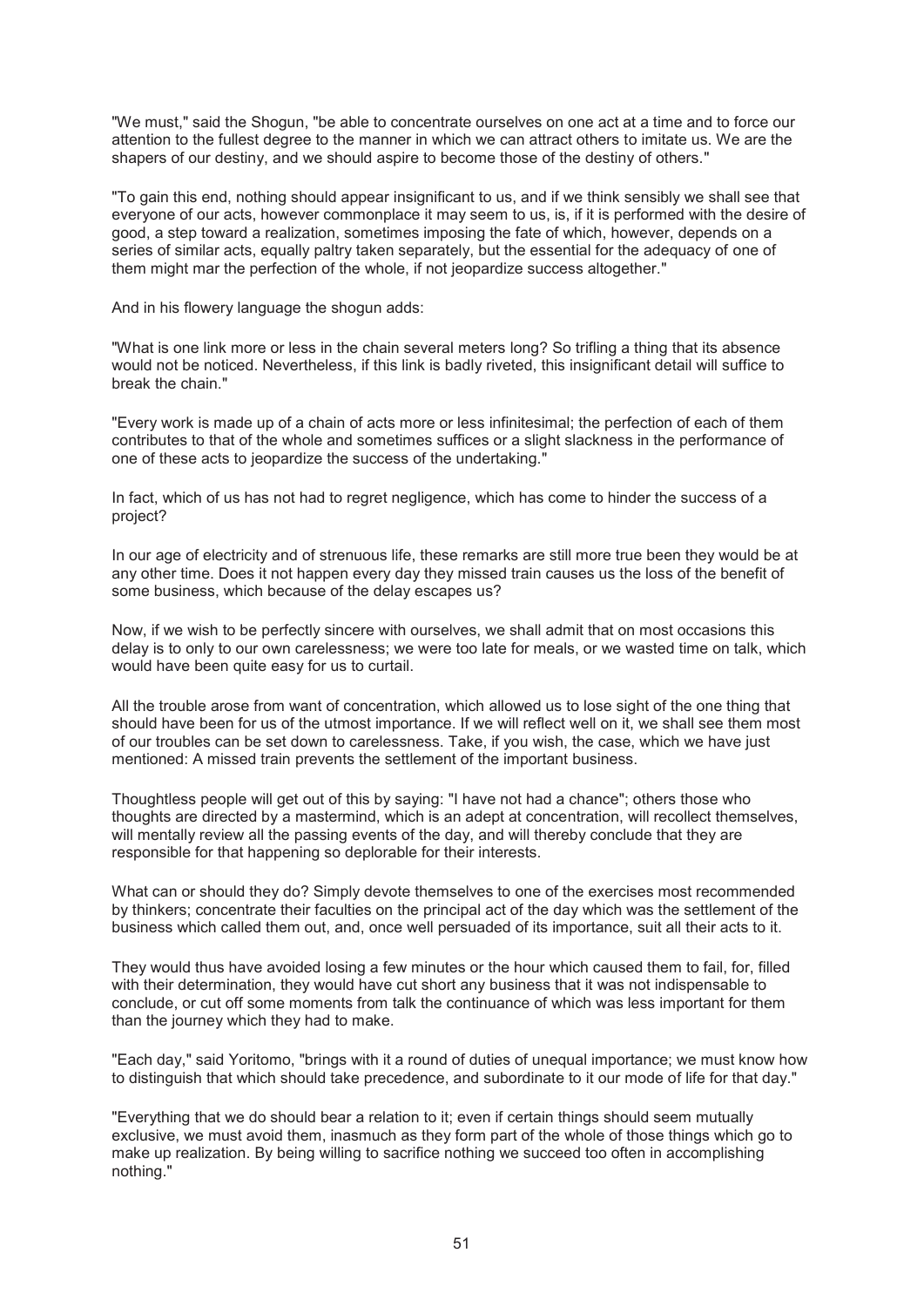"We know the story of the man who one day found two robbers in his garden and set out to pursue them. He ran after them at first for a time, then at a fork in the road one of the two turned off to the right, while the other pursued his way. The man, undecided for a moment, rushed down the byroad, saying to himself that he would catch more easily the one that took the hard road, but after a time, out of breath he perceived that he was not as quick as the robber, and bethought himself that the other was bigger and stouter and on that account easier to overtake."

"He, therefore, retraced his steps and rushed along the main road; but the man whom he was pursuing had had the time, in spite of his want of agility, to gain ground, and the pursuer puffed and blew in vain. He soon had the mortifications of seeing him disappear, and his neighbors made fun of him."

How many times do we act likewise, without perceiving it, when we pursue two different ends and give them up, first one, of then the other, according to the inclination of our idleness or of our whims?

This fault to will never be committed by those who practice concentration. They will never risk making themselves a laughingstock like the men of whom Yoritomo speaks, for they will set out in pursuit of an undertaking only after reflecting deeply on the possibilities of success, and they will take every precaution against giving it up before they have brought it to a successful issue.

They who would be adequately prepared for this kind of reflection ought to bring themselves to it by the habitual contemplation of a thought. It is well to maintain the attention on the alert, and to keep oneself from every distraction by the repetition of one or several sayings the bearing a relation to this thought, giving it concrete and definite form and persuading us of the necessity of concentration.

Other methods also are employed with success; they've make up those exercises, which should be practiced by all those who wish to acquire any science, whatever it may be. Of these methods, several were already known in the time of Yoritomo, and it is she who recommends us that called "of the collar":

"Have," said he, "a collar containing about 200 beads of jade or of any other stone, if your means do not allow you to make use of jewels; take care to string them not too close together in order to be able to take them off easily and make them slide slowly one over the other, counting ten between each bead."

"Your mind during this time should be occupied with only one thing: to allow between the beads the same space of time, that is to say, not to say the numbers too fast or too slowly, and to it in such a way, all the time that this exercise lasts, as to think thus regularly of nothing but GOOD."

"When you find it impossible to keep up your thought, revive it as soon as you can and begin again. At first, it will be well not to extend the experiment farther than five or six beads. Afterward you can increase it, and some thinkers are mentioned who had such a mastery over their imagination that they went right to the end of the beads without slackening."

With the same collar the Shogun shows us yet another exercise.

"You will take off," said he, "a handful of the beads (without counting them), in such a way that you are ignorant of the exact number, and, having fastened the collar together again, letting the place of joining be in sight, which will serve as a starting point, you will count aloud each bead that you take off with your fingertip."

"That done, you will begin again three times; if you find the same number each time it means that your power of concentration has been sufficient to keep your attention without letting it wander."

"Where you find a different number, you should begin again until you obtain the same result three times a succession."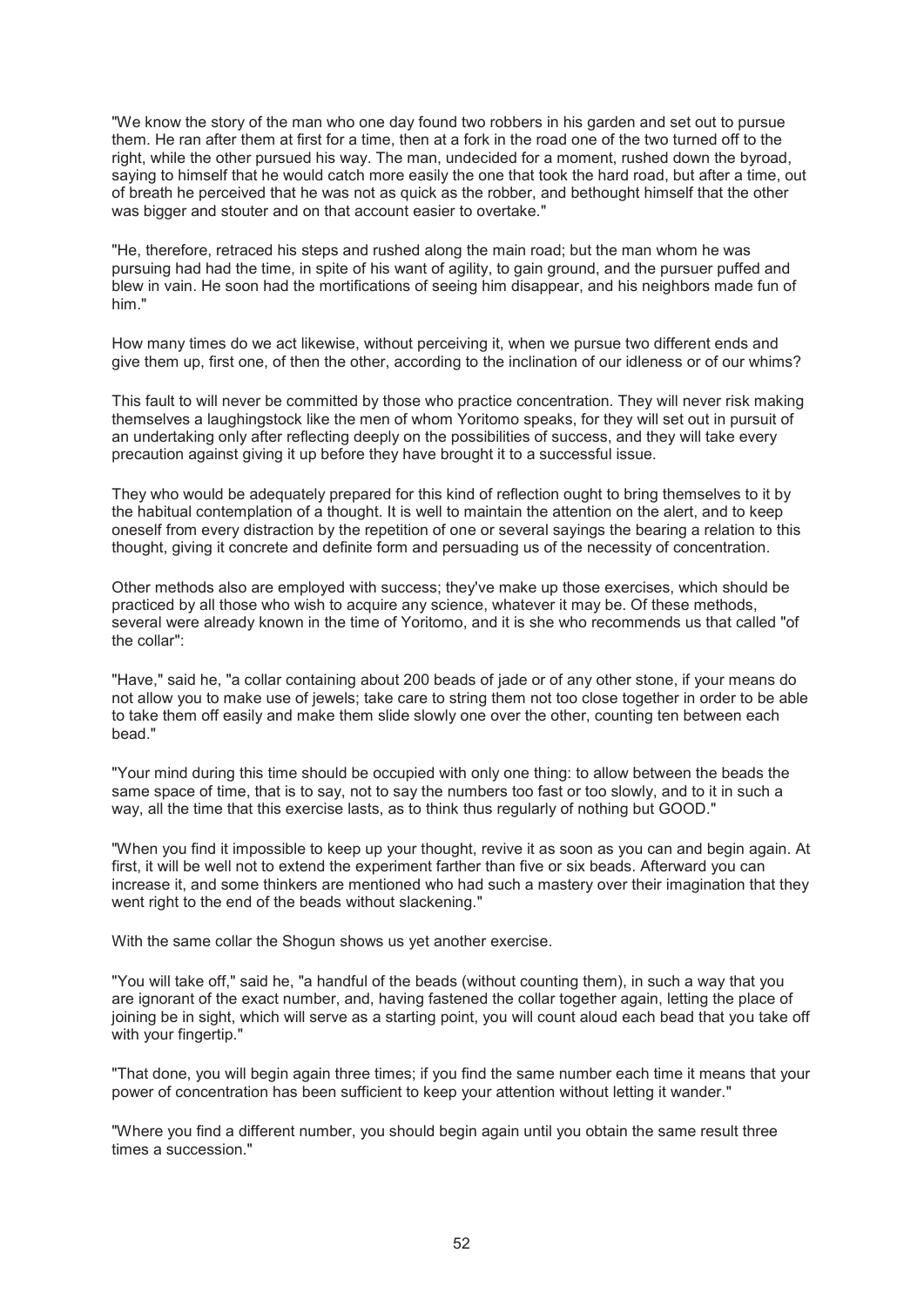We might smile at the simplicity of these methods, nevertheless those who are devoted adepts in concentration know how difficult these results are to realize, if they wish to be sincere with themselves; before obtaining the same count of beads three times, they must often begin the experiment over again twenty times, for thought escapes easily when one can no longer keep it in subjection.

The Shogun recommends us yet other exercises:

"Sit down," said he, "comfortably on a seat soft enough to prevent your feeling any discomfort; this is very essential, for the least physical discomfort distracts the attention by directing it is to the feeling of uneasiness which you experience."

"That done you will rest your hands on your breast, the palms well open, the fingers spread out."

"The left hand will be placed near the girdle and the other near the throat; you will slowly pass the left hand down to the waist while you will slowly pass the left-handed down to the waist while you lift the other as far as the neck, taking great care, when the two hands meet, to touch lightly the tip of the middle finger of the left hand with the tip of the middle finger of the right hand."

"During the few minutes that this exercise lasts, you will do it in such a way as to think of nothing except the care of letting the fingers touch one another toward the middle of the breast, and in consequence of accelerating for retarding the movement in order to arrive at this result."

"During all this time force yourself to think of nothing else."

This is what our modern philosophers recommend us to the name of "de-vitalization."De-vitalization is the act of shutting oneself out from external impressions and moral sensations; if it is a kind of arrest of thought, or rather of rupture of thought, which one concentrates on something so plainly commonplace that it gives birth to a sensible rest for us.

This is the first step that leads to one of the most satisfactory forms of concentration: isolation. Without isolation, no meditation is possible, and consequently there is great difficulty in concentration. Now we have just seen what part this faculty plays in training the mind. It is that which allows us to rally our scattered physical powers and to unite them on the same point, localizing them alone on the phases of the subject that engages our attention.

Atkinson recommends us to devote ourselves to the study of any object whatsoever and to force ourselves to limit the effort of our thoughts to that object alone. But this meditation may form the excuse for many mental vagaries. He advises us to take a piece of paper and to concentrate our attention solely on the thought of this scrap; but is not this on the other hand a dangerous excuse for fancy to come into play?

Contemplate it: this piece of paper once formed part of some material. What material? Was it the white muslin of bridal veils? Was it, on the other hand, the flimsy fabric in which a courtesan arrays herself? Whose hands tore it? In what religious processions or in what wretched dens was it used?

Later, by what changes did it come to this condition of a scrap of paper? The imagination takes fire afresh. We conjure up the atmosphere of a factory, we think of the processes of manufacture, etc. You see that we are already far removed from concentration. Doubtless, Yoritomo also believes this when he says:

"If you wish to devote yourself sincerely to the practice of concentration, guard yourself against allowing your thoughts to wander from the corolla to the stalk of the flower."

This means the one object alone, and that strictly limited, should engage our attention if we wish to succeed in controlling our attention to the point at which it responds to our first call like an obedient servant. Many feather-brained people think it a good excuse when they say: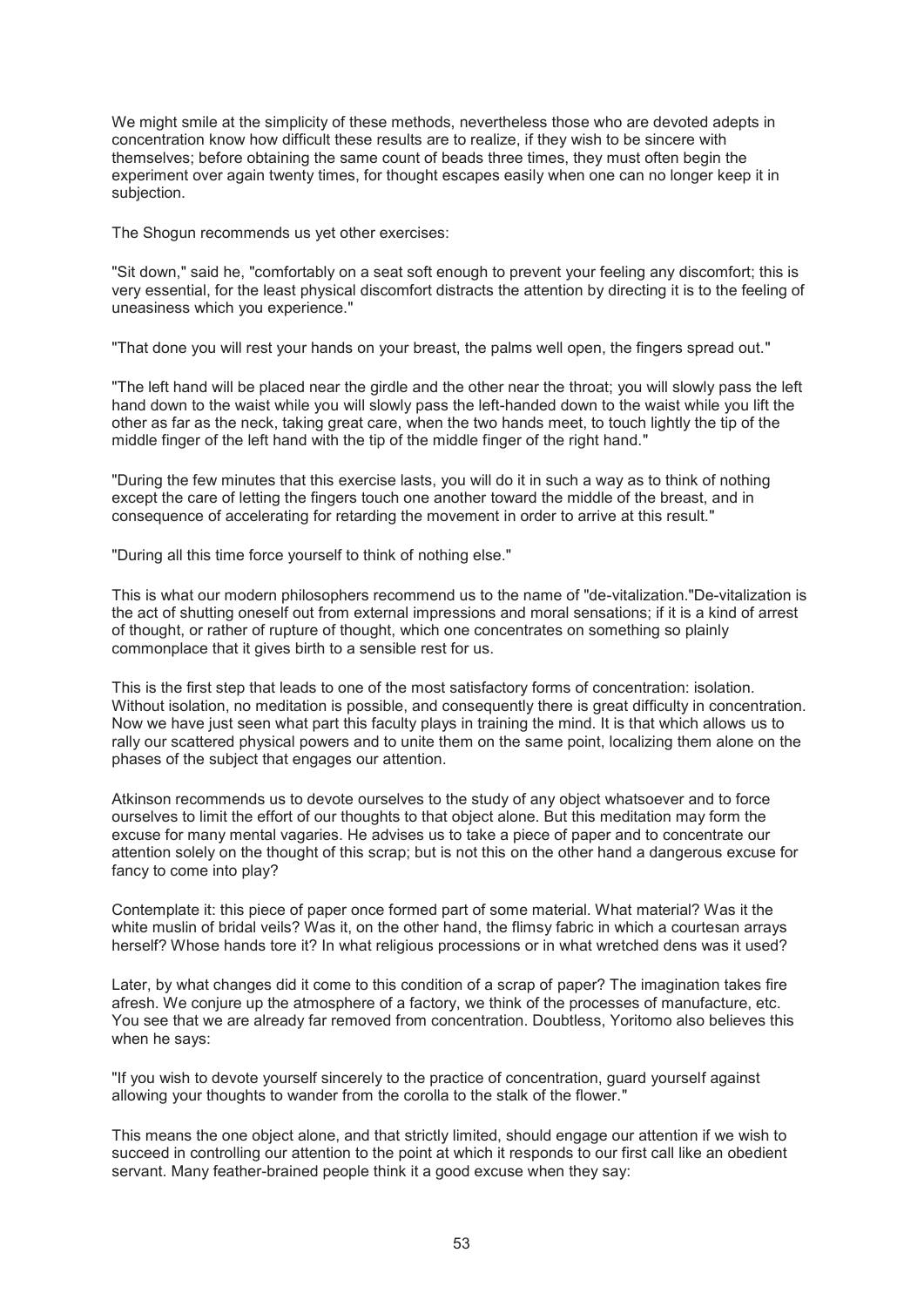#### "It is not my fault, I forgot."

Not suspecting that forgetfulness is itself the fault with which they do not wish to be charged. It is an excuse glibly assigned by those whose moral infirmity is so evident that they are unable on their own accounts to make any effort worth the while. It is the excuse of the weak and of people lacking courage. It is a certificate of physical incapacity awarded to those who have not in them the energy to practice self-recollection.

Meditation, which is closely allied to concentration, is the state of inward contemplation, which allows us to shut ourselves in from external things so as to engage our thoughts solely on the subject, which we have set before ourselves. The difference between meditation and concentration lies in the greater freedom allowed to thought in the former state.

"Meditation," said Yoritomo, "is like a target of which concentration is the bull's-eye. Every arrow which hits the target has certainly attained its end, but those which quiver at its center are the only ones which, in case of defense, would have sufficed to make our enemy bite the dust."

#### And he adds:

"Meditation is valuable above all because it is a rest; it is a kind of mental anesthesia which allow for us to have faith in our liberty of thought, even when, nevertheless, we still confine it but less closely than in concentration.

"We could not devote ourselves to a fruitful meditation without being prepared for it by self-absorption. We must then allow ourselves to be slowly permeated by the idea which we wish to fathom and all the influences of which we wish to receive."

"But we ought to fear one redoubtable enemy - distraction. Nothing is more difficult for those who do not habitually practice this lesson than to meditate successfully, without letting the thoughts wander after ideas which are connected with one another but which end, by reason of their number and diversity, by being completely removed from the initial point."

In fact, we have all experienced the impression of which the Shogun speaks; it has happened to all of us, after long periods of reflection, to find ourselves a hundred leagues from the subject which we desired to conjure up, and when we wish to take account of the road traversed we find ourselves altogether amazed at the imperceptible concatenation of thoughts, which, without seeming to be foreign to the subject of our meditation, have drawn us in the direction of ideas completely dissimilar.

This is one of the familiar phases of distraction, the foe of concentration. This is why Yoritomo puts us on our guard against meditation, of which the dreaming is, he says, the mischievous sister.

"Let us beware," says he, "of allowing ourselves to give way to daydreaming, for thus we should contract the undesirable habit of allowing our attention to drowse; daydreaming is a woof on which fancy embroiders shapeless flowers, it scatters them without method or system at its own sweet will; these flowers are unreal and their colors soon fade.

"Daydreaming is a dissipation of energy, it carries us away and we cannot direct it. For this reason it is particularly dangerous, for it destroys our psychic forces and injures the development of strong mental powers."

It was with this in view, it is said, that about the twelfth century St. Dominic invented the rosary. He thought, like our Japanese philosopher, that meditation is so close akin to daydreaming that one should seek to control it by removing the temptations arising from the volatility of the imagination by means of a physical rallying of the idea.

The telling of the beads has no other object; all the decades and it a different prayer from the ten preceding it and, granting that the attention has wandered during the repetition of the ten "Hail Marys,"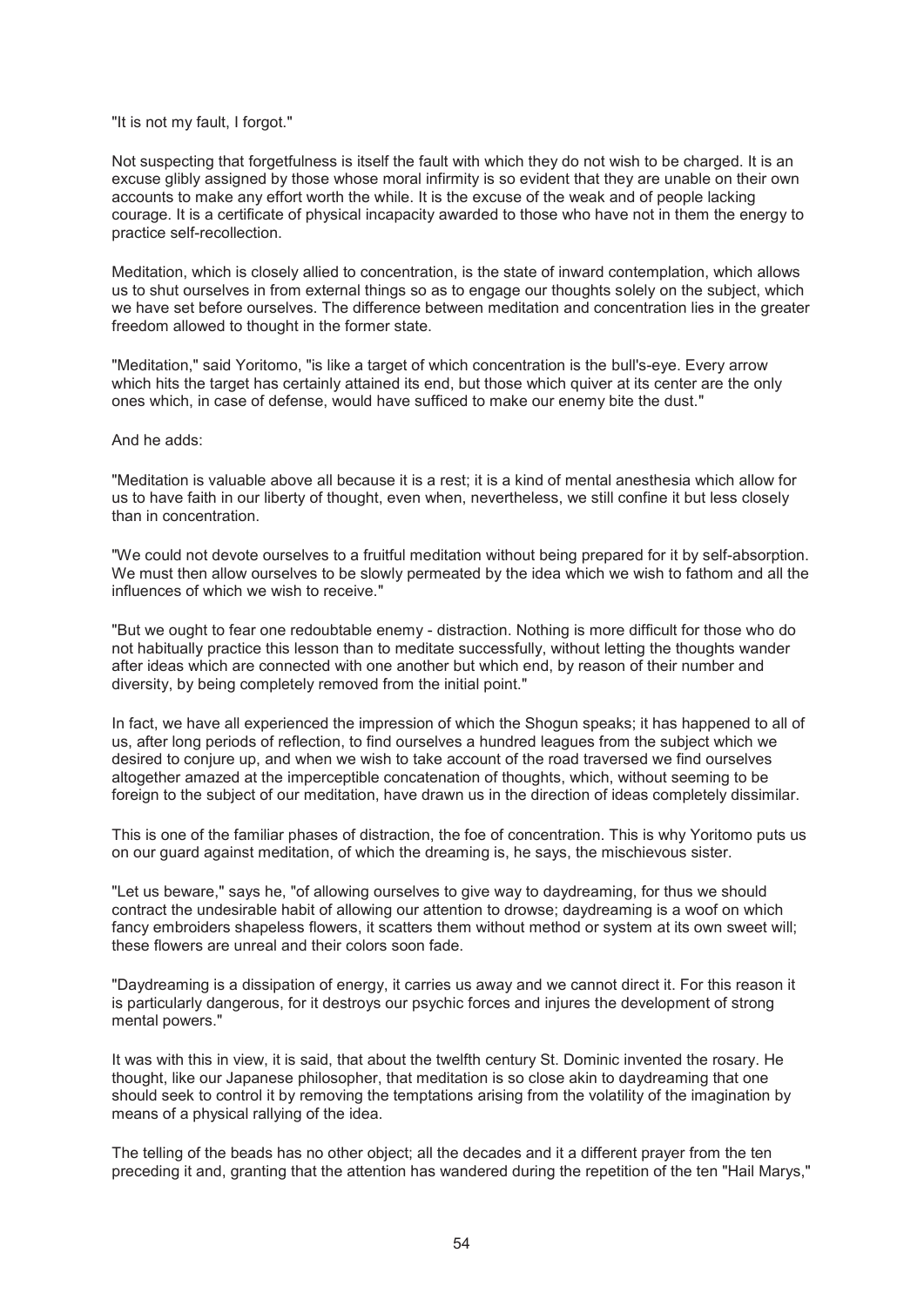the eleventh bead, separate from the others and appreciatively larger, comes to remind us of the change of the formula and brings back the most wandering minds to the subject of the meditation.

In short, such a director of souls as the Castilian friar knew well that daydreaming always possesses a pernicious charm, which it is well to nip in the bud.

A great thinker, nearer to our times, Condillac, says further:

"Attention is like a light which is reflected from one body onto another, in order to illuminate both of them, and I call it reflection. . . Sensible ideas represent to us the objects which actually impress themselves on our senses; intellectual ideas represent to us those which disappear after making their impression. . ."

He also says:

"Intellectual ideas, if they are familiar to us, recur to us at will."

This was also the teaching of Yoritomo who writes:

"It suffices for those who practice concentration to will for the objects on which they wish to meditate to be recalled clearly before their eyes."

"Adepts in this art can, with very little effort and after placing themselves in a condition of selfabsorption, transport themselves in imagination to the sphere where the phases of the occurrence which forms the subject of their thoughts unfold themselves before them."

"They will succeed in picturing to themselves places and persons in living movement, in so realistic a manner that they will even be sensible to the odors or the climate of the place that witnesses these happenings."

"What marvel that, finding themselves in this mental condition, it is easy for them to decide on sound resolutions and to thrust aside attempts to counsel for them the less studied decision?"

And he concludes:

"He who would influence others should applaud all things know how to influence himself in order to acquire the faculty of self-concentration which will allow of his reaching the highest degree of discernment."

"Many soothsayers have owed their influence over the multitude only to that spirit of concentration that passed for prophecies."

"It is wrong and delusive to give credence to magic which is trickery, but we bear within us a power equal to that of the sorcerers whose deeds are related; this is the magic of the influence which the prudent and self-possessed man always exercises over his fellows, when his intentions are pure and when his ideal is nothing else than the amelioration of the condition of others, by the wholesome influence of his example and his discourse."

--()--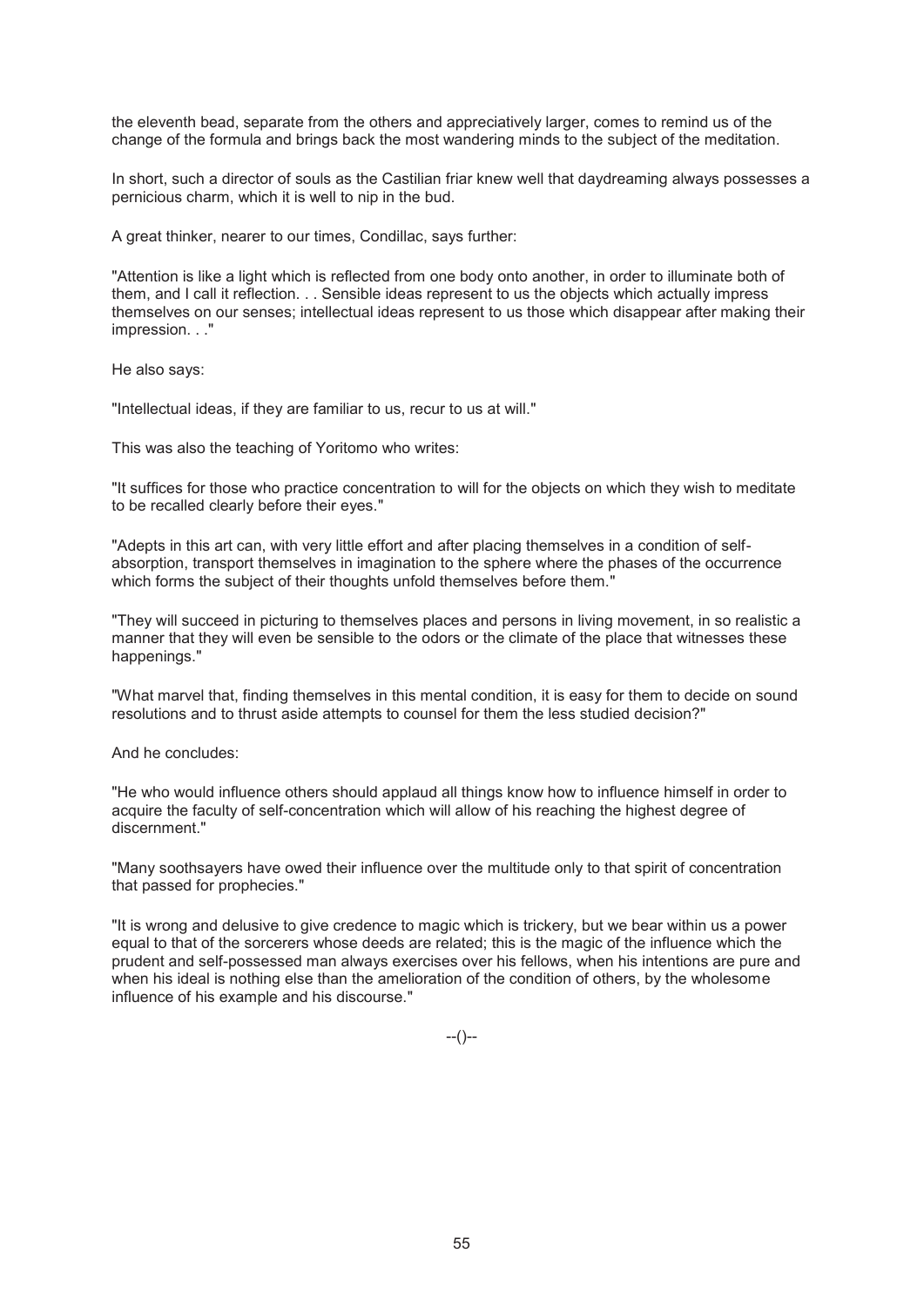## **Lesson 11**

#### **By Confidence**

Confidence is the mental impulse that all those who wish to influence others should seek to elicit. For most of them, it is the means of replacing the vacillating and ever faltering will with their own will, which they impose according to circumstances and according to the character of their followers. With some gentle persuasion is a means, even if slow, yet almost sure of success.

But we must guard the future adept from a diversity of influences, otherwise his mind will always retain the most recent impression, and before following the course of initiation we must give our attention to doing away with contradictory ideas, which he cannot completely eradicate except with great difficulty.

This is one of the characteristics of feeble folk; their stubbornness has always to be combated and we cannot succeed in teaching them confidence except after prolonged effort. The best way left to us is not to hit them too hard, for their obstinacy - which they sometimes take for willpower - would form a troublesome obstacle to their conversion. It is therefore better to seem to pay attention to their opinions, however baseless they may be, and to put before them objections that appear rather involuntary than otherwise and which to all appearances we regret the necessity of formulating.

This is what Yoritomo teaches us in the following anecdote:

"My master Lang-Ho," said he, "had among his disciples a chief who had great influence in the senate, not on account of his personal qualifications but rather of his wealth which was considerable. He had estates the extent of which gave him the privileges of a little king, and my master thought rightly that such a man should be gained over to the beauty of the Good, in order that his discourse should not be like the tares of the field but on the contrary should resemble good seed the sprouting of which brings forth a whole course of bountiful harvest."

"But this nobleman suffered from the weakness of will that hindered him from profiting by any lesson. He would say ' yes' one day and the next day, after listening to the talk of those who have no other idea except to get money out of him, he would profess an opposite opinion and set himself obstinately to follow the most pernicious counsels."

"Lang-Ho, as I have already told you, was a profound psychologist, no recess of the human heart hidden from him; so after subjecting the chief to a lengthy scrutiny, he adopted the method which seemed likely to succeed."

"He did not dissuade him from acts which under evil influences this man had made up his mind to perform, but at first he, so to speak, canalized his infatuation toward things of less importance, the plan of which he seemed at first to entertain kindly."

"He was careful thus not to awaken the spirit of obstinacy which he knew was dormant in the chief's heart. But after putting him to the test at a time when the latter was no longer in a suspicious mood, Lang-Ho enumerated to him the errors of his ways and did not fail to declare what mischief would accrue from them."

"This done, he let him follow his own devices or rather those of his evil counselors. This policy had the result of allowing the troubles which he had foretold to arise, so that by degrees the chief began to regard Lang-Ho with a kind of superstitious fear blended with a deep veneration."

"The philosopher waited no longer; he then took in hand the freeing of his disciples from his selfinterested friends, and after some months of initiation the latter, imbued with the knowledge and wisdom of the master, ceased all resistance and gloried in showing to those who depended on him that he shared the opinions of the sage."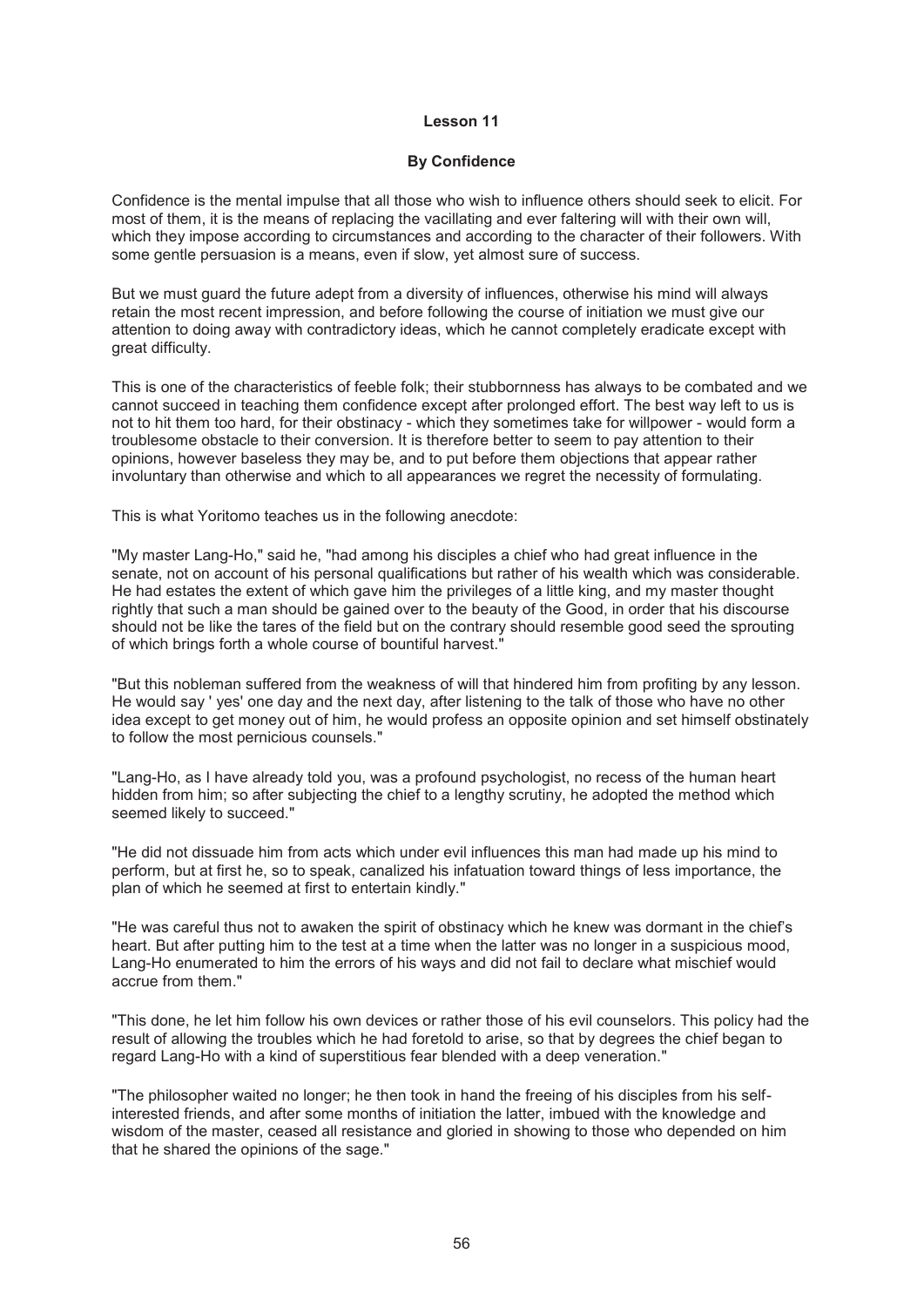"From that to conversion was only one step, and that step was taken so successfully that, under the influence of Lang-Ho, the chief became a genuine benefactor to all who lived on his estates and who looked up to him as a master whose word has the force of an oracle."

But certain natures are restive under persuasion or to malleable for any impression to leave its marks on them. In such, therefore, it is well to inspire confidence, somewhat in spite of themselves, by having recourse to suggestion. All modern thinkers are of this opinion; all those also who are engaged with mental infirmities:

"A suggestion of any kind being implanted in the mind," says P. E. Levy, "the organism is the better adapted to bring about realization."

We too readily give an idea of magic to the word suggestion. Suggestion, as the writer understands it, might be defined as follows: The development of competence.

It is, in a way, the imposing of one's belief on the mind of others; it is not a quack method of enthralling a person and of compelling him to carry out tasks which we feel ourselves without the courage to perform; it is a noble faculty which choice spirits alone possess, that of implanting their belief in those whom they consider worthy of being persuaded.

Be it remembered that there is suggestion in everything; in the book which fascinates us and the theories of which gain possession of us in spite of ourselves; in the conversation to which we listen of our own accord, in the discussions of which only one side seems to us to express the truth.

But it happens too frequently that if afterward we recollect ourselves in order to judge our thoughts with the same impartiality as we should those of others, we are altogether amazed to see the fine enthusiasm that had animated us fail; the principles of the book, stripped of the magic of style, seem to us highly debatable; the conversation which we enjoyed, when the illusion of eloquence no longer illuminates it, seems to us insipid, and the object of discussion which had interested us deeply becomes a matter of indifference to us when we examine it calmly.

To what then is this sudden change to be ascribed? Does it arise from us? From our oversusceptibility to enthusiasm? From our excessive propensity to fleeting impression?

In most cases regarding these suggestions we should accuse only their authors, who, not being convinced themselves, have been unable imbue us with a lasting confidence. To inspire confidence, without which no influence is possible, several qualities are indispensable:

Sincerity with ourselves; Hatred of injustice;

Certainty in our decisions;

Absolute truth in our predictions;

Confidence in our old merits.

Sincerity with ourselves consists especially in the conviction of the necessity which exists of making others share in a belief the effect of which we experience so deeply, that the feel cure to defuse it abroad should seem to us dereliction of all our duties.

You see why the appeal of missionaries is generally so powerful; the success of the apostolate is always subordinated to the sincerity of the convictions of him who expounds them and to his certainty that he is performing a duty in inculcating them on those for whom they may prove a support and a consolation.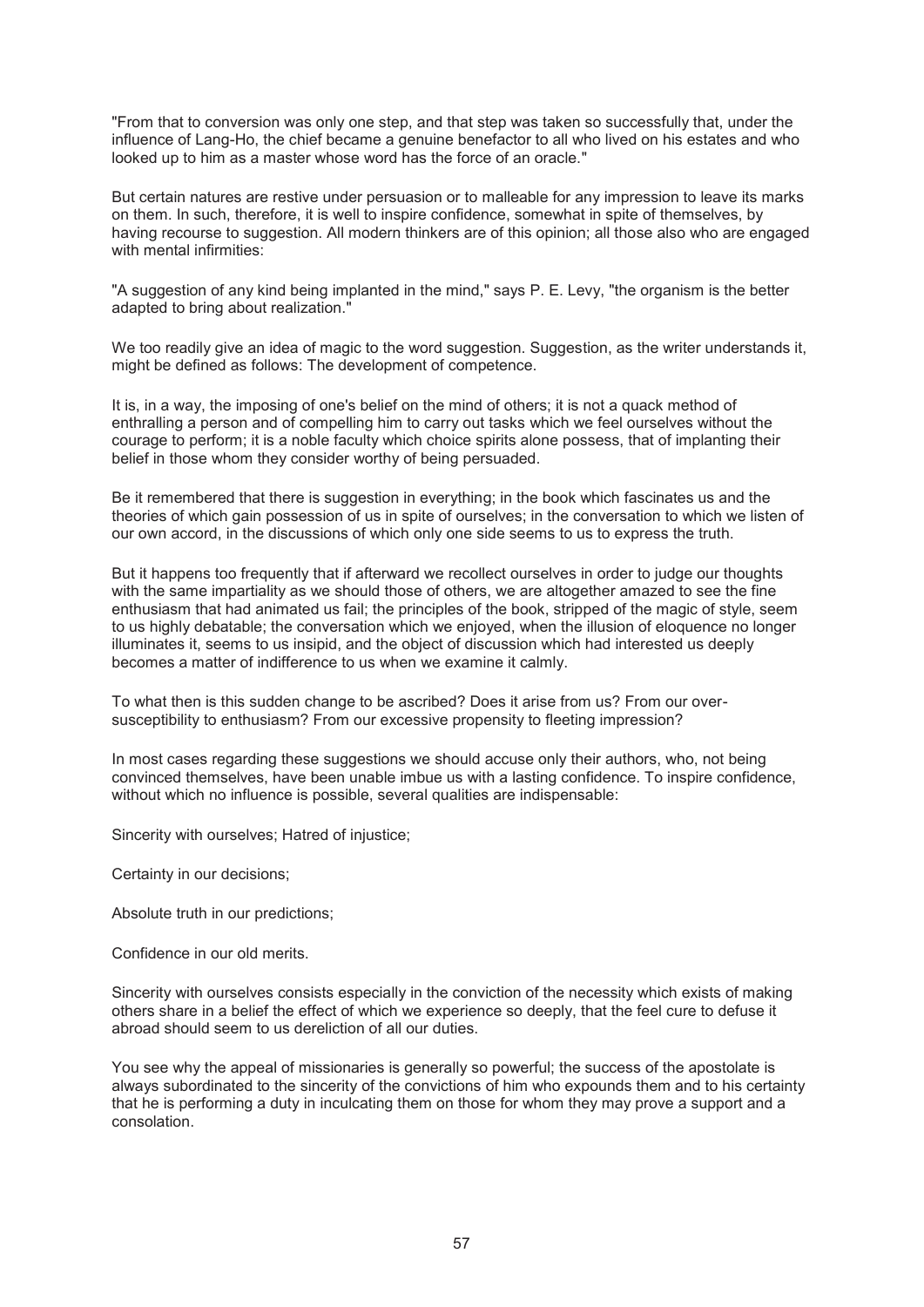If the speaker doubts his own statements, his voice will be less firm, the effulgence of his thought will less easily spread over his audience, and enthusiasm, the parent of absolute faith, will not lift them to carry he them on their way.

But how different a reception will be accorded to the apostle who is himself convinced. Let us listen to Yoritomo in this matter:

"Like a refreshing stream," said he, "the words of he who 'believes' spread into the minds of his hearers and quench their thirst of moral support and lofty convictions."

"Like moths attracted by the light of tapers, they will all flock around him who is for them the light and knows how to envelop them with its life-giving rays."

"As long as he speaks, vistas of brightness are spread before them; if he vanishes, they seem again to pass into darkness only brightened by the remembrance of the words of confidence and faith."

He who knows not hatred of injustice will never be able to exercise a salutary influence on others? How could he attract to himself confidence, the mother of conversion, if, by the unfairness of his judgments, he is subjected to that of others?

"No partiality," said Yoritomo, "should animate him who would win souls. It is by allowing himself to fall into such lapses that he will lose all authority, which he would fain acquire. Strict justice alone should direct his words and preside over his acts."

"Where he is himself quite in the dark and does not see on which side justice is ranged, he should refrain himself until the time when a close concentration permits him to see clearly before him."

"If doubt continues, let him be very careful not to a ray decision the injustice of which events might demonstrate, dust weakening the trust which his disciples are pleased to place in him. It is more honorable to confess one's ignorance that to risk committing and injustice."

To secure certainty in our judgments, it is prudent sometimes to use artifice, like the sage of whose shrewdness Yoritomo tells us:

"It should never happen," said he, "that man who wish to inspire confidence should risk seeing it destroyed by an assertion that is not borne out by facts."

"In this matter it is wise to imitate the old philosopher Hong-Yi who would never say, 'That will happen,' but, 'You have acted in such a way as to bring on yourself such or such a misfortune,' or, 'You are acting with so much prudence as to deserve to be rewarded. '"

"So that when events happened to confirm his learned forecasts, he did not fail to recall his sayings and his authority thereby increased more and more."

"It should be added that the events foreseen always came to pass, for the deducted powers Hong-Yi were great and it was easy for him to presume the acts which his disciples might be expected to perform."

But foreseeing and even prophesying are not sufficient to gain confidence and especially to communicate it. In order to implant it in the hearts of others, it is necessary to possess it - this splendid confidence in oneself that works wonders. Then it is that all those to whom thinking for themselves is a labor, those whose powers of resistance are fitful and ill-balanced, those whose moral idleness rises up against all individual initiative, will lift their heads and feel a new strength, relying on the feeling of confidence which they will experience first in the master and afterward in themselves.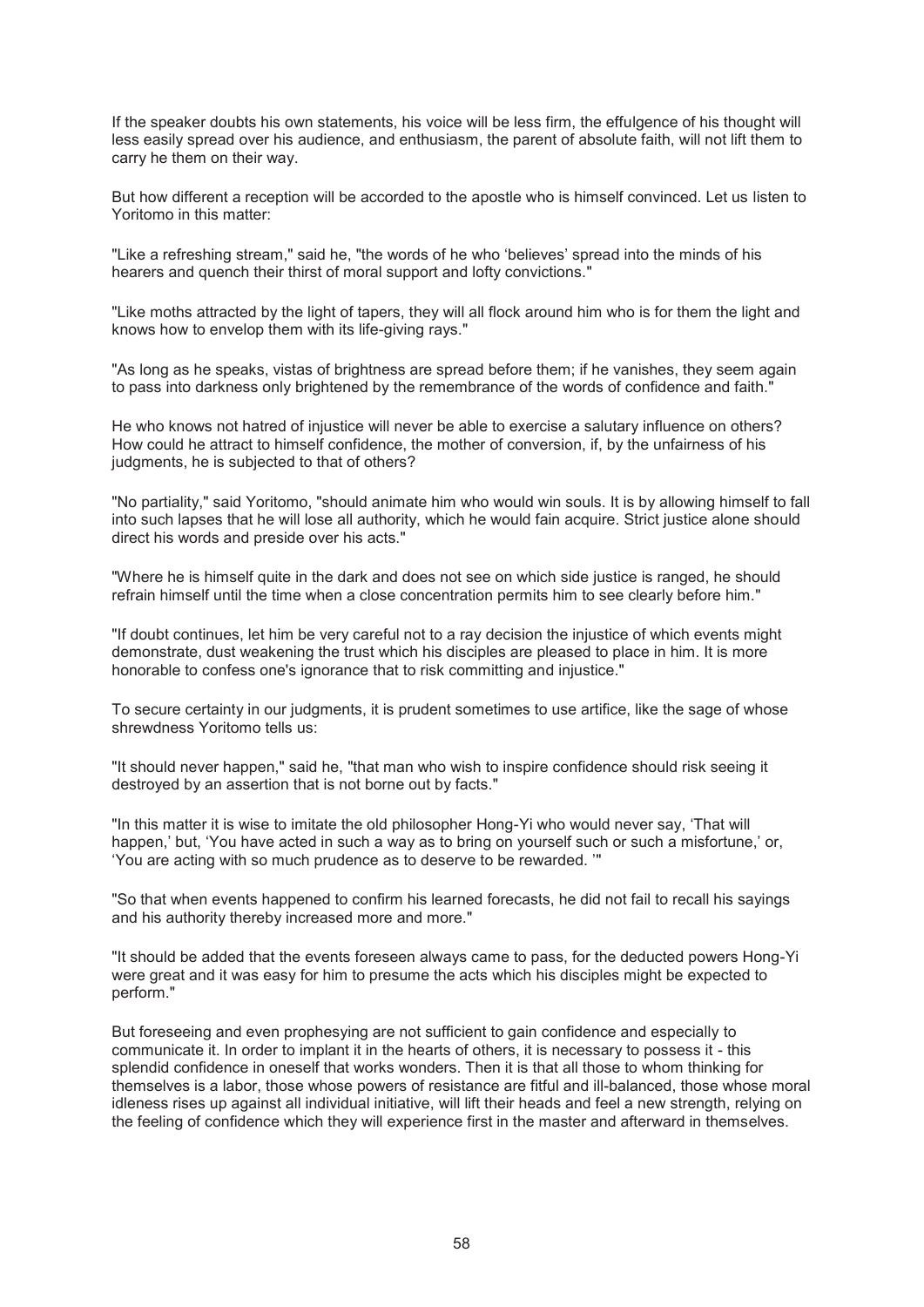The healing balm of faith will by it is good qualities impregnate them in this gentlest fashion and, despising the faint-heartedness which hitherto had marked their most trivial resolutions, they will advance fearlessly toward the goal which has become plainly visible to their sight.

It is a well-known fact that an imagined support often serves as well as the support itself. We know the instance of the child who cannot bring himself to walk without stumbling but who, as soon as we stretched out a finger to him, pretending thus to support him, steadies his steps in such a way that he can accomplish a walk of several yards without tottering.

If, however, we draw back the finger, which as it seems to them, is the support you must guard them from falling, they advance a few steps with difficulty and cannot avoid tumbling down.

It is the same with timid souls; the person who thinks he will die of fear in the solitude of an empty house will feel quite reassured if he imagines that the adjacent rooms are occupied. The presence of others, creating a feeling of confidence in possible protection, suffices to save them from the fear, which they would not fail to experience if they thought that in case of need there was no one to help them.

This protection, even when they know it to be illusory, suffices to allay their apprehensions. Thus, although they are quite sure that they can expect nothing from this intervention of a child; timid persons almost always seek such company rather than remain alone, and they experience from it a real relief.

"Every impression," says Yoritomo, "which is not our own which comes from outside is an influence which we perforce put up with. It is especially in cases of sickness that this influence can make its presence felt in the highest degree, for at such a time the subject being very week is best disposed to submit himself to any suggestion whatsoever."

"There is a vague solidarity between mind and body, which allows of the latter becoming as easy prey to others brought about by suffering. It would be idle to deny the connection between our physical ills at our mental sufferings. Some under the domination of weighty anxieties become the victims of severe headache. Others again, after repeated emotional disturbances, contract heart troubles."

"It is therefore sometimes wiser to cure the mind before considering how to care for the body, or rather it is well to effect both cures at the same time. Now it is that influence makes itself felt, triumphant, radiant; its stamps on the nerve centers an impression which reverberates through ones whole being."

"Considering that our troubles are due to pain, to anxiety, to hypochondria, we should cultivate confidence and cheerfulness which take from our conceptions their somber coloring."

"If we have been able to inspire the invalid with competence, we shall be glad to tell him that he is getting better, for he will not doubt the truth of the assertion and that assurance will cause him to experience a real improvement."

"Then it will be in order gradually two tries that gesture on him, making clear to him the development of his cure up to the moment when he is told, 'You are cured. '"

"Miracles have no other basis them this."

And the Shogun proceeds:

"But the grandest means of effecting these cures is to implant in the mind of self-imagined invalids the idea of devotion to a noble cause; to plunge them into a tide of ambition that will make them gradually forget their everlasting 'Ego. 'For this over coddled 'Ego' is the real cause of most of these disorders from which all persons suffer whom a surfeit of 'Ego' so dominates that their most trivial ailments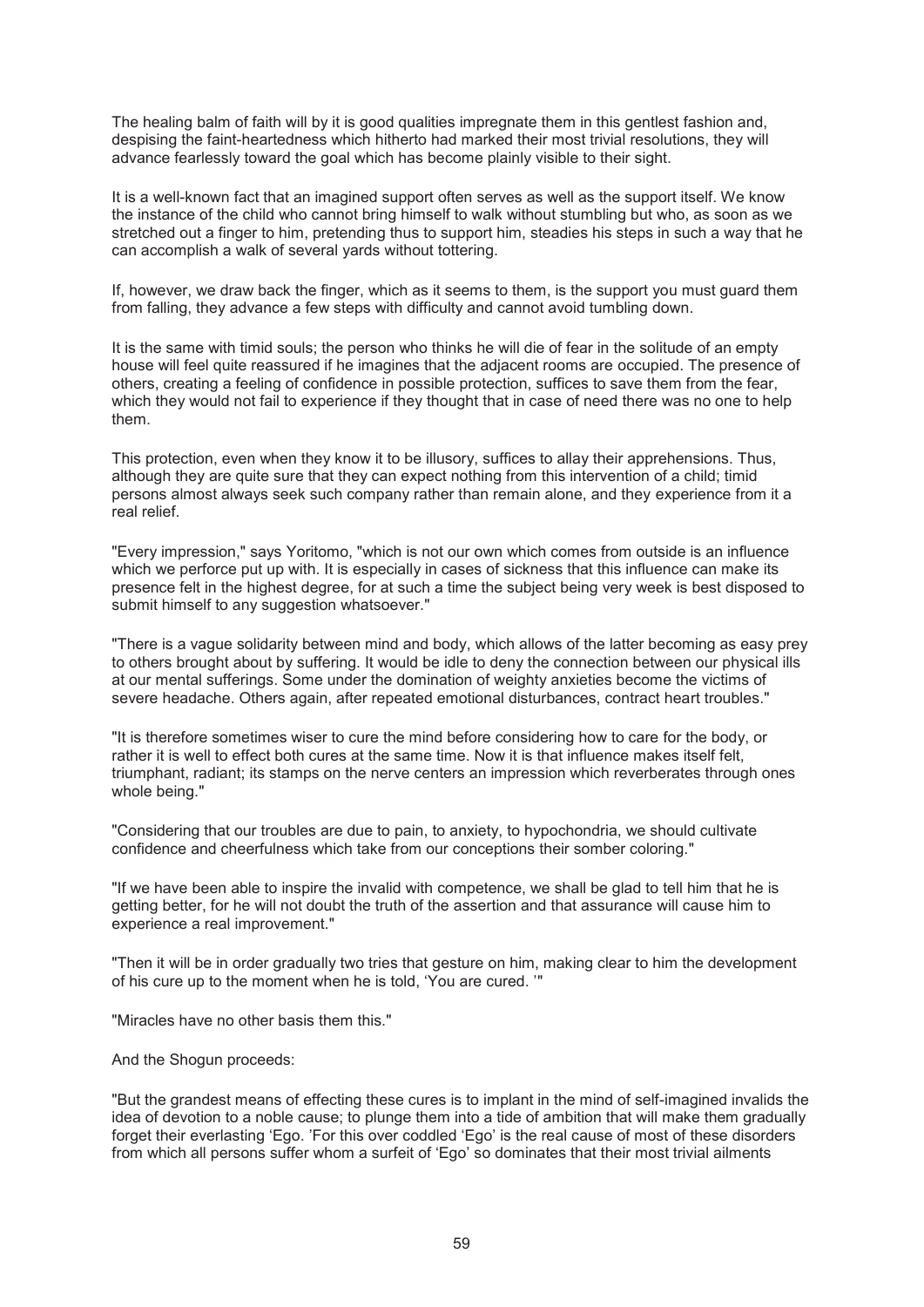command their whole attention and seem to them to be entitled to command that of everybody else to the exclusion of all other things."

"On such influence should be exercised in quite different a manner. It will suffice to create about them an atmosphere of activity in which their personality will play a dominating part; they will us forget to spend their time in looking out for the attacks of an illness which exists only in their own brain, and he who assists them to a cure may congratulate himself doubly, for he will have made his beneficial influence felt in the case of both mind and body."

"Assuredly the best of suggestions is that which lies in, as it were, devitalizing the self-centered man, by substituting for the worshiper of his 'Ego' an altruist who, thoroughly imbued with faith in himself and strong mission with which he believes himself entrusted, will seek to impart to others the benefits of that confidence from which he has derived so much consolation."

Thus will the advice of Yoritomo be proved right when he says:

"Let him who feels himself to be in the right and has confidence in himself rise up and proclaim this faith, so that the weak, the vacillating, and all those whose suffer from doubt may flock around him to warm themselves at the genial blaze that issues from the fire of contentment of which his mind is full."

--()--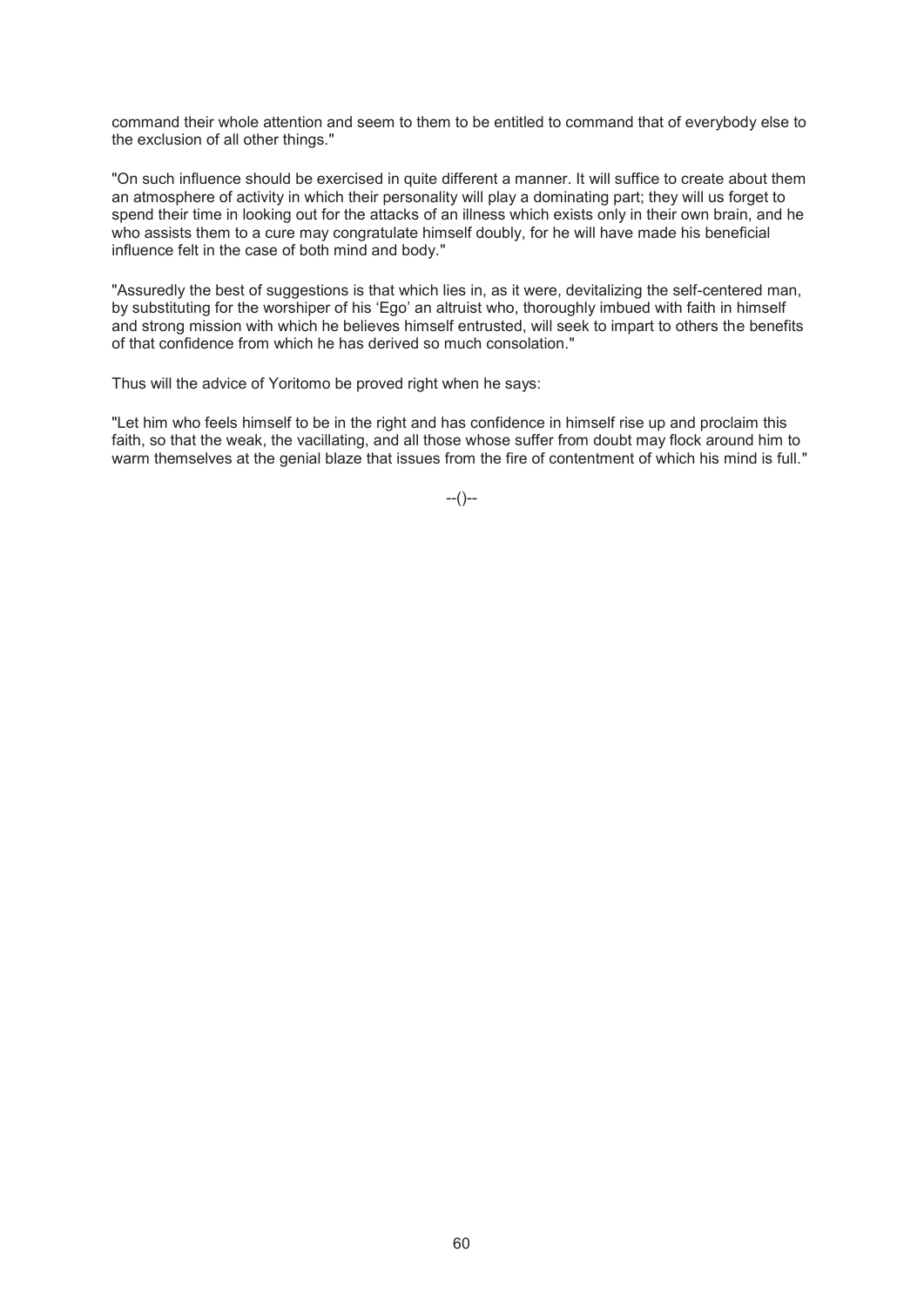## **Lesson 12**

#### **Acquisition of Dominating Power**

"The warriors of old," says Yoritomo, "were very fond of insignia, which they believed to be likely to impress their enemies. They liked to wear fearsome masks, the manes of beasts, or helmets the top of which represented the heads of an animal."

"One great general arrayed himself in a helmet the tip of which bore the feature of a mattock, and on the visor were engraved characters the combination of which represented the words 'mattock', 'way', and 'rock', which the learned have interpreted as follows:

"If the 'way' is not opened by my 'mattock,' I will lay it out even in the 'rock. '"

"Now what idea dominated all those warriors if not the desire to impress their enemies, some by fear, others by intimidation?"

"But there is a kind of influence a thousand-fold more valuable than all these rude methods and barbarous attempts to bring an emotion by means of bloodthirsty symbols. The domain of thought is open to all those who feel themselves unworthy of entering it; it is for those who know the turnings of a beautiful garden with multifarious paths."

"On each fresh excursion they discover psalm hitherto unknown paths which they explore always with increasing interest."

"The flowers which border them are gorgeous or poor, according as they shed on them the rays of intelligence placed at the disposal of the powers of the will which are latent in them."

"But those whose languid action cannot lift the torch, whose indolence neglects to enkindle it, do not enjoy the sight of these diversified flowers. In the gloom from which they look on them, they perceive them but indistinctly, and the path seems to them so uninteresting that they lose the desire to seek in it for new objects."

"Those, on the other hand, who know how to throw the floral beauties into the light derive from their contemplation so exquisite an enjoyment that there always arises in them the desire for fresh explorations, and also the wish to share their admiration, by introducing some persons to the marvels which they have encountered, and by teaching others how to see them in all their splendor."

"This is the secret of the dominating influence which certain man exercise over others. Those alone who know how to throw the flowers of thought into the light, after having sought and found them, can acquire sufficient power to influence the destinies of others."

This is what, in language less florid but nonetheless ornate, modern thinkers tell us:

"There is," says Durville, "an intercommunication between ourselves and others of such a nature that perpetually, night and day, we are receiving and giving fourth again influences which model us, change us, and gradually alter our mode of life."

"It is, therefore, through instigation from without that we and by making ourselves what we are: good or bad, happy or miserable."

Again Atkinson says: "Thought plays a decisive part in human life."

"It encompasses the individual. It is the cord which binds him to his fellows and by means of which are gathered together, to join and mingle in a single current, all surrounding energies."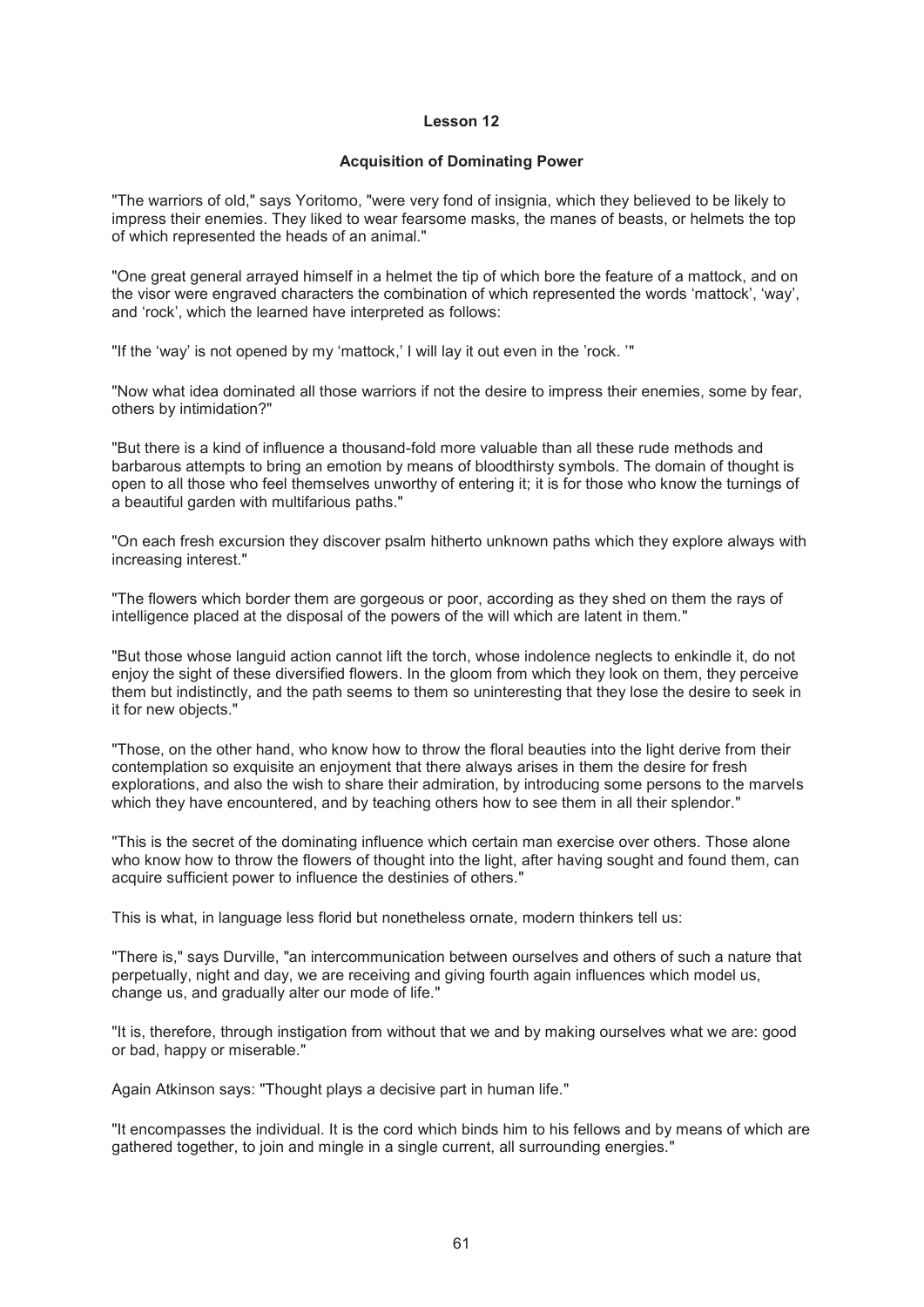This is likewise the opinion of Turnbull, who recommends this method of acquiring the power necessary to first subdue those whom we wish afterward to influence: "Lay well to heart," says he, "that this person is an instrument through which pass mental currents and that you yourself are an instrument which not only produces but also receives and retains strongly such currents to receive and retain."

"You can then begin without hesitation to make him speak, while making a judicious use of a fixed, unwavering look. Employ all your tact and finesse in doing so discreetly; at the same time you retain unmoved your own power, as if you were concentrating yourself on yourself."

"By causing mental currents to pass before your interlocutor under the form of timely questions and suggestions, you awaken in him responsive currents; you find out his likes and dislikes, and, by encouraging his confidence, through the current derived from an approval delicately expressed, you will soon succeed in making him vibrate in unison with yourself."

He who would acquire the power of domination that allows him to subdue to the action of his beneficent force the minds, which he wishes to direct, must, above all, compel himself to create between him and his disciple a client of intellectual level that will be of infinite service to him in his apostolate.

It is by creating sympathy that these vibrations in unison, so indispensable in the formation of influence, will be obtained. Sympathy begets confidence and paves the way for beneficent suggestions.

"He who knows how to attract sympathy," said Yoritomo, "is like a kindly light toward which turn all those whose minds are covered with moral darkness. Their development is rarely very speedy, and that is preferable, otherwise they would be dazzled before being enlightened; it is better to attract them slowly but irresistibly."

"Then, already imbued with the distant radiance, they will already have some out of darkness when they approach quite nearer to him who is to give them clear light and, grown familiar with the brilliant rays, they will endure its utmost intensity without flinching."

It is, in fact, one of the powers of sympathy to attract slowly but to retain surely those who feel themselves drawn to a sympathetic person by an attraction at first vague and ill defined, later justified by a thousand reasons, the principal of which, and soon the only one, will be the attraction which he possesses dominating power exerts over others.

It is better, as Yoritomo says, for this power to assert itself less roughly to have more chances of permanency. It is preferable to illumine slowly people's minds with a well-defined gleam than to dazzle them to the extent of causing them a discomfort, which will make them seek the darkness as a relief.

One of the secrets of dominating power lies in exciting similarity of feelings by adopting for the time being those that are within the compass of the person whom we wish to influence.

The feeling of condescension should be given up by strong minds; he who believes that he is lowering himself with regard to his disciple, by instilling in him principles, which he regards as too elementary, will never succeed as a director of men.

The master who would use the power of suggestion in earnest should for a moment give up his own mind to adopt the that of the man whom he is teaching; this is the only way of creating a bond of mutual confidence.

"He who would teach the first characters in writing should be able to create a child's mind in himself," said the Shogun.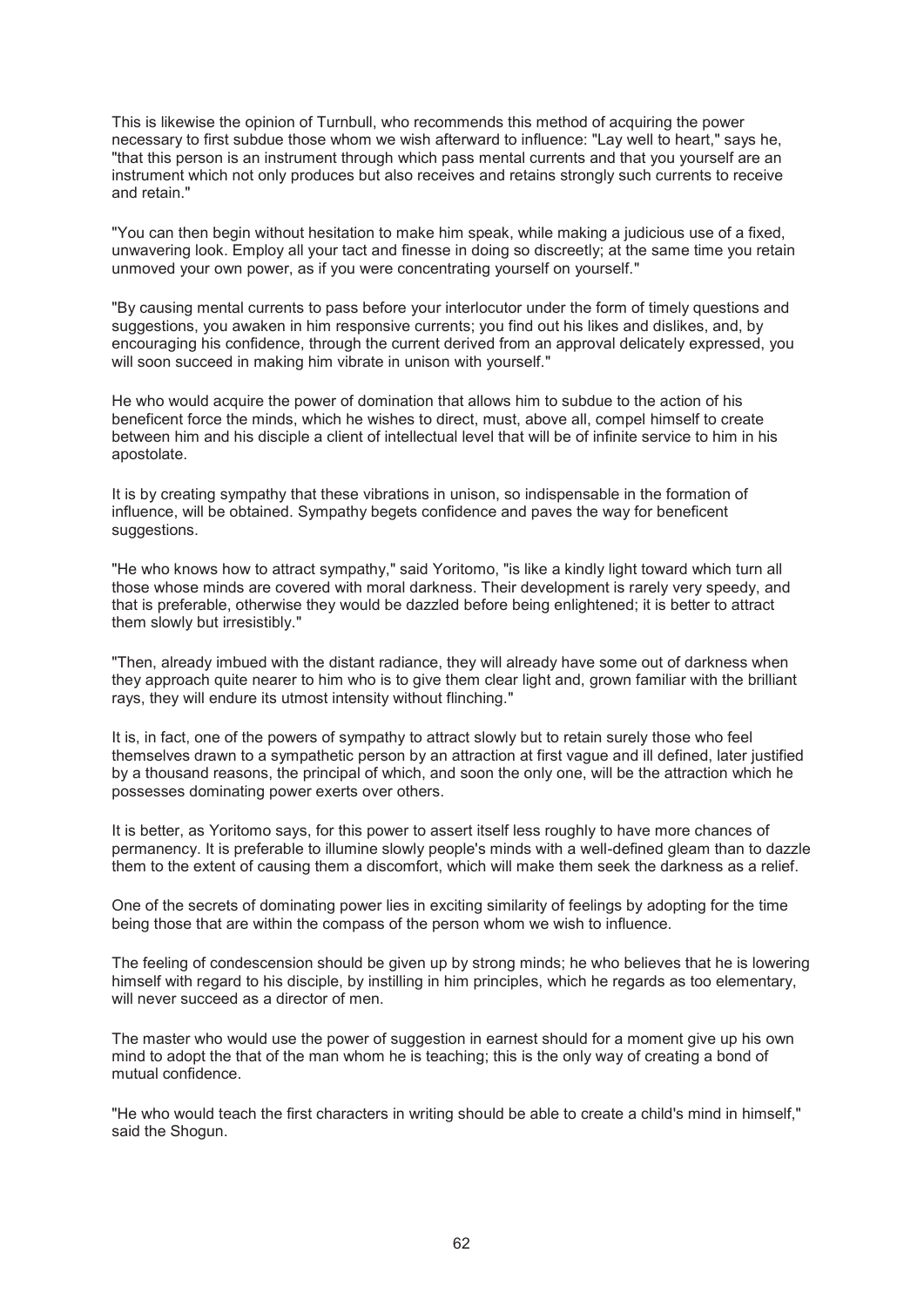We must admit that, to fulfill this condition, it is necessary to be already in possession of a rare selfmastery. Now he who can master himself is already qualified to master others.

If ambition and confidence in one's own worth are the attributes of dominating power, self-sufficiency is always the stumbling block over which he trips whom pride prevents from looking down at his feet.

Self-sufficiency almost always begets arrogance, which is of no use in producing sympathy and competence.

This exaggerated idea of "Ego" is never dictated by the consciousness of real merit, but rather by the imaginary swelling of virtues that we ascribe too freely to ourselves, as though to divert our minds with the noise of our own words.

If we wish to be sincere, we shall recognize very quickly that these virtues are imaginary, and that the parade which we make of them arises only from a great desire to possess them; that, the power having failed for assuring the gaining of them, we prefer, by proclaiming loudly that we possess them, to shirk the effort of acquiring them.

This is why self-sufficient persons, in the category of whom we must place those out of whom an empty pride beats out nobility of character, will never have the aptitude for exerting an influence over the minds of others.

Unable to derive from themselves the energy necessary to become what they would like to be, they cannot emit around themselves that power which fails them, and there domination over others will never be established.

Melancholy persons, those who are the victims of hypochondria, are by no means destined to become shepherds of the multitude.

Melancholy almost always begets a mental condition bordering on indifference; it suppresses the desire for life, the key of all good resolutions and continual perseverance.

Every effort of the melancholy is quickly halted by that terrible, "What is the good?"which proclaims the end of everything and the vanity of life.

What influence can a man exercise whose powers of energy are destroyed by indifference and apathy? He has hardly the strength to live himself; where will he find the strength to teach others?

Cheerfulness is one of the requisite conditions for controlling others; not that boisterous mirth which is made up of bursts of laughter, the reasons for which are not always of the most refined nature, but that inward peace which we define as cheerfulness and which is the mark of highly developed minds.

A man of fine character will never be melancholy; hypochondria is the trademark of the incapable; it is the commencement of manias and of all crazes that desolate humanity and abase its moral level.

The philosophers of ill omen whose teaching has clouded so many young brains have defined enjoyment as follows:

Ah, well! But is not that worth an effort, to suffer no longer, and can we regard as a madman the man who laborers to end this suffering, by substituting for it the joy of living, which opens men's minds to the cult of beauty?

The art of happiness lies especially in the great wish to live. If Yoritomo was not willing to raise the burning question of free will, he nonetheless admits the unquestionable influence of each one of us on our own destiny.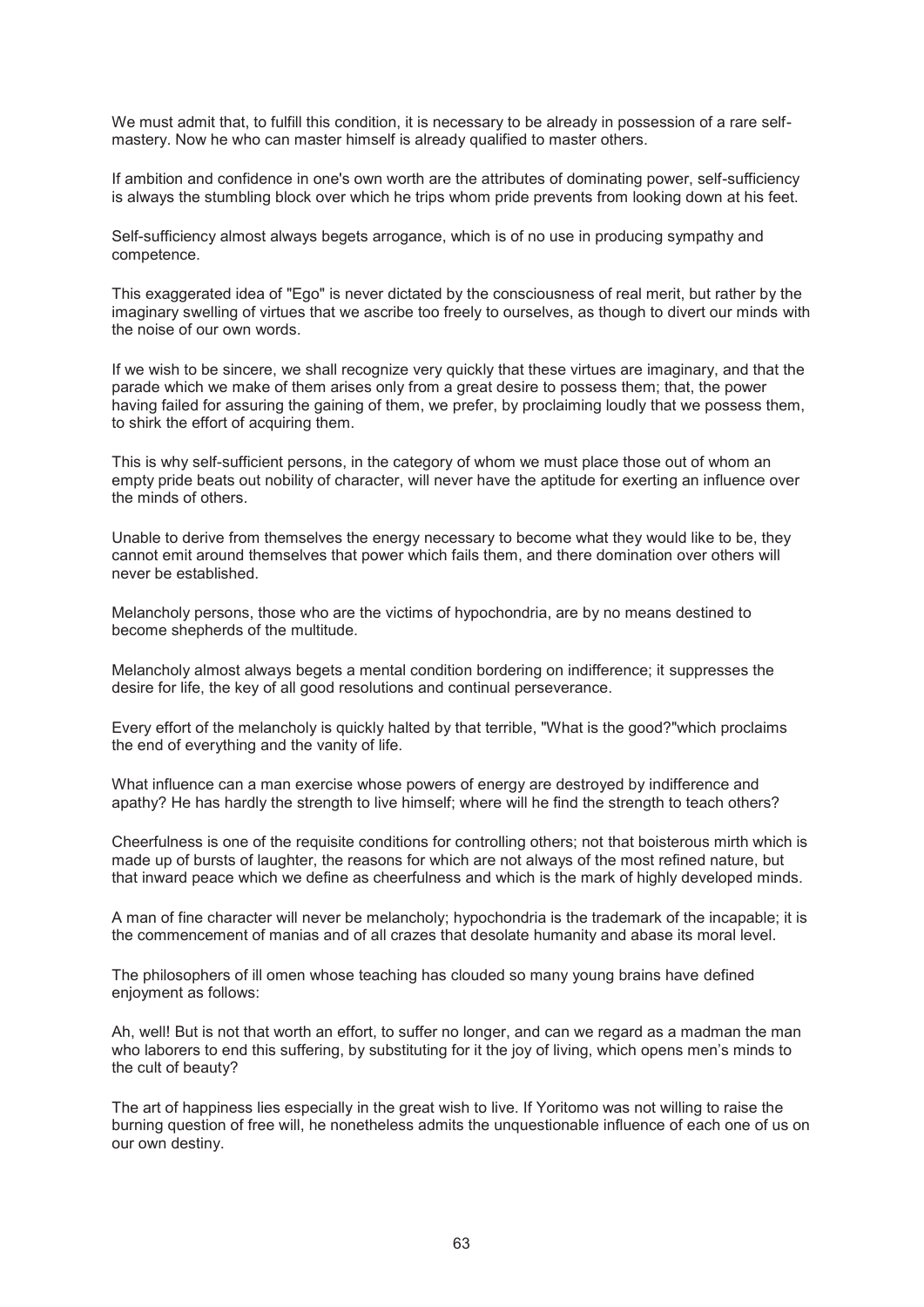"Men," said he, "are for the most part like the fool who shivered, cowering in a snowdrift, while around him the sun bathed the mountain with its burning rays. He cursed the snow, the cold, the hateful country where he dwelled, and the misery of his existence which had to be spent in suffering and barrenness."

"In vain people signaled to him of nearby paths, in vain for they showed him from afar flowers gathered on the way; he was obstinately bent on doing nothing to free himself from his sufferings and continued to curse the place which it would have been so easy to leave and deplored the unhappiness of the fate which had caused him to be born in that inclement country."

Have we not here in very truth the picture of the pessimist who denies the existence of happiness and beauty while pretending to turn away when they pass his door?

Such persons may perchance exercise a pernicious influence over weak minds, but it will always be limited, for - we cannot repeat it too often - real influence over others is only acquired at the price of complete mastery of oneself.

This mastery should be the aim of the efforts of the man who wishes to possess this faculty and to make use of it for his own happiness and that of those with whom he comes in contact.

"Again," said the Nippon philosopher, "we should keep ourselves from too commonplace associations, for, granting this truth that the thought which we emit about us is taken in by those around, we ought to beware of the imbibing of commonplace thought which, when repeat too often, will end by occupying, unknown to ourselves, a place in our brain and will weaken the quality of the power."

"The higher type of man should never harbor a medley of ideas. He who frames thoughts the waves of which spread themselves around him succeeds, by a succession of adulatory movements which may be compared with those of sound, in striking the intelligence of others by setting their brains in vibration, in other words, in a state to receive the floating thought."

"But the really forceful man, one whose secret energies are concentrated on the gaining of influence, one whose aim is to acquire dominating power, will harbor no ignoble thoughts, for he will not barter away the first to arrive of these flowers of the mind; if he finds himself among people of small intellectual caliber he will surpass them with all the mighty power that his knowledge and his strength of will confer on him."

"He will know how to listen to them, then to talk to them, perhaps to convince them, but not for a moment will he submit himself to imbibing their commonplace thoughts, for having come among them in the spirit of an apostle he is too conscious of his own excellence, he knows too well his own superiority, he is, in a word, on too lofty a pedestal to allow himself to be affected by things beneath him."

"Does the granite stoop to the ivy that twines itself about it while mounting toward the towers in its need of protection and support?"

The Shogun remarks also that this plant, which without the support of the granite, would trail miserably off the ground, ends, when it has covered the surface at every point by forming an essential part of the building, to such a degree that its frail tendrils effect more for the durability of the works of man then the hardest marbles chiseled by the most skillful workmen. And he asked:

"How many ancient towers, that seemed of unquestionable solidity, crumble to pieces when deprived of the parasites that seemed to overrun them?"

"So it is with all those who possess power; they maintain themselves only because they create disciples whose devotion serves to consolidate their work. But if they cannot retain the influence which a first they have sent forth around them, their followers fall away one by one, and the man left alone soon sees the edifice of his superiority crumbled to pieces."